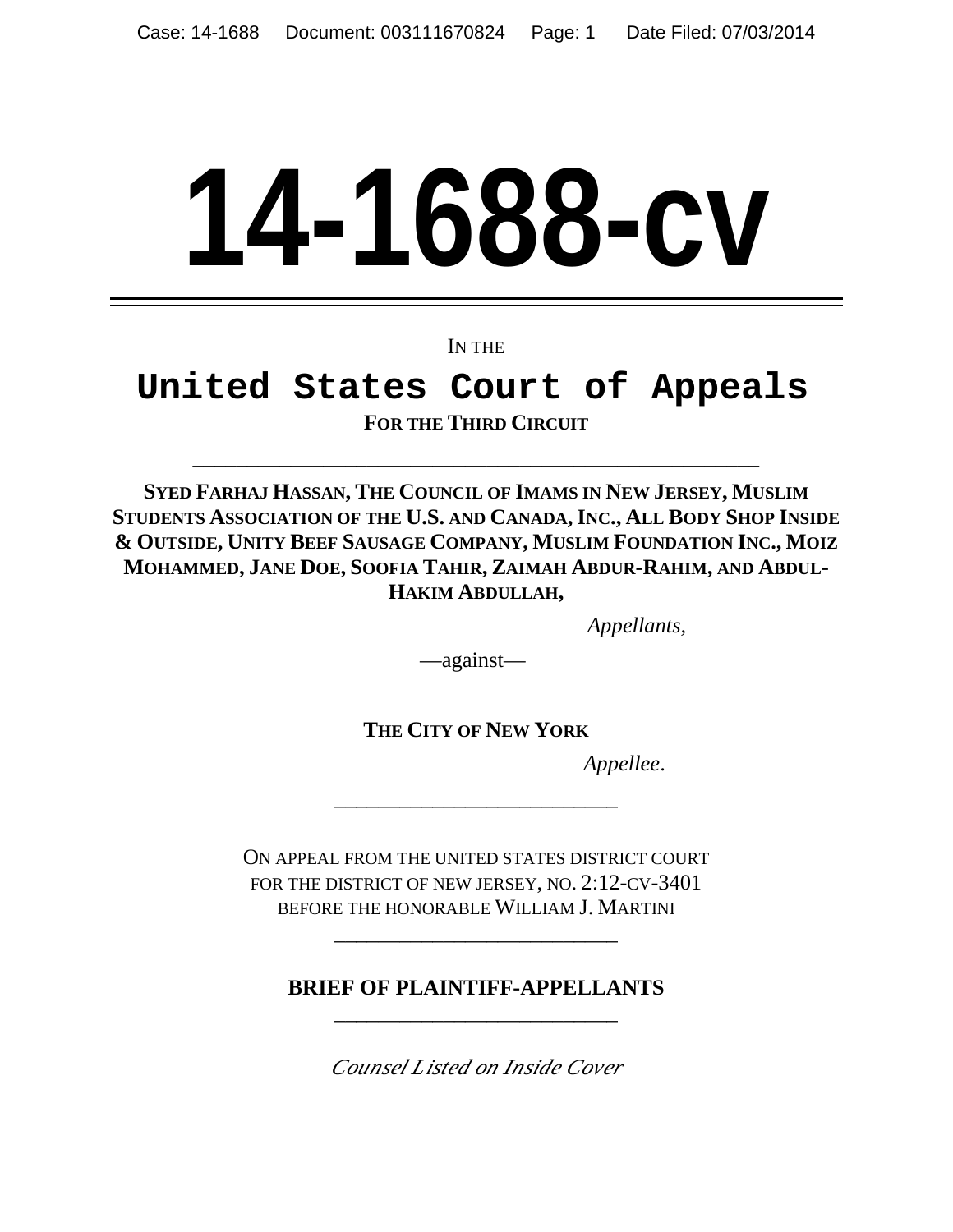BAHER AZMY GHITA SCHWARZ OMAR FARAH CENTER FOR CONSTITUTIONAL RIGHTS 666 Broadway, 7<sup>th</sup> Floor New York, NY 10012 (212) 614-6427

GLENN KATON FARHANA KHERA ADIL HAQ MUSLIM ADVOCATES P.O. Box 71080 Oakland, CA 94612

LARRY LUSTBERG JOSEPH PACE PORTIA DOLORES PEDRO GIBBONS P.C. One Gateway Center Newark, NY 07102

*Counsel for Plaintiff-Appellants*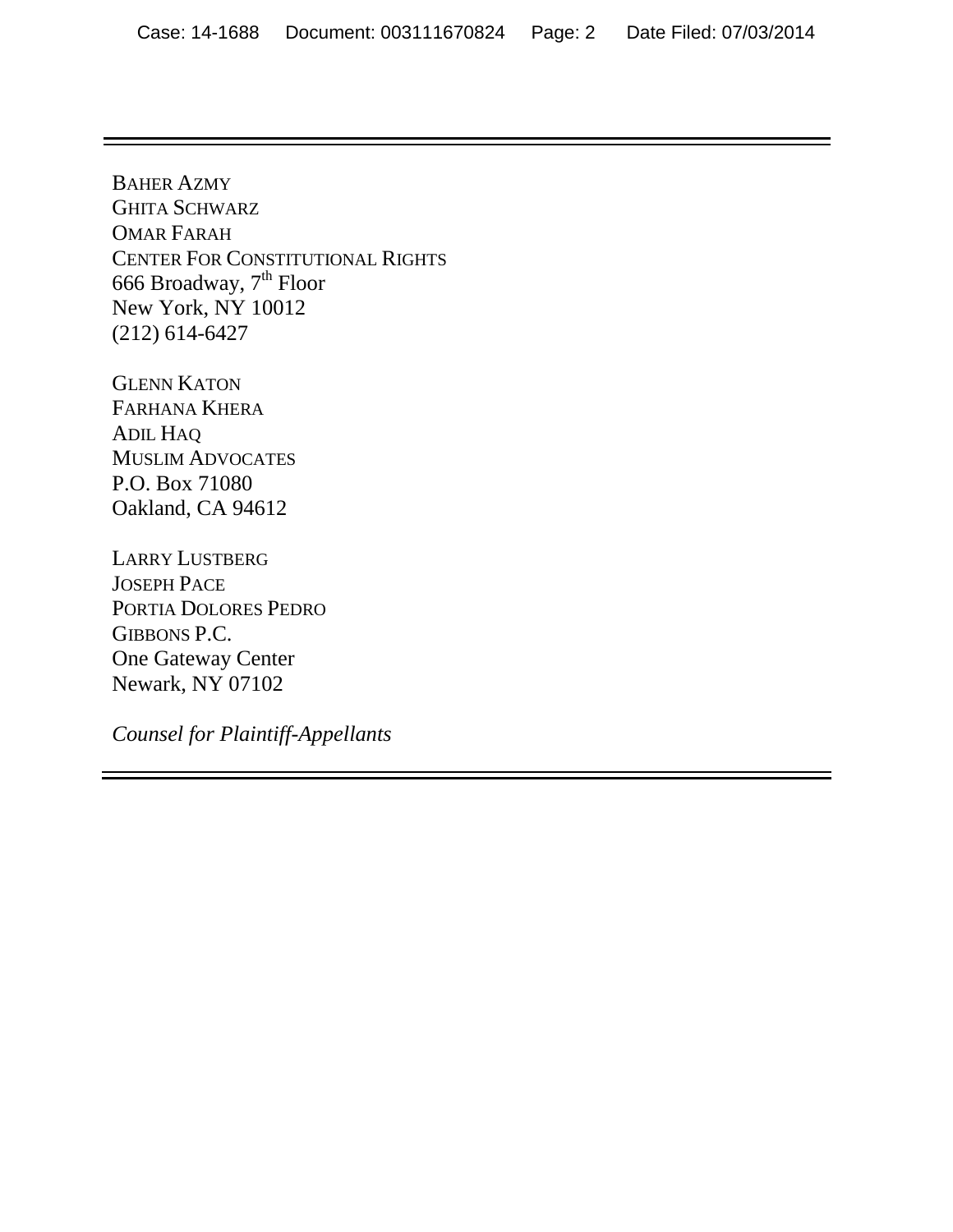# **TABLE OF CONTENTS**

# **Page**

|                                                | A.        |                                                                                                                |                                                                                                             |
|------------------------------------------------|-----------|----------------------------------------------------------------------------------------------------------------|-------------------------------------------------------------------------------------------------------------|
|                                                |           | 1.                                                                                                             |                                                                                                             |
|                                                |           | 2.                                                                                                             | Injuries to Plaintiffs Caused by the Surveillance                                                           |
|                                                | <b>B.</b> |                                                                                                                |                                                                                                             |
|                                                |           |                                                                                                                |                                                                                                             |
|                                                |           |                                                                                                                |                                                                                                             |
|                                                |           |                                                                                                                |                                                                                                             |
|                                                |           |                                                                                                                |                                                                                                             |
| PLAINTIFFS HAVE STANDING TO PURSUE THEIR<br>I. |           |                                                                                                                |                                                                                                             |
|                                                | A.        | Plaintiffs Have Alleged Numerous Injuries Sufficient to<br>Confer Standing on their Equal Protection and First |                                                                                                             |
|                                                |           | 1.                                                                                                             | The City's Classification and Targeting of<br>Plaintiffs Based on Membership in a Protected                 |
|                                                |           | 2.                                                                                                             | The Targeting of Plaintiffs for Surveillance and<br><b>Investigation Based on Religion Causes Stigmatic</b> |
|                                                |           | 3.                                                                                                             | The City's Interference With Plaintiffs' Religious<br>Practices Constitutes an Injury In Fact 16            |
|                                                |           | 4.                                                                                                             | Plaintiffs' Monetary Damages Are an Injury in                                                               |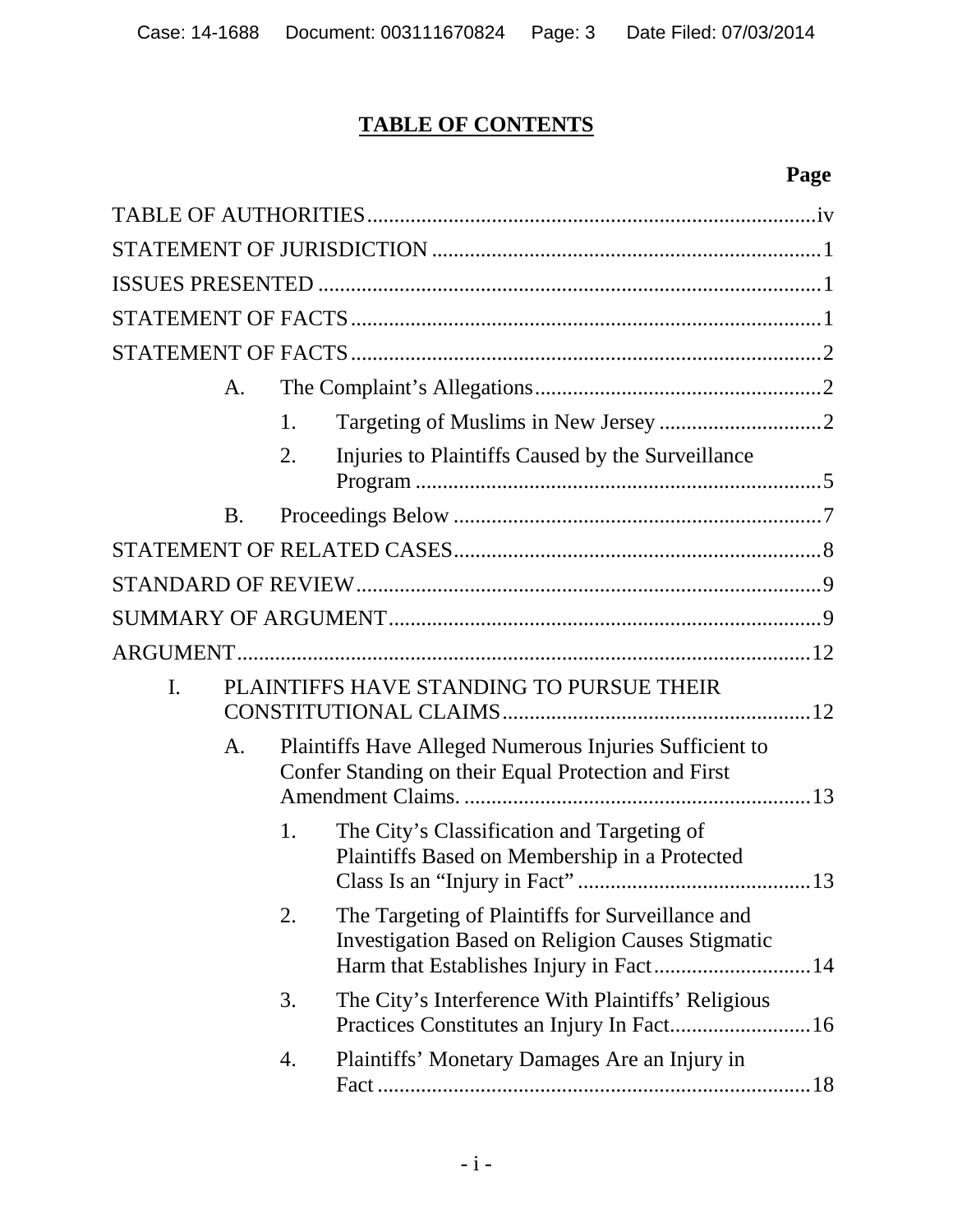# **TABLE OF CONTENTS**

#### (continued)

|    |           | 5. | Likelihood of Future Harm Caused By NYPD                                                                                                                                                                                                                                      |  |
|----|-----------|----|-------------------------------------------------------------------------------------------------------------------------------------------------------------------------------------------------------------------------------------------------------------------------------|--|
|    | <b>B.</b> |    | Because Plaintiffs Are Actual Targets of the City's<br>Surveillance, Their Injury is "Concrete and                                                                                                                                                                            |  |
|    | C.        |    | The District Court Erred in Finding That Plaintiffs'<br>Injuries Were Not "Fairly Traceable" to the NYPD's                                                                                                                                                                    |  |
|    |           | 1. | Because the Discriminatory Surveillance Program<br>Is the But-For Cause of Plaintiffs' Injuries, the                                                                                                                                                                          |  |
|    |           | 2. | The Undisputed Existence of a Redressable Harm                                                                                                                                                                                                                                |  |
|    |           | 3. | The District Court Ignored Allegations<br>Demonstrating The City's Public Ratification of<br>the Discriminatory Program Even After the                                                                                                                                        |  |
| П. |           |    | THE COMPLAINT'S NON-CONCLUSORY ALLEGATIONS<br>THAT THE NYPD HAS ENGAGED IN A FACIALLY<br>DISCRIMINATORY POLICY OF SUSPICIONLESS<br>SURVEILLANCE OF MUSLIMS IN NEW JERSEY STATES<br>A PLAUSIBLE CLAIM OF RELIGIOUS DISCRIMINATION<br>UNDER THE EQUAL PROTECTION CLAUSE AND THE |  |
|    | A.        |    | The Complaint's Non-Conclusory Allegations State A<br><b>Plausible Claim For Discriminatory Treatment Under</b><br>The Equal Protection Clause And The First Amendment30                                                                                                      |  |
|    |           | 1. | A Facially Discriminatory Government<br><b>Classification Violates the Equal Protection Clause</b><br>Regardless of a Defendant's Animus or Antipathy. 31                                                                                                                     |  |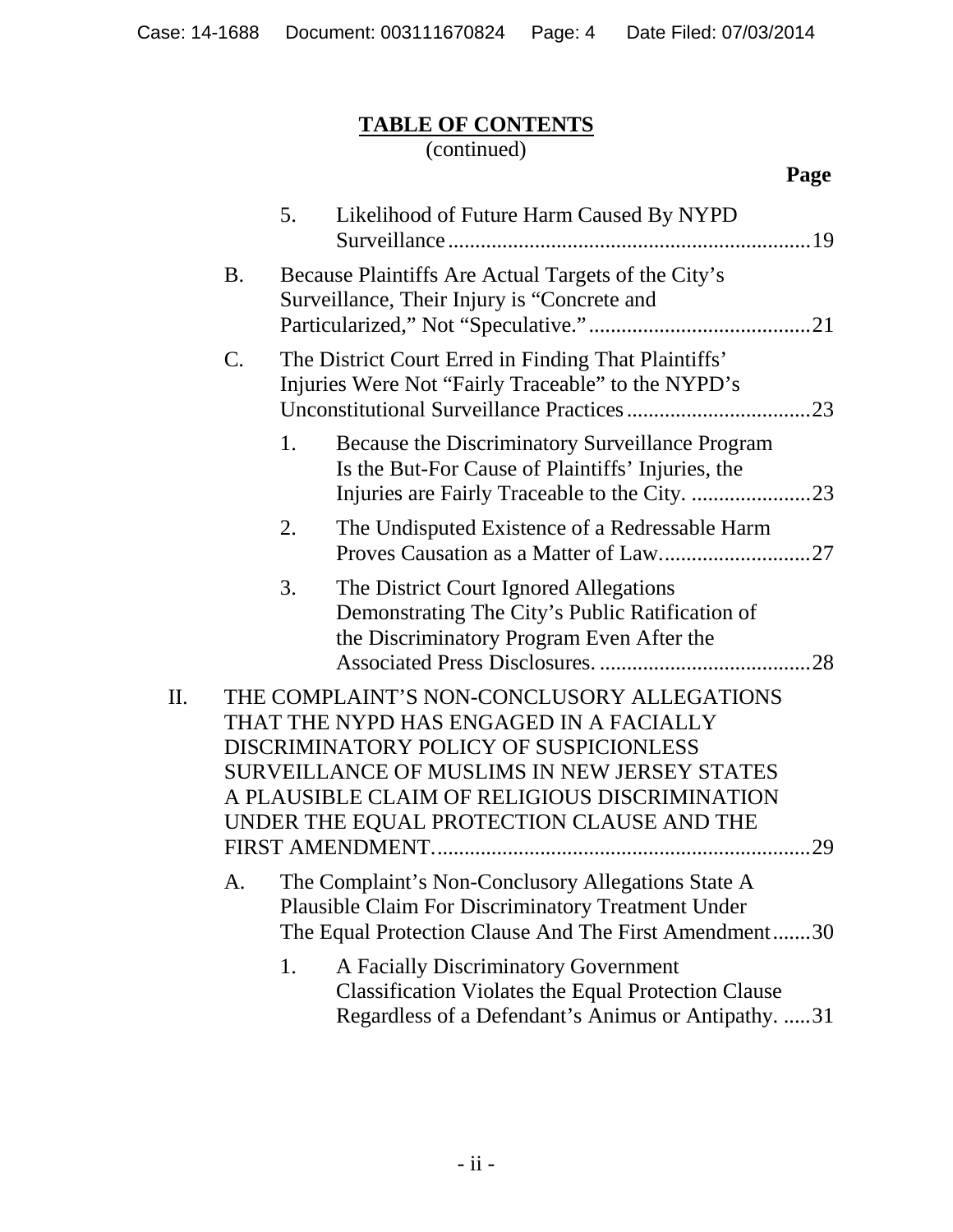# **TABLE OF CONTENTS**

#### (continued)

**Page**

|           | 2.<br>A Government Policy that Purposefully<br>Discriminates on the Basis of Religion or Signals<br>Disapproval of a Particular Religion Violates the<br>Free Exercise and Establishment Clauses of the                                         |
|-----------|-------------------------------------------------------------------------------------------------------------------------------------------------------------------------------------------------------------------------------------------------|
|           | 3.<br>Because the Complaint's Non-Conclusory<br><b>Allegations Plausibly State Discriminatory</b><br>Treatment Claims, the District Court Erred in<br>Accepting Any Explanation for the City's<br>Discriminatory Policy at the Pleading Stage36 |
| <b>B.</b> | Iqbal's Holding Regarding Individual Supervisory<br>Liability Under Bivens Is Inapposite to Plaintiffs' Claims<br>of Municipal Liability Based on a Facially                                                                                    |
|           | Iqbal's Dismissal of Claims Against Individual<br>1.<br>Bivens Defendants for Failure to Plausibly Plead<br>their Discriminatory State of Mind is Inapposite to                                                                                 |
|           | Iqbal's Dismissal of a Disparate Impact Claim<br>2.<br>Arising From a Facially Neutral Policy in No Way<br><b>Supports Dismissal of Plaintiffs' Unlawful</b><br><b>Treatment Claims Arising from a Facially</b>                                 |
| C.        | The District Court's Uncritical Acceptance of the City's<br>Justification for Discrimination at the Pleading Stage<br>Undermines Elementary Civil Rights Protections43                                                                          |
|           |                                                                                                                                                                                                                                                 |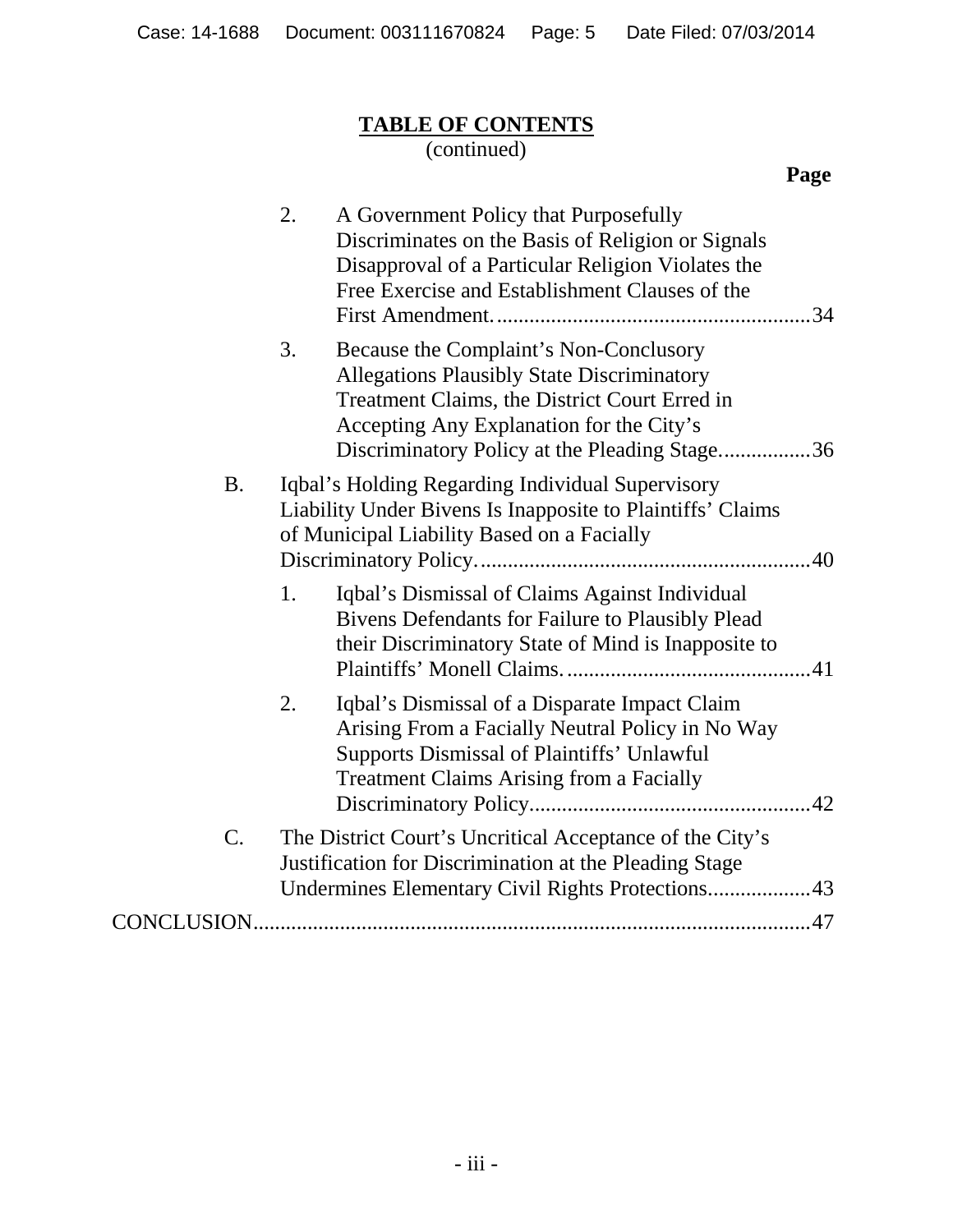# **TABLE OF AUTHORITIES**

# **CASES**

| Adams v. Watson,                                                                                        |
|---------------------------------------------------------------------------------------------------------|
| Adarand Constructors, Inc., v. Pena,                                                                    |
| Allen v. Wright,                                                                                        |
| Am. Civil Liberties Union v. Clapper,<br>959 F. Supp. 2d 724 (S.D.N.Y. 2013) appeal docketed, No. 14-42 |
| Anderson v. Davila,                                                                                     |
| Antonelli v. New Jersey,                                                                                |
| Argueta v. U.S. Immigration & Customs Enforcement,                                                      |
| Ashcroft v. Iqbal,                                                                                      |
| Awad v. Ziriax,                                                                                         |
| Badger v. City of Phila. Office of Prop. Assessment,                                                    |
| Barefoot Architect, Inc. v. Bunge,                                                                      |
| Baugh Constr. Co. v. Mission Ins. Co.,                                                                  |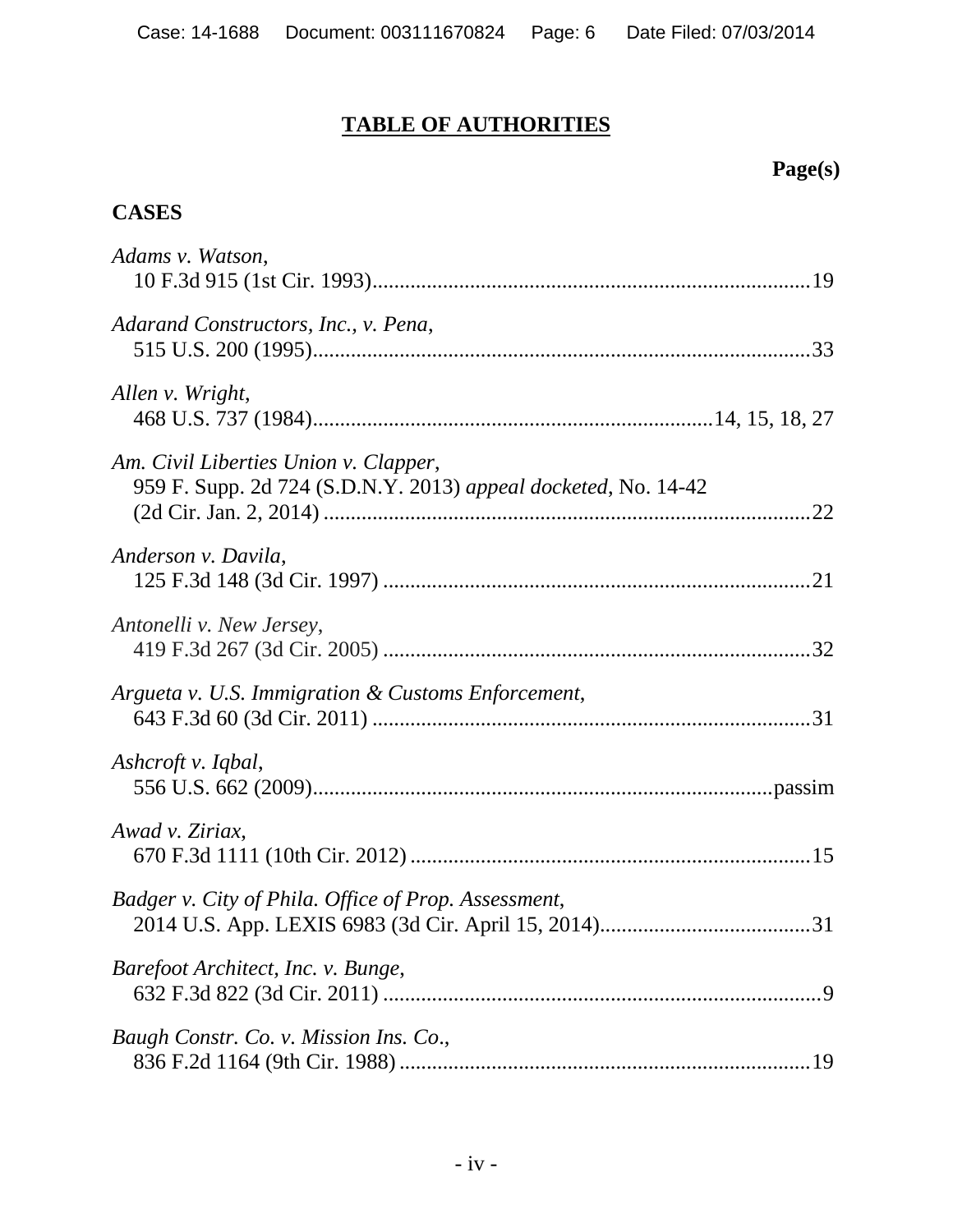| Bd. of Ed. of Kiryas Joel Village Sch. Dist. v. Grumet,                         |
|---------------------------------------------------------------------------------|
| Beck v. City of Pittsburgh,                                                     |
| Bell Atlantic Corp. v. Twombly,                                                 |
| Bennett v. Spear,                                                               |
| Bistrian v. Levi,                                                               |
| Braden v. Wal-Mart Stores Inc.,                                                 |
| Bradley v. United States,                                                       |
| Branzburg v. Hayes,                                                             |
| Busch v. Marple Newtown Sch. Dist.,                                             |
| Camden v. Plotkin,                                                              |
| Cary v. Piphus,                                                                 |
| Church of Lukumi Babalu Aye, Inc. v. City of Hialeah,                           |
| Church of Scientology Flag Service Organization, Inc. v. City of<br>Clearwater, |
| Church of Scientology v. Cazares,                                               |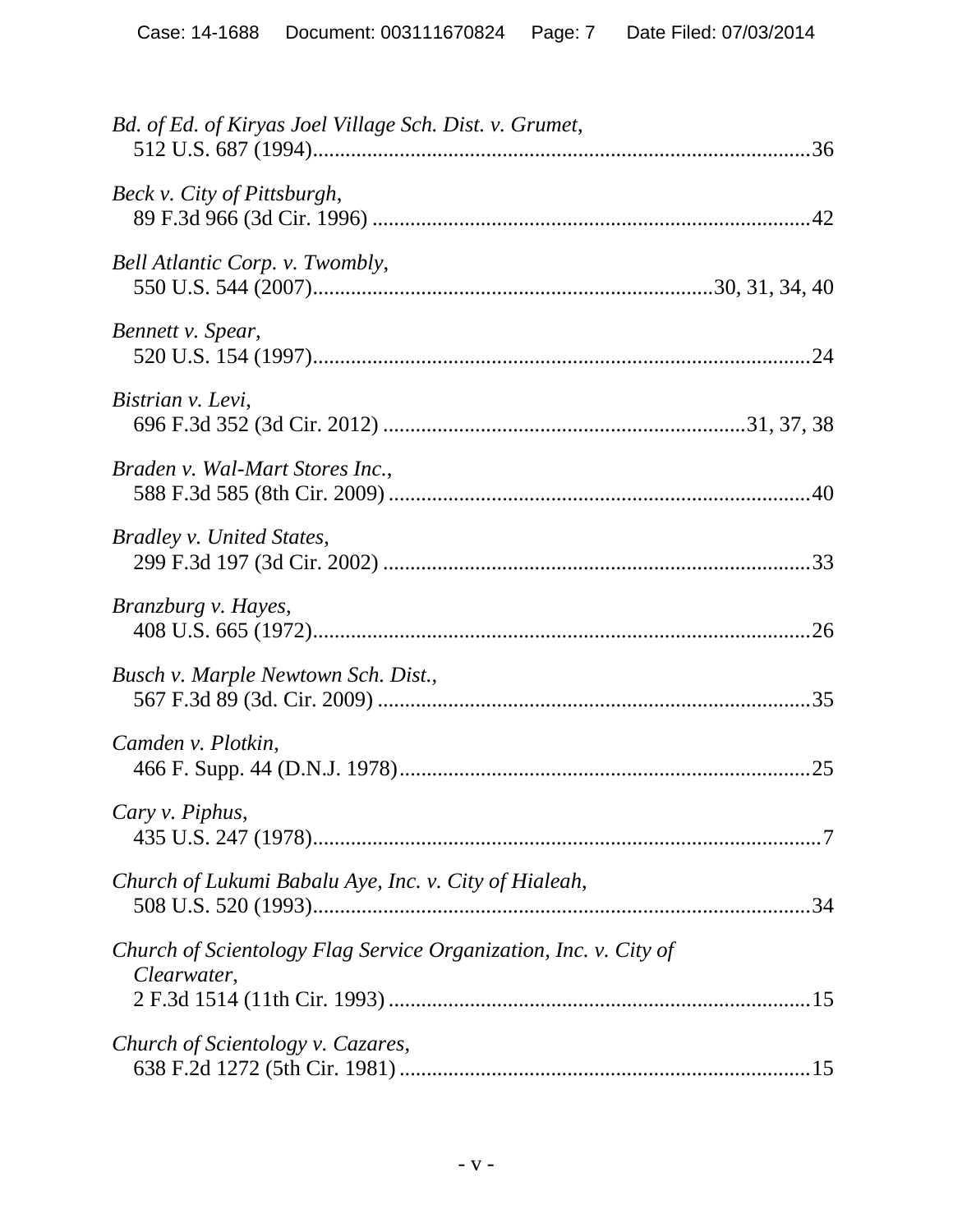| City of New Orleans v. Dukes,                           |
|---------------------------------------------------------|
| Clapper v. Amnesty Int'l,                               |
| Danvers Motor Co., Inc. v. Ford Motor Co.,              |
| Doe v. Indian River Sch. Dist.,                         |
| Doe v. Lower Merion Sch. Dist.,                         |
| Duquesne Light Co. v. U.S. Env't Prot. Agency,          |
| Edmonson v. Lincoln Nat'l Life Ins. Co.,                |
| Ferrill v. Parker Group, Inc.,                          |
| Fisher v. University of Texas,                          |
| Floyd v. City of New York,                              |
| Focus on the Family v. Pinellas Suncoast Transit Auth., |
| Fowler v. UMPC Shadyside,                               |
| Gratz v. Bollinger,                                     |
| Grutter v. Bollinger,                                   |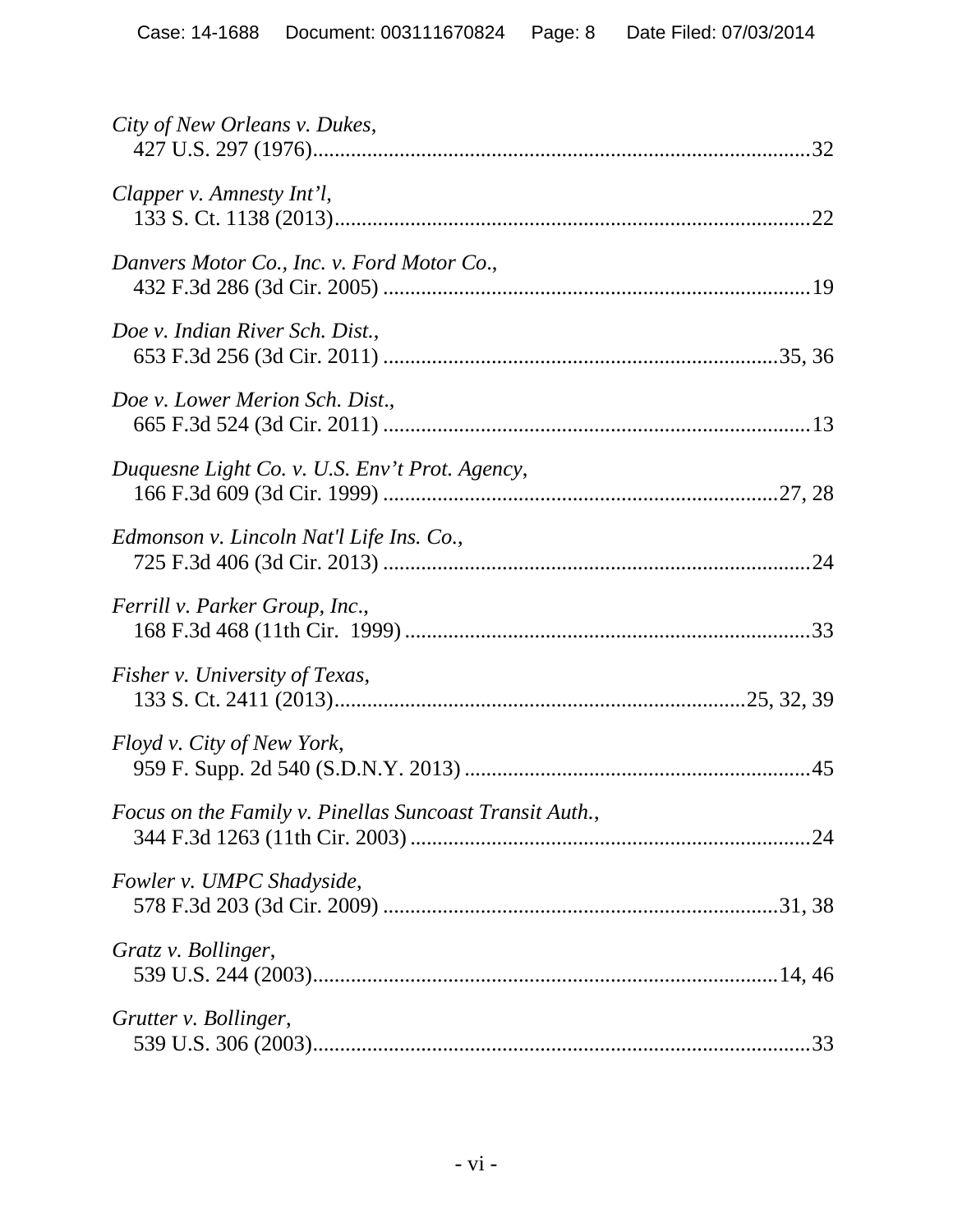| Hall v. Pa. State Police,                                                       |  |
|---------------------------------------------------------------------------------|--|
| Heckler v. Mathews,                                                             |  |
| <i>Hepting v. AT &amp; T Corp.,</i>                                             |  |
| Hirabayashi v. United States,                                                   |  |
| Hunt v. Cromartie,                                                              |  |
| Johnson v. California,                                                          |  |
| Joint Anti-Fascist Refugee Committee v. McGrath,                                |  |
| Joint Stock Soc'y v. UDV N. Am., Inc.,                                          |  |
| Klayman v. Obama,<br>957 F.Supp.2d 1 (D.D.C. 2013) appeal docketed, No. 14-5004 |  |
| Korematsu v. United States,                                                     |  |
| Lac Du Flambeau Band v. Norton,                                                 |  |
| Laird v. Tatum,                                                                 |  |
| Larson v. Valente,                                                              |  |
| Loving v. Virginia,                                                             |  |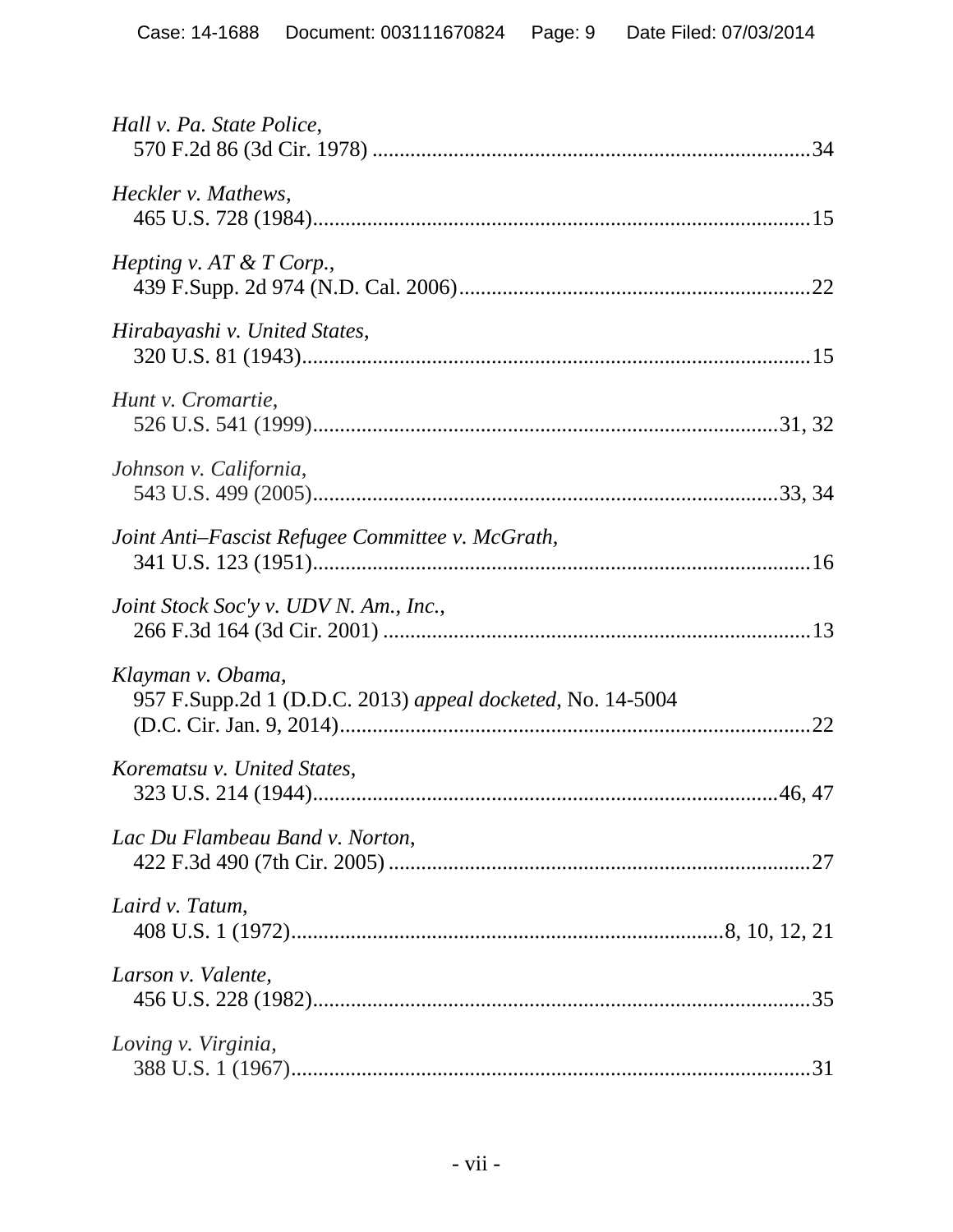| Lujan v. Defenders of Wildlife,                                                         |
|-----------------------------------------------------------------------------------------|
| Mandel v. M&Q Packaging Corp.,                                                          |
| Marion v. TDI Inc.,                                                                     |
| McKay v. Horn,                                                                          |
| Meese v. Keene,                                                                         |
| Melendres v. Arpaio,                                                                    |
| Monell v. City of New York Dept. of Social Services,                                    |
| Muslim Community Ass'n of Ann Arbor v. Ashcroft,                                        |
| Northeastern Fla. Chapter of Assoc. Gen. Contractors of Am. v. City<br>of Jacksonville, |
| Nykiel v. Borough of Sharpsburg Police Dep't,                                           |
| Olivieri v. Country of Bucks,                                                           |
| Palmore v. Sidoti,                                                                      |
| Paton v. La Prade,                                                                      |
| Pers. Adm'r of Mass. v. Feeney,                                                         |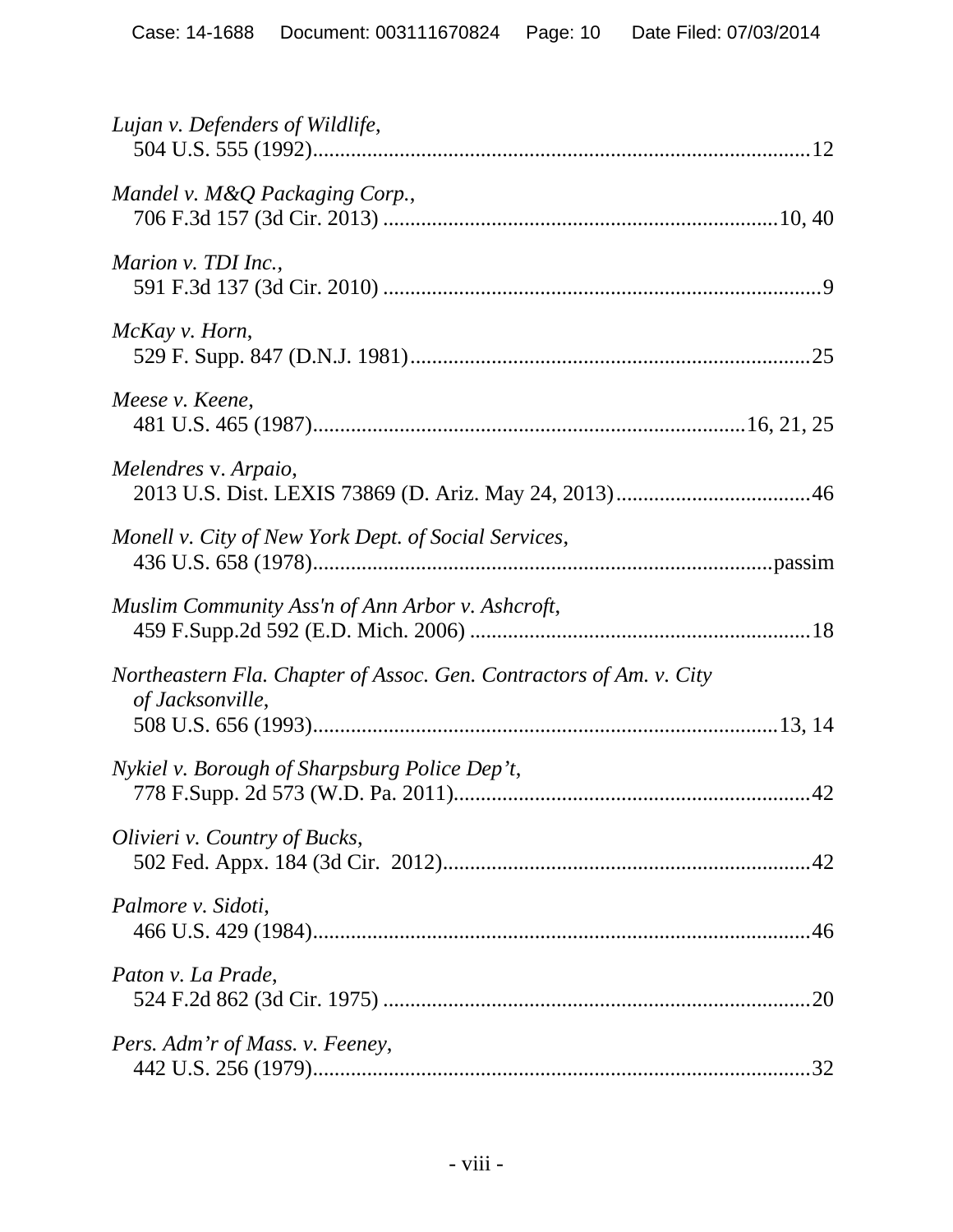| Philadelphia Yearly Meeting of the Religious Society of Friends v.<br>Tate, |     |
|-----------------------------------------------------------------------------|-----|
| Phillips v. County of Allegheny,                                            |     |
| Pitt News v. Fisher,                                                        |     |
| Powers v. Ohio,                                                             |     |
| Presbyterian Church (U.S.A.) v. United States,                              |     |
| Pub. Interest Research Grp. v. Powell Duffryn Terminals,                    |     |
| Richmond v. J.A. Croson,                                                    |     |
| Riggs v. City of Albuquerque,                                               |     |
| Robertson v. Allied Signal, Inc.,                                           |     |
| Romer v. Evans,                                                             |     |
| Rothstein v. UBS AG,                                                        | .24 |
| Schurr v. Resorts Int'l Hotel, Inc.,                                        |     |
| Shaw v. Reno,                                                               |     |
| Shrum v. City of Coweta, Oklahoma,                                          |     |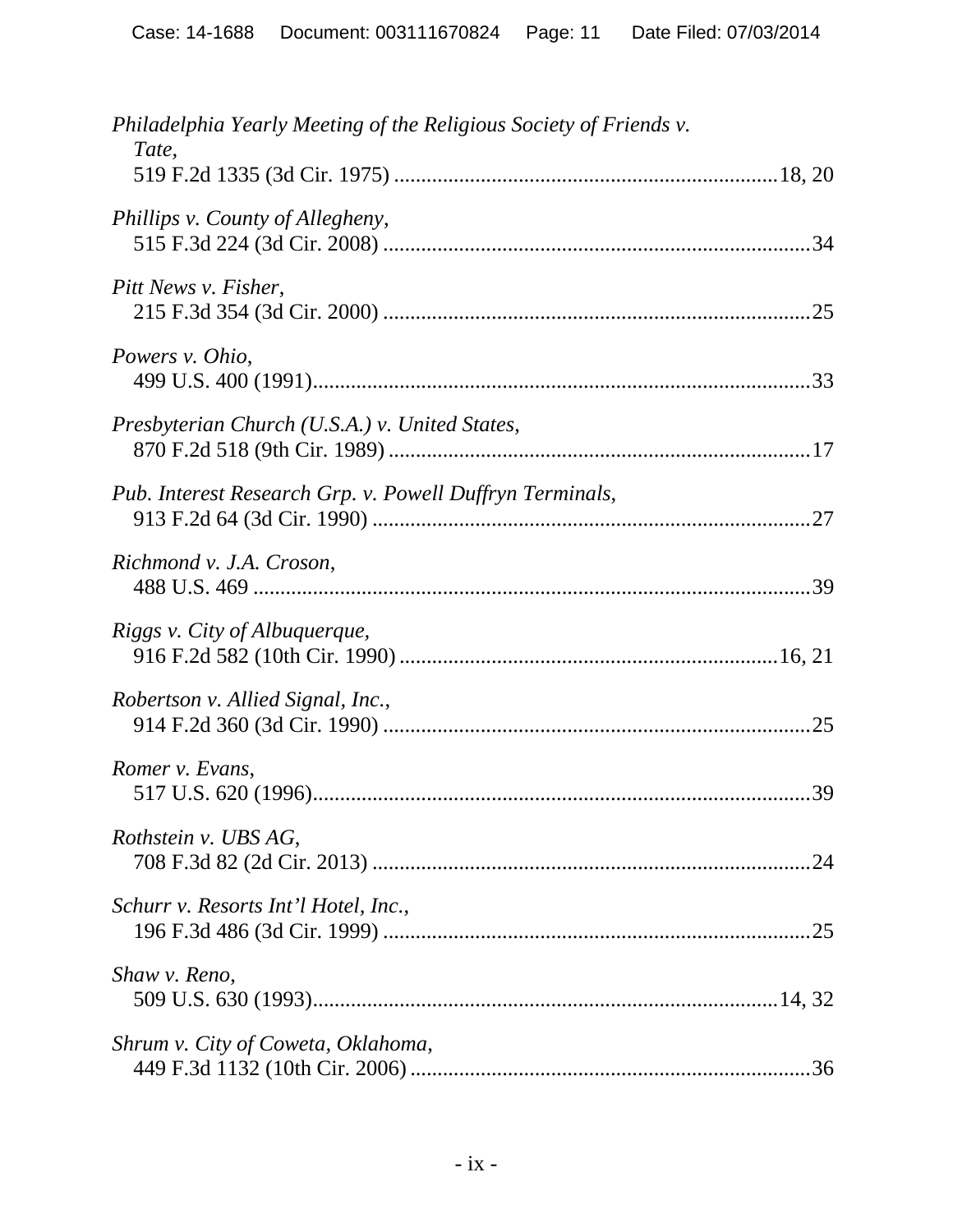| Simmons v. City of Philadelphia,                                     |
|----------------------------------------------------------------------|
| Strauder v. West Virginia,                                           |
| Tenafly Eruv Ass'n Inc. v. Borough of Tenafly,                       |
| Thabault v. Chait,                                                   |
| Tolchin v. Supreme Court,                                            |
| Turkish Coalition of America, Inc. v. Bruininks,                     |
| United States v. Brignoni-Ponce,                                     |
| United States v. Hays,                                               |
| Village of Arlington Heights v. Metro. Hous. Dev. Corp.,             |
| Vineyard Christian Fellowship of Evanston, Inc. v. City of Evanston, |
| Warth v. Seldin,                                                     |
| Wash. Envtl. Council v. Bellon,                                      |
| Washington v. Davis,                                                 |
| Watson Carpet & Floor Covering, Inc. v. Mohawk Indus.,               |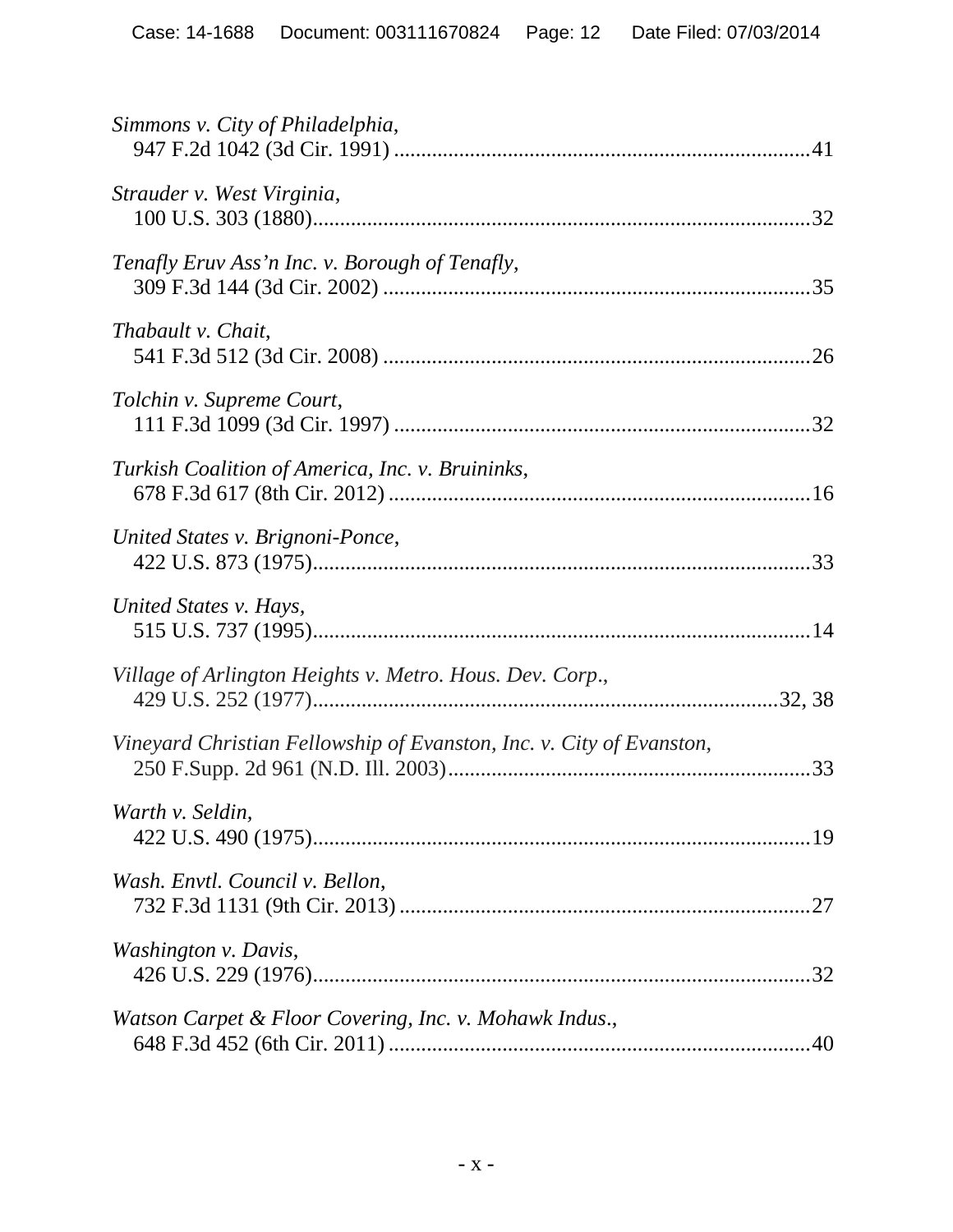| Wayte v. United States, |  |  |
|-------------------------|--|--|
|                         |  |  |

# **STATUTES**

# **OTHER AUTHORITIES**

| Jenkins, Brian Michael, RAND Corp.,                                  |    |
|----------------------------------------------------------------------|----|
| Would-Be Warriors: Incidents of Jihadist Terrorist Radicalization    |    |
| in the United States since September 11, 2001 3 (2010), available at |    |
| http://www.rand.org/content/dam/rand/pubs/occasional_papers/201      |    |
|                                                                      |    |
| Patel, Faiza                                                         |    |
| Brennan Center For Justice,                                          |    |
|                                                                      |    |
|                                                                      |    |
| Sageman, Marc                                                        |    |
| Leaderless Jihad: Terror Networks in the Twenty-First Century 31     |    |
|                                                                      |    |
| Travis, Alan                                                         |    |
| MI5 Report Challenges Views on Terrorism in Britain, Guardian,       |    |
|                                                                      |    |
|                                                                      |    |
|                                                                      |    |
| U.S. Dep't of Justice, Civil Rights Div.,                            |    |
| Guidance Regarding the Use of Race by Federal Law Enforcement        |    |
| Agencies 4 (2003), available at                                      |    |
| http://www.justice.gov/crt/about/spl/documents/guidance_on_race.     |    |
|                                                                      | 45 |
|                                                                      |    |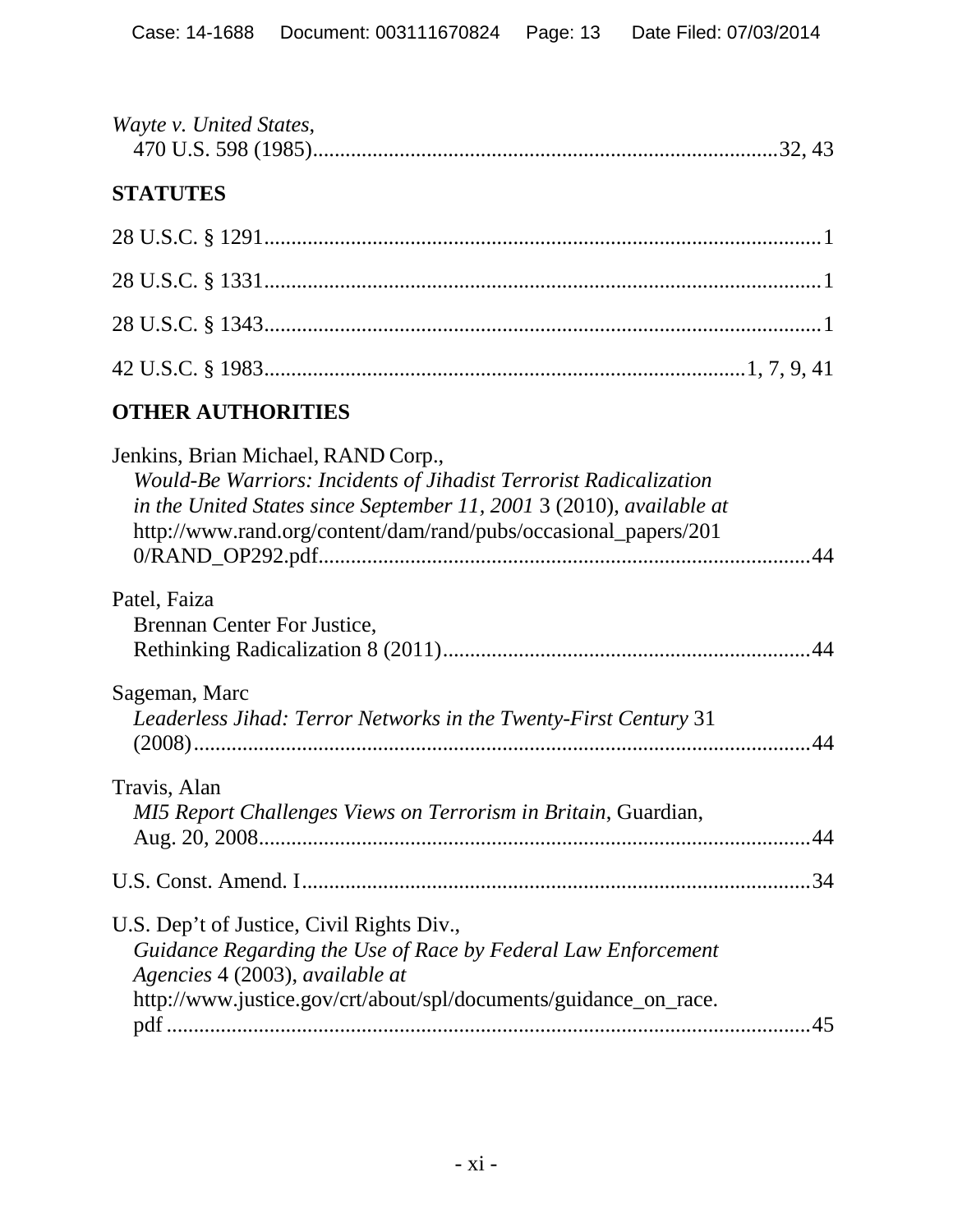| Verniero, Peter & Paul H. Zoubek,<br>Interim Report of the State Police Review Team Regarding<br>Allegations of Racial Profiling 66 (1999), available at |  |
|----------------------------------------------------------------------------------------------------------------------------------------------------------|--|
| <b>RULES</b>                                                                                                                                             |  |
|                                                                                                                                                          |  |
|                                                                                                                                                          |  |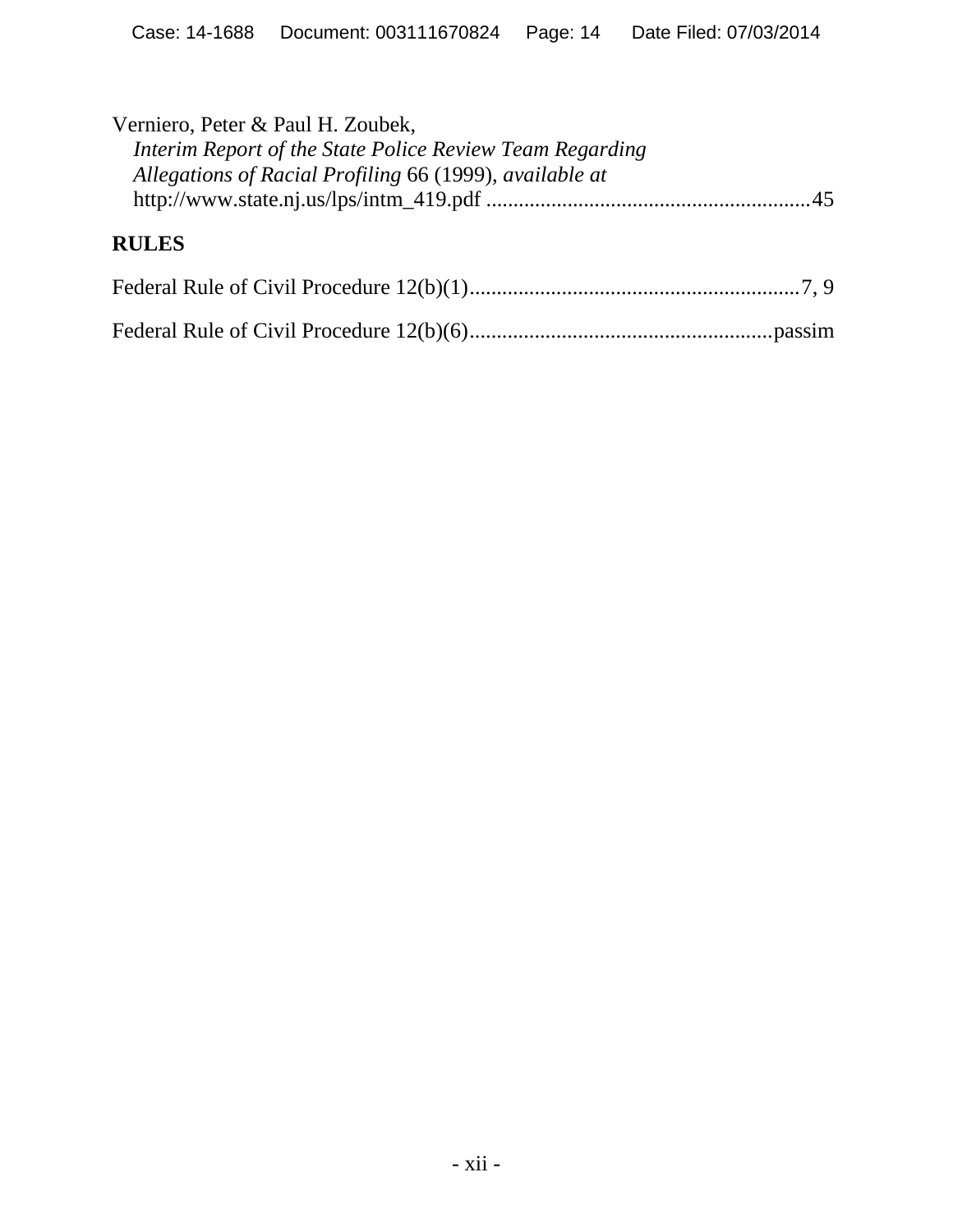#### **STATEMENT OF JURISDICTION**

Plaintiffs-Appellants invoked the jurisdiction of the district court pursuant to 28 U.S.C. § 1331, based upon alleged violations of the United States Constitution and 42 U.S.C. § 1983, and 28 U.S.C. § 1343 because they sought relief for the deprivation of their constitutional rights under color of State law. This Court has jurisdiction of the appeal under 28 U.S.C. § 1291, because it is an appeal from a final judgment of dismissal disposing of all parties' claims. The district court entered Final Judgment dismissing the case on February 20, 2014 (Dkt. 41), and Plaintiffs-Appellants filed a timely Notice of Appeal on March 21, 2014 (Dkt. 42).

#### **ISSUES PRESENTED**

1. Whether the myriad, specific injuries Plaintiffs allege — which include being subject to discriminatory classification by the City based solely upon their religious identity as Muslims, the stigma that follows such disfavored treatment, interference with religious practices, loss of business and property value, and likelihood of future repercussions — constitute concrete injury-in-fact that confers standing to assert their constitutional claims.

2. Whether Plaintiffs' injuries are fairly traceable to the City and the New York Police Department, which established, implemented, and publicly defended its discriminatory surveillance program, rather than the Associated Press, which exposed the program.

3. Whether Plaintiffs' specific allegations that the New York Police Department targeted them for surveillance pursuant to an expressly discriminatory policy, plausibly state claims upon which relief can be granted for violations of the Equal Protection Clause of the Fourteenth Amendment and the Free Exercise and Establishment Clauses of the First Amendment.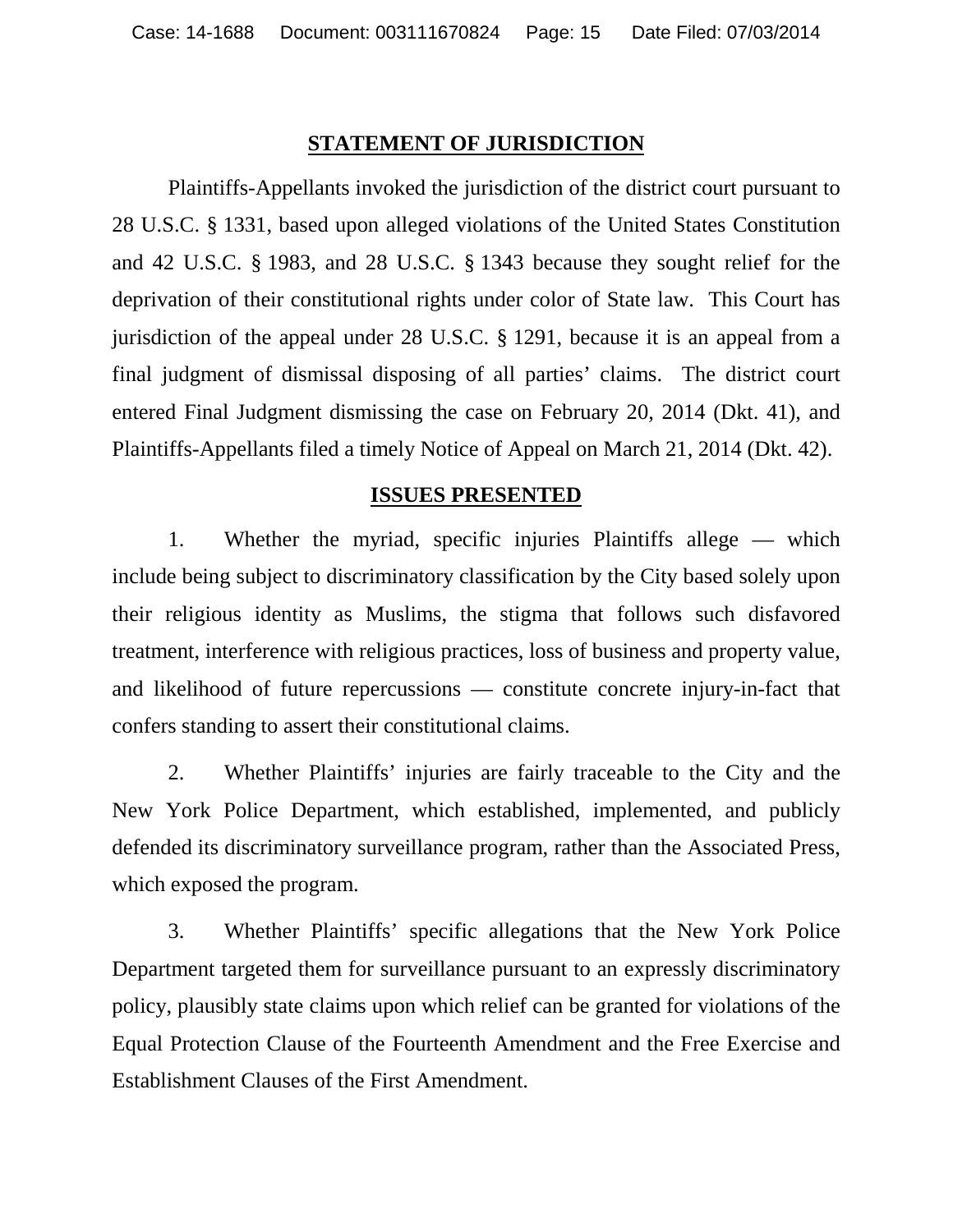#### **STATEMENT OF FACTS**

#### **A. The Complaint's Allegations**

Plaintiff's First Amended Complaint ("Complaint") alleged that, since January 2002, defendant City of New York (the "City") has, through the New York City Police Department ("NYPD" or "the Department"), conducted a massive targeting, mapping and surveillance program (the "Program") to monitor the lives of Muslims, their businesses, houses of worship, organizations, and schools in New York City and surrounding states, particularly New Jersey. JA-37, 38 (¶¶36, 38). The fact of this Muslim-surveillance program, and the details of its operation, are revealed by now-public NYPD documents. JA-23–25 (¶¶26-62 ), JA-54–202, The Program intentionally targets Plaintiffs and untold other Muslim individuals, associations, and organizations based purely on their religious affiliation, JA-24 (¶3), while it does not subject any other religious group to surveillance of this kind. JA-38 (¶37). Moreover, the surveillance activities are undertaken without reason to believe that the Muslim targets have committed or are connected to any crime or terrorism. JA-24 (¶3). In its ten years of existence, the Program has not produced a single lead to criminal activity. JA-24 (¶2).

#### **1. Targeting of Muslims in New Jersey**

Using a wide variety of methods to spy on Muslims, the Program targets virtually every aspect of day-to-day Muslim life, from the mundane to the sacred. JA-24, 38–43 (¶¶2, 39-47). Among other measures, the NYPD videotapes, photographs, and infiltrates mosques, Muslim-owned businesses, organizations, and schools; the surveillance has included Plaintiffs. JA-41–43 (¶¶46-47). Undercover officers engage in pretextual conversations to elicit information from proprietors and patrons. JA-38–39 (¶39). For example, the NYPD uses undercover officers called "rakers" to surveil locations such as bookstores, bars,

2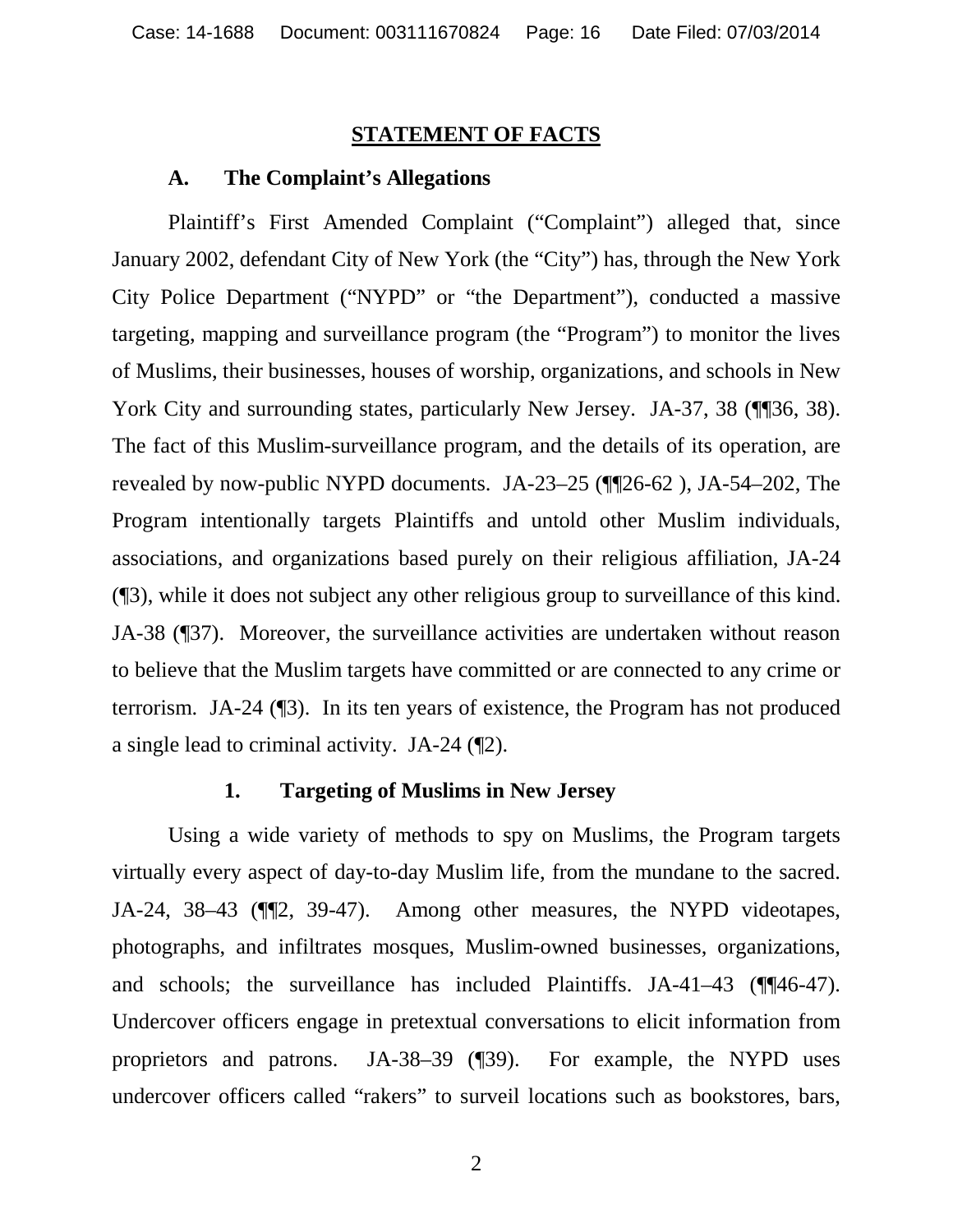cafes and nightclubs in neighborhoods it believes to be predominantly frequented by Muslims. JA-41–43 (¶47). These rakers, as well as other officers and agents compile surveillance reports which, among other things, catalogue religiouslyoriented facts such as: (i) Muslim prayer mats hanging on restaurant walls; (ii) flyers posted in shops advertising for *Quranic* tutoring; (iii) pictures of mosques hanging in grocery stores; (iv) restaurants that serve "religious Muslims" or that are located near mosques; (v) customers visiting Dunkin' Donuts after Friday prayer; (vi) employees or customers of establishments observed wearing "traditional clothing;" (vii) and stores posting signs announcing that they will be closed in observance of Friday prayer. *Id.* The reports also include maps indicating the locations of mosques, restaurants, retail establishments and schools owned by or serving both Muslims and ethnic populations from heavily Muslim countries. JA-44 (¶53). For Newark, New Jersey, alone, the Department maintains over twenty such maps. JA-24 (¶3).

The Program devotes special attention to Islamic places of worship. The Program uses informants called "mosque crawlers" to monitor sermons and conversations in mosques and then report back to the NYPD. It has tried to insert informants inside every mosque within a 250-mile radius of New York City; it has also prepared an analytical report on every mosque within 100 miles, including Plaintiff Muslim Foundation, Inc. and at least two members of Plaintiff Council of Imams in New Jersey. JA-41–43 (¶47). Mosque crawlers have monitored thousands of prayer services within mosques, thereby amassing a trove of detailed personal information about worshippers solely on the ground of their Muslim affiliation. *Id.* Officers also take photographs and video of license plate numbers of congregants as they arrive to pray. JA-41 (¶46). The Department has even mounted surveillance cameras on traffic light poles aimed at mosques, to allow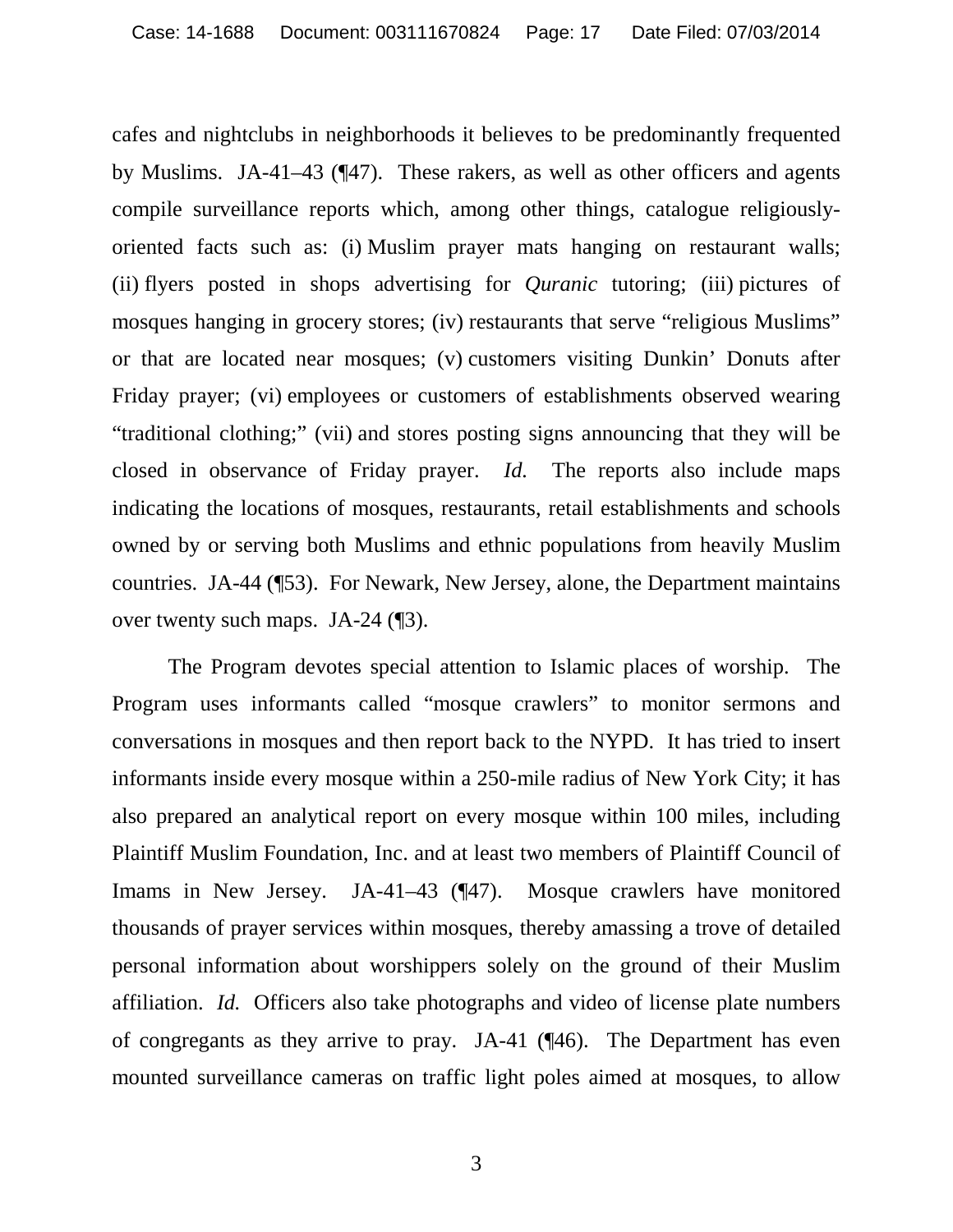round-the-clock surveillance of these religious institutions and to identify worshippers. *Id.* 

The Department further closely monitors the activities of Muslim Student Associations ("MSAs") at colleges and universities in New York, New Jersey, Connecticut, and Pennsylvania, solely because of their Muslim membership. JA-43 (¶49). Undercover NYPD officers pose as students to attend MSA events, JA-43 (¶50). One officer, for example, went on a rafting trip with an MSA and monitored and recorded how often the student participants on the trip prayed, describing their religious discussions. *Id.* On a weekly basis, the NYPD prepares an MSA Report, encompassing the MSAs at Rutgers New Brunswick and Rutgers Newark to which some Plaintiffs belonged. JA-43 (¶50). The NYPD even established a base of operations in an off-campus apartment near Rutgers New Brunswick. JA-44 (¶51). By inserting informants and undercover officers into all or virtually all MSAs, the Program extracts information about the activities and individuals involved, including the names of professors, scholars and student participants, *id.*, all without any indication whatsoever of criminal activity or connection to wrongdoing. JA-43 (¶49). NYPD officers also monitor the websites of Muslim student organizations, troll student chat rooms, and talk to students online. JA-43 (¶50).

The NYPD also tracks Muslims by inspecting records of name changes and compiling databases of new Muslim converts who take Arabic names, as well as Muslims who take "Western" names. JA-44 (¶55). Significantly, the Department does not compile similar information for other kinds of name changes. *Id.*

In addition, the Program intentionally targets Muslim individuals by using ethnicity as a proxy for faith, selecting only Muslims for surveillance. JA-39 (¶40). Thus, the Department has designated twenty-eight countries – which, combined,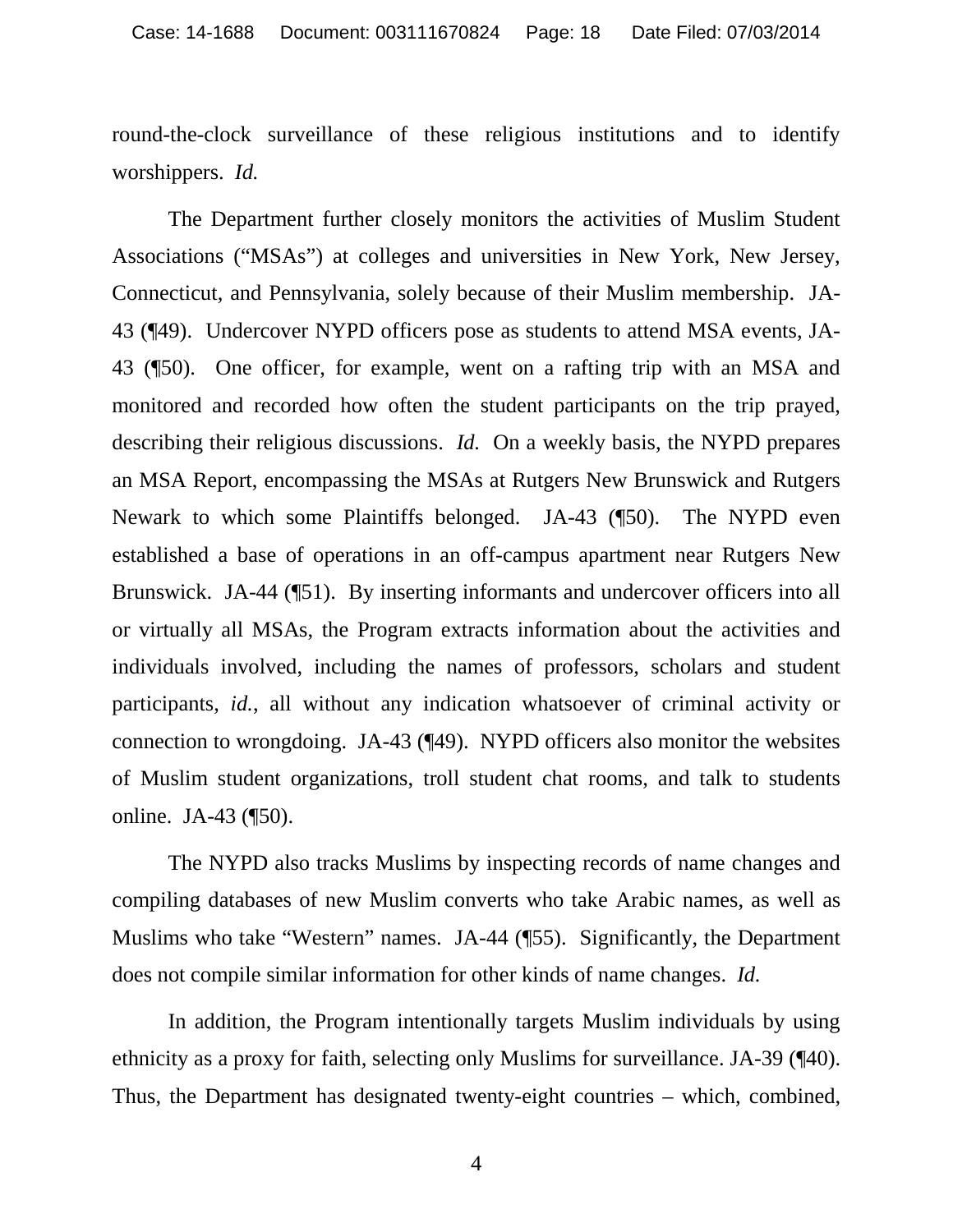contain 80% of the world's Muslim population – and "American Black Muslim" as "ancestries of interest." JA-39 (¶41). Tellingly, the NYPD does not surveil all people and establishments linked to countries with "ancestries of interest." To the contrary, it expressly excludes non-Muslim people and establishments with such "ancestries"– thus, for example, the NYPD does not surveil Egyptian Christians, Syrian Jews, or Albanian Catholics and Orthodox Christians. JA-39–40 (¶42). Likewise, the NYPD reports discuss the African-American Muslim population, but not non-Muslim African-American communities. JA-40 (¶43).

The City has made repeated specific statements – both for internal and public consumption – assigning guilt to all Muslims and suggesting they all pose a special threat to public safety. JA-45 (¶57). For example, the Department's Newark report focuses on some forty so-called "Locations of Concern," which consist of mosques, restaurants and retail establishments owned and frequented by Muslims, and Muslim schools. JA-45–46 (¶58). "Locations of Concern" are defined as "location[s] that individuals may find coconspirators for illegal actions" or which have "demonstrated a significant pattern of illegal activities." *Id.* Yet the report fails to identify any "illegal activity" in such locations. It simply assumes that Muslims are inherently more likely to pose a threat to public safety.

#### **2. Injuries to Plaintiffs Caused by the Surveillance Program**

All Plaintiffs are injured by being subject to a government classification that disfavors them because of their status as Muslims, and that unfairly stigmatizes them as public safety threat and unequal members of the political community. JA-48 (¶65). Each Plaintiff has also suffered a variety of additional injuries as a result of the NYPD's surveillance above and beyond the Program's obvious stigmatizing effects. *See* JA-25–26, 45–46, 47, 48 (¶¶7, 57-58, 61, 65).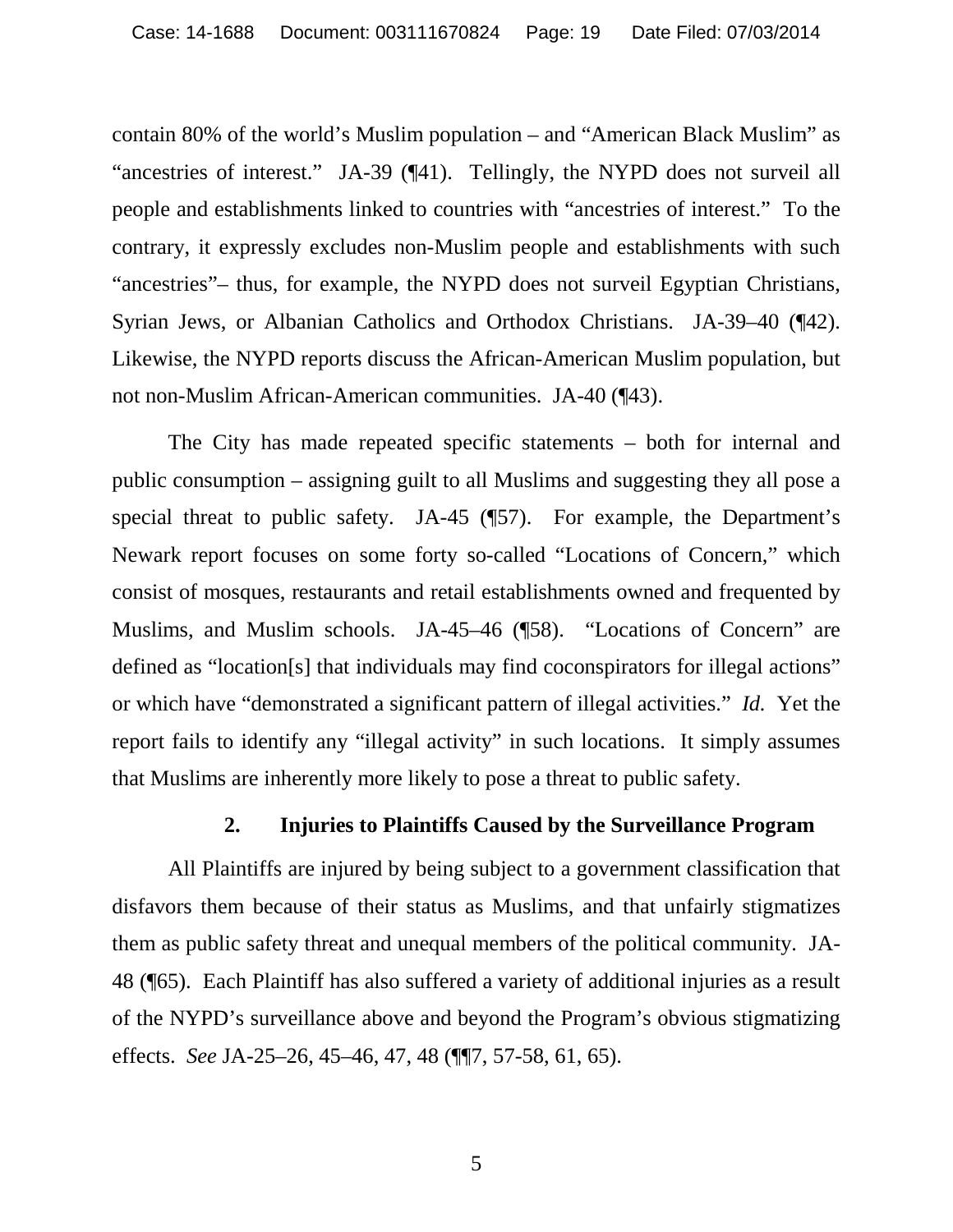Plaintiff Syed Farhaj Hassan, a soldier in the U.S. Army who has worked in military intelligence, has reduced his mosque attendance out of a reasonable fear that attending mosques under surveillance will jeopardize his ability to hold a security clearance and will tarnish his reputation among his fellow soldiers. JA-27–28 (¶¶11-13). Similarly, Plaintiffs Moiz Mohammed, Jane Doe, and Soofia Tahir now avoid discussing their faith openly or at MSA meetings for fear their comments will be misinterpreted by law enforcement. JA-32–33, 33–34, 34–35 (¶¶24, 27, 29-30). Their future education and professional opportunities are impaired by the NYPD's surveillance and by City officials' public comments about the spying program. JA-33, 33–34, 34 (¶¶25, 27, 29).

The surveillance of Rutgers University chapters of the Muslim Students Association of the U.S. & Canada, Inc. has undermined their ability to fulfill their mission, deterring potential members from joining and casting doubt on these organizations' ability to maintain the confidentiality of their membership. JA-29– 30 (¶17). In addition, two member mosques of Plaintiff Council of Imams in New Jersey who are named in the NYPD's Newark report have seen a decline in attendance and contributions as a result of the Department's surveillance. JA-28– 29 (¶15). Yet another mosque named in an NYPD report, operated by Plaintiff Muslim Foundation Inc., has been forced to change its religious and educational programming to avoid controversial topics that might attract the attention of law enforcement. JA-31–32 (¶23). Indeed, the NYPD's surveillance of all Plaintiff mosques and individual Plaintiffs has created an atmosphere in which it is impossible to worship freely knowing that law enforcement agents or informants are likely in their midst. JA-28–29, 31–32, 33, 33–34, 35 (¶¶15, 23, 25, 27, 30).

The surveillance has damaged Plaintiffs All Shop Body Inside & Outside and Unity Beef Sausage Company by scaring away customers. JA-30, 30–31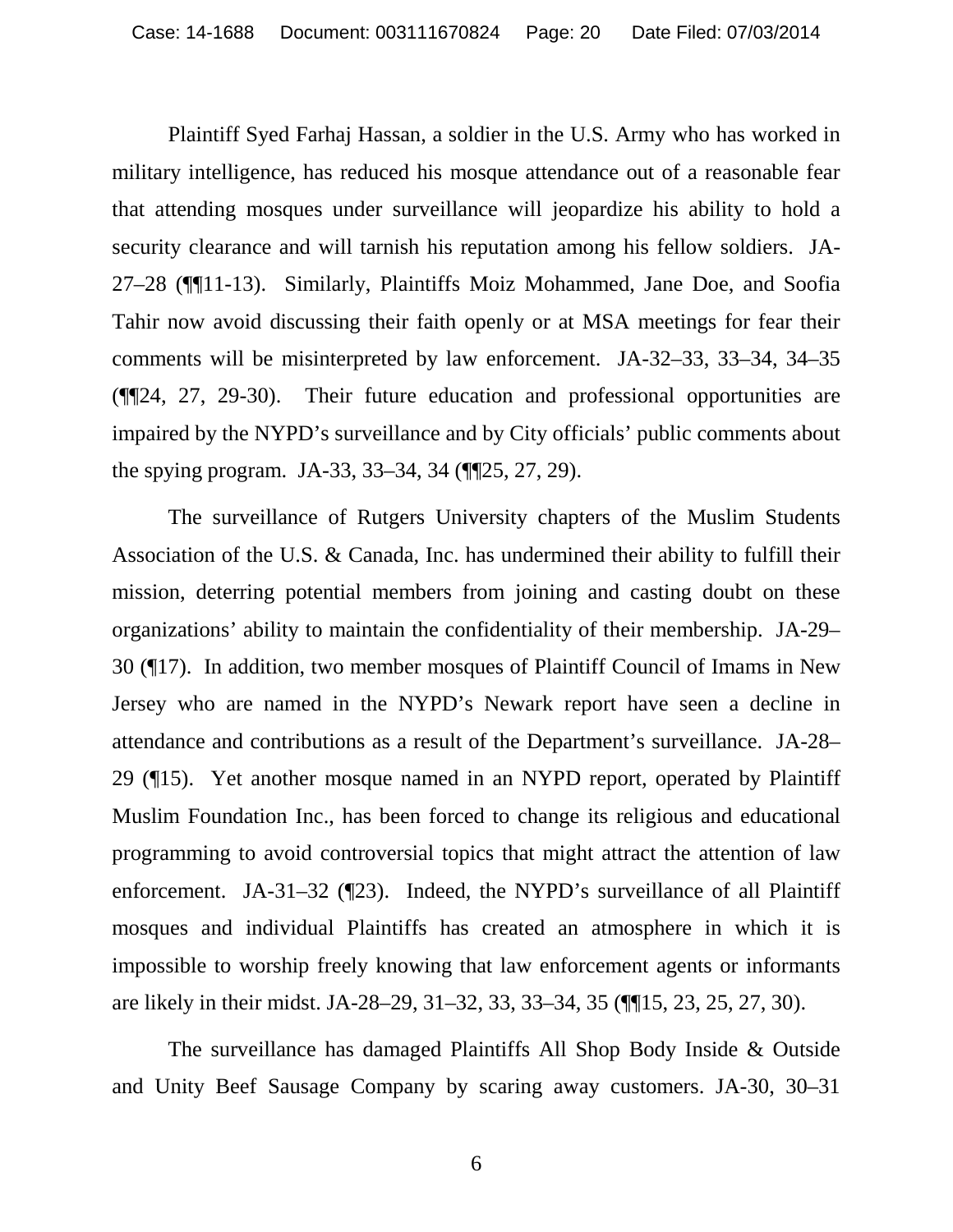(¶¶19, 20). It has diminished the value of Plaintiffs Zaimah Abdur-Rahim and Abdul-Hakim Abdullah's home as a result of a picture of that home being included in a surveillance report. JA-36, 36–37 (¶¶32, 34). In short, each Plaintiff has suffered multiple injuries as a direct consequence of the City's policy of singling out Muslims for surveillance, on the basis of insidious and patently false stereotypes.

#### **B. Proceedings Below**

Plaintiffs commenced this action on June 2, 2012, filing an amended complaint on October 3, 2012. Based on the foregoing allegations, Plaintiffs sued the City pursuant to 42 U.S.C. § 1983 and *Monell v. City of New York Dep't. of Social Services*, 436 U.S. 658 (1978), for its unlawful policy of discriminating against them on the basis of their Islamic faith. Plaintiffs asserted that the City's expressly discriminatory policy violated Plaintiffs rights under the Equal Protection Clause of the Fourteenth Amendment (Count I) and the Free Exercise and Establishment Clauses of the First Amendment (Count II). JA-27 (¶¶66-69). Plaintiffs also sought expungement of their unlawfully obtained records, an injunction prohibiting continued surveillance based on religion; compensatory damages for Plaintiffs who suffered economic harm, and nominal damages for others, *see Cary v. Piphus*, 435 U.S. 247 (1978).

On February 20, 2014, without having entertained oral argument, the district court issued a ten-page opinion and order granting the City's motion to dismiss the complaint pursuant to Federal Rule of Civil Procedure 12(b)(1) for lack of standing and, under Federal Rule of Civil Procedure 12(b)(6), for failure to state a claim. (JA-13–22). The court first ruled that Plaintiffs failed to demonstrate standing because they failed to identify any cognizable "injury-in-fact." JA-17. The district court likened all of the distinct injuries alleged by Plaintiffs collectively to those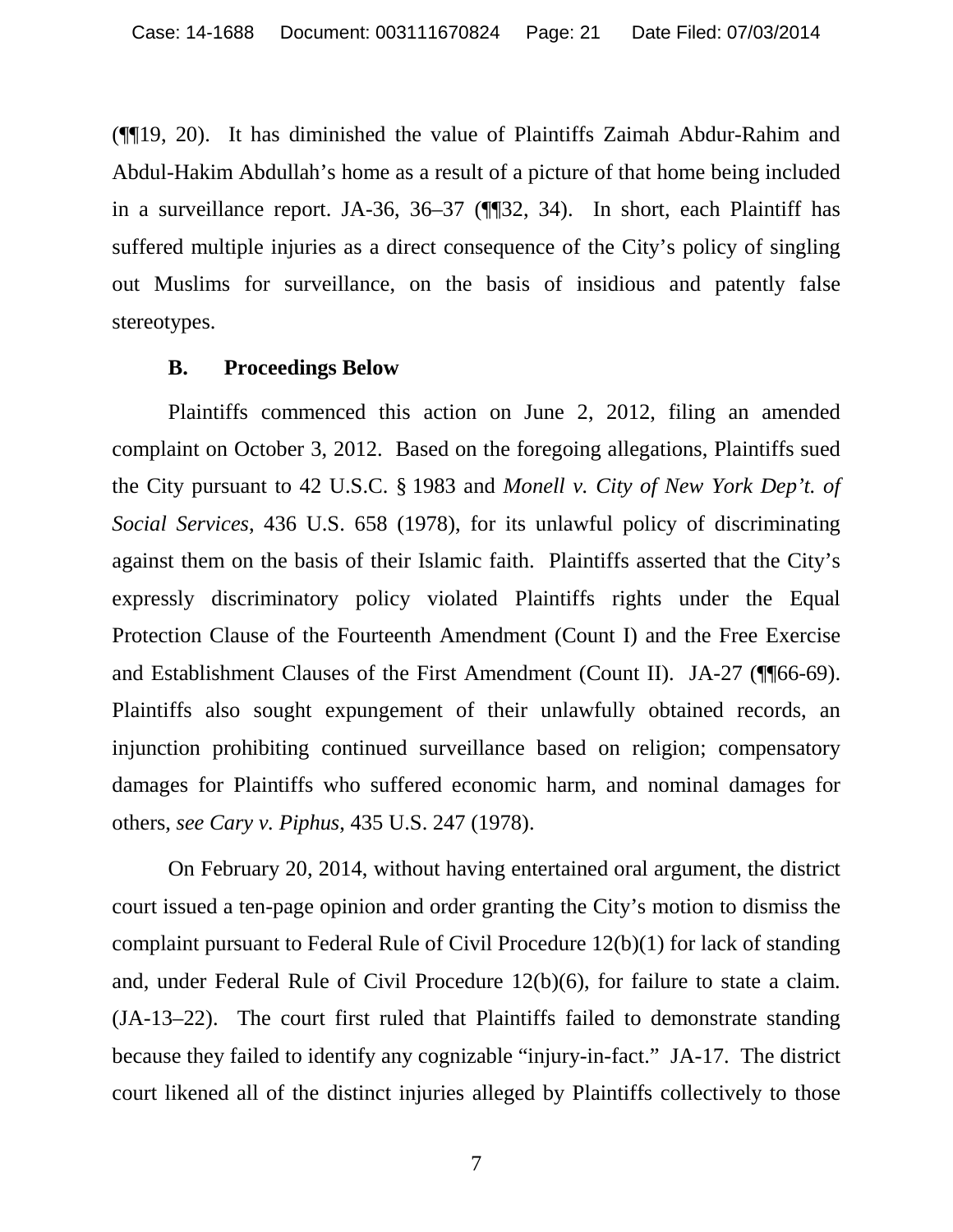considered and rejected in *Laird v. Tatum*, 408 U.S. 1 (1972), where the Plaintiffs could not allege they were actually the targets of a government surveillance program or otherwise demonstrate that their First Amendment activity was chilled by "any specific action of the Army against them." *Id*. at 3, *cited in* JA-18.

The district court also concluded that Plaintiffs could not satisfy the causation prong of the standing inquiry. JA-18–19. The court reasoned that, even if Plaintiffs had suffered injuries, they were not "fairly traceable" to the design, implementation or public defense of NYPD's surveillance Program, but rather, were caused by the Associated Press's disclosure of the allegedly unlawful program.

Finally, the district court dismissed the Complaint under Fed. R. Civ. P. 12(b)(6) for failure to state a claim. The district court did not specifically address Plaintiffs' Equal Protection, Free Exercise, or Establishment Clause claims, treating them all as one, and holding that Plaintiffs' claims of discrimination were not plausible under *Ashcroft v. Iqbal*, 556 U.S. 662 (2009), because Plaintiffs failed to show that the City did not adopt the program "for a neutral, investigative reason." JA-20–22. In assessing the sufficiency of the pleadings, the court accepted the City's assertion that a program that exclusively surveils Muslims does not discriminate, and is otherwise justified by the events of September 11, 2001. JA-21 ("The more likely explanation for the surveillance was a desire to locate budding terrorist conspiracies. The most obvious reason for so concluding is that surveillance program began just after the attacks of September 11, 2001.").

#### **STATEMENT OF RELATED CASES**

There are no related cases pending in this Court. A case challenging the NYPD's surveillance of Muslims in New York City was filed in the Eastern District of New York, and after the City answered the complaint, is in the midst of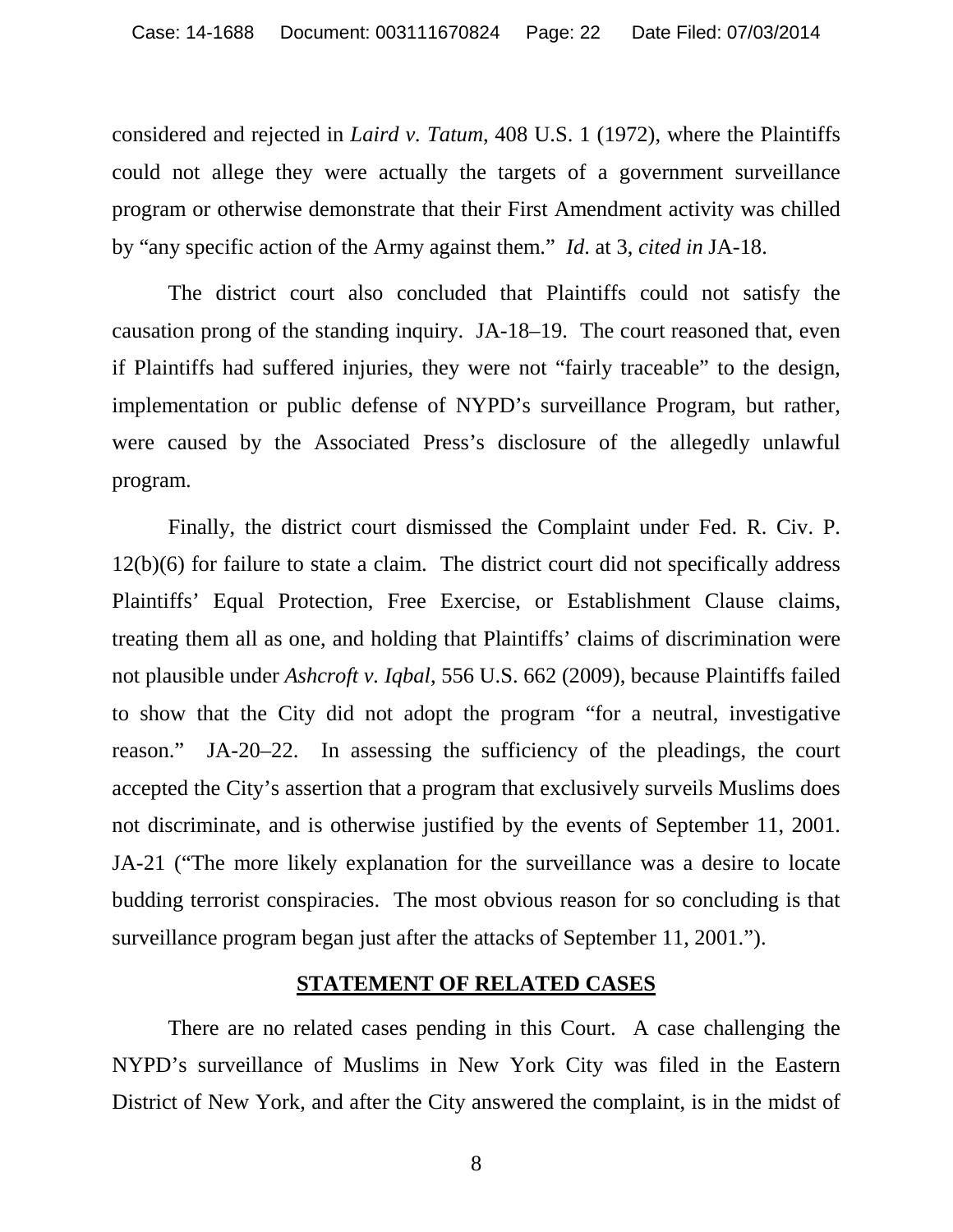discovery. *Raza, et al. v. City of New York*, No. 13-3448 (E.D.N.Y. June 18, 2013). A case seeking to hold the City in contempt of guidelines adopted in 1971 and amended in 2002, which limited the City's ability to surveil First Amendment activity and keep records of monitored individuals is also pending in the Southern District of New York. *Handschu v. Special Services*, No. 71 Civ. 2203 (S.D.N.Y.) (Mot. for Inj. Relief and Appointment of An Auditor or Monitor filed February 4, 2013 (Dkt. 408)).

#### **STANDARD OF REVIEW**

The district court granted the City's motion to dismiss for lack of standing pursuant to Federal Rule of Civil Procedure 12(b)(1), and for failure to state a claim upon which relief can be granted under Rule 12(b)(6). For each such ruling, this Court's standard of review is *de novo*. *Barefoot Architect, Inc. v. Bunge*, 632 F.3d 822, 826 (3d Cir. 2011) (circuit court reviews a district court's dismissal for failure to state a claim under a *de novo* standard of review); *Marion v. TDI Inc.,* 591 F.3d 137, 146 (3d Cir. 2010) (legal conclusion of district court regarding standing reviewed *de novo*).

#### **SUMMARY OF ARGUMENT**

Plaintiffs challenge, pursuant to 42 U.S.C. § 1983 and *Monell v. City of New York Dep't. of Social Services*, 436 U.S. 658 (1978), an overtly discriminatory policy adopted by the City that singles out Muslims for law enforcement surveillance based solely on their religion, and not upon any indicia of wrongdoing or criminal suspicion. Plaintiffs have demonstrated that they have standing to challenge the City's policy. The NYPD's surveillance program and the City's public comments about it cause Plaintiffs constitutionally recognized injury by: (1) classifying them for differential treatment based solely upon their religion; (2) stigmatizing them by painting Plaintiffs as a danger to society that should be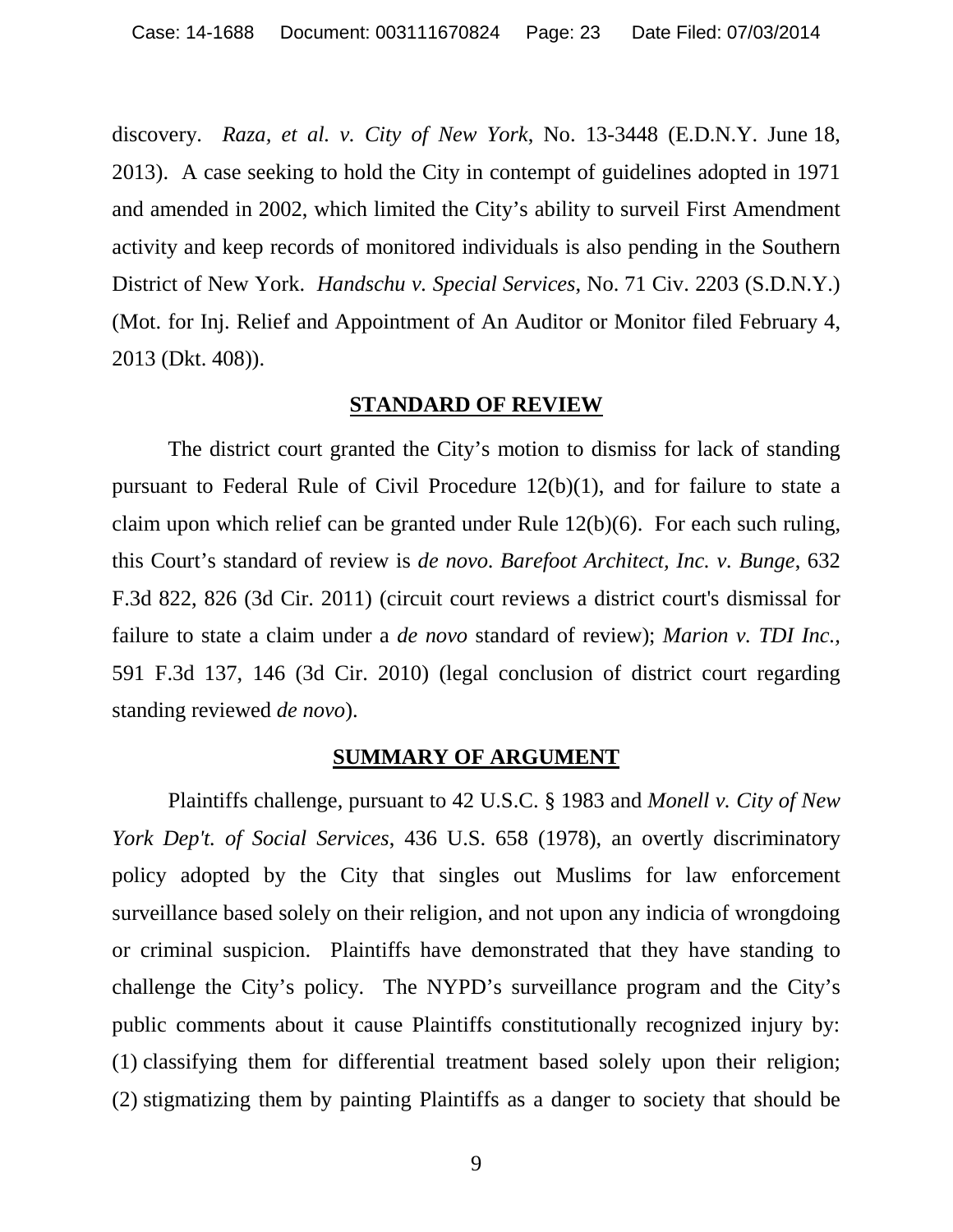monitored constantly; (3) interfering with Plaintiffs' religious practices by deterring them from attending religious services; (4) causing loss in value to a home included in an NYPD surveillance report, decreasing business at stores and reducing donations at mosques; (5) and harming future education and employment prospects for certain Plaintiffs because of their affiliation with mosques and organizations that the NYPD has targeted and besmirched.

Contrary to the district court's reasoning, these discrete injuries are fundamentally distinct from those deemed insufficient in *Laird v. Tatum*. Plaintiffs here have not speculatively altered their behavior based on the mere possibility of a government surveillance program; their injuries stem from having been specifically targeted by a publicly acknowledged surveillance program. The district court also erred in concluding that Plaintiffs' injuries were not "fairly traceable" to the City's unlawful surveillance program, but to the Associated Press's disclosure of the program. There can be no doubt that the City's adoption and maintenance – and post-disclosure defense – of the spying program is the "but for" cause of Plaintiffs' injuries. Nor is there doubt that a judicial order enjoining the City's unlawful program would redress Plaintiffs' injuries. No more is required to meet the causation prong of standing at the pleading stage.

The Complaint also provides ample, non-conclusory allegations – most based on the NYPD's own documents – demonstrating that the NYPD targeted Muslims exclusively for surveillance. The allegations describe the methodology and locations of the NYPD's religion-based spying in great detail, and identify Plaintiffs as specific targets of the program. When assumed to be true, as they must be, *Mandel v. M&Q Packaging Corp.*, 706 F.3d 157, 263 (3d Cir. 2013), the allegations leave no doubt that the City adopted a policy that relies on an express classification of Muslims for disfavored treatment.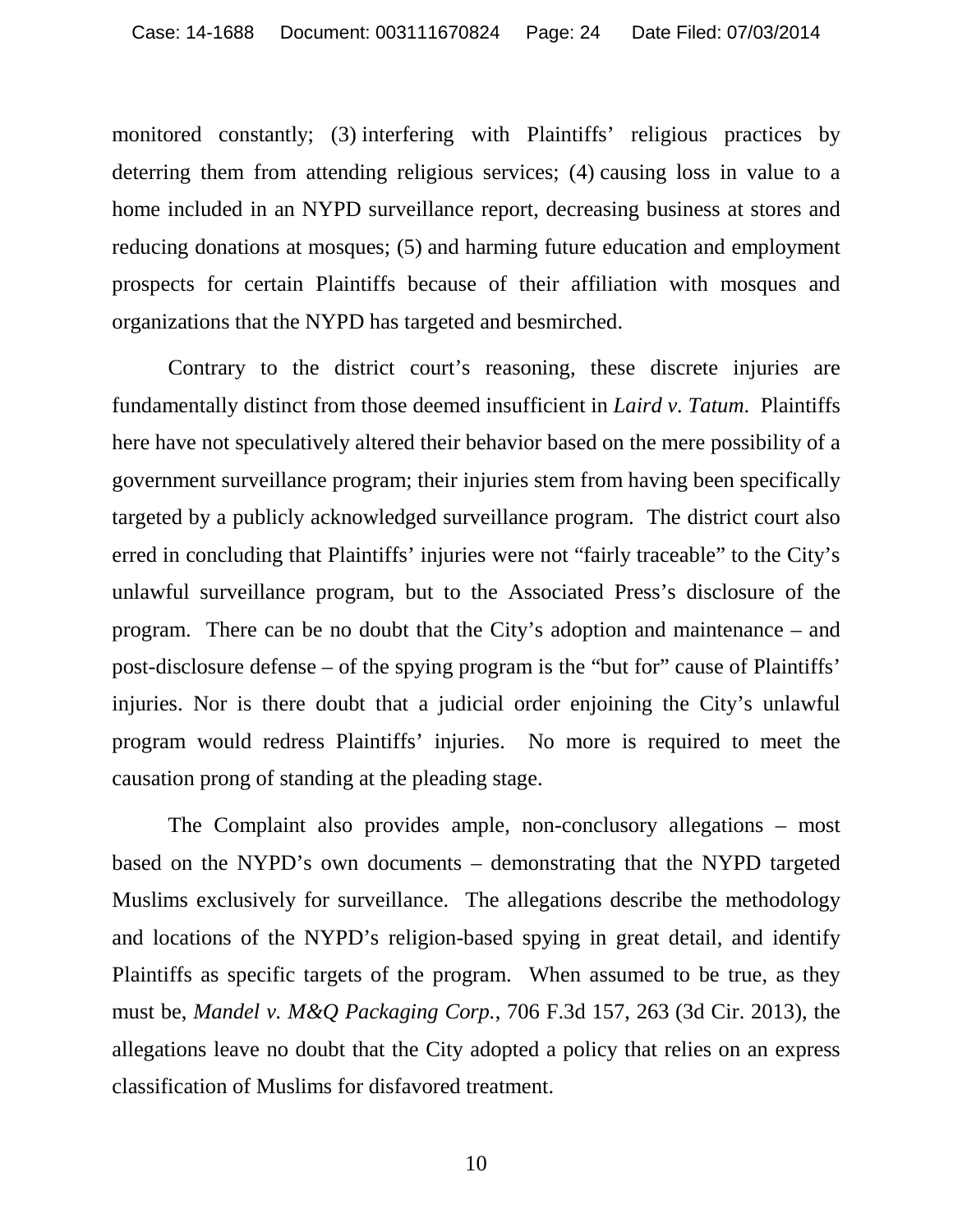A facially discriminatory policy such as the City's here states a claim under the Equal Protection Clause, the Free Exercise Clause and the Establishment Clause, regardless of the subjective motivations of any government decision-maker or of the asserted necessity of the law enforcement reasons for such a policy.

Accordingly, the district court erred in uncritically accepting, at the pleading stage, the City's assertion that its avowedly discriminatory spying program was justified by "a desire to locate budding terrorist conspiracies." JA-21. By endorsing the City's justification for the program rather than evaluating whether Plaintiffs alleged a plausible claim for relief, the district court not only elevated the plausibility standard into a probability requirement, but also subverted the very purpose of strict scrutiny, which is to skeptically examine the government's asserted justification for discrimination against a protected class. Indeed, the district court's decision to accept the stereotypes underlying the City's defense of the program perpetuates the very discrimination this action is designed to challenge.

The district court also erred in interpreting the Supreme Court's decision in *Ashcroft v. Iqbal* to sanction overt discrimination against Muslims. It does not. The claims here differ significantly. The *Bivens* claims asserted in *Iqbal* required those plaintiffs to show the discriminatory state of mind of individual supervisory defendants. In contrast, under *Monell*, the existence of a facially discriminatory policy states a claim for municipal liability, regardless of any individual decisionmaker's state of mind. In addition, the non-conclusory allegations in *Iqbal* could not support a legally sufficient disparate treatment claim, whereas Plaintiffs' wellpled allegations here demonstrate the existence of a facially discriminatory government classification – one that triggers strict scrutiny.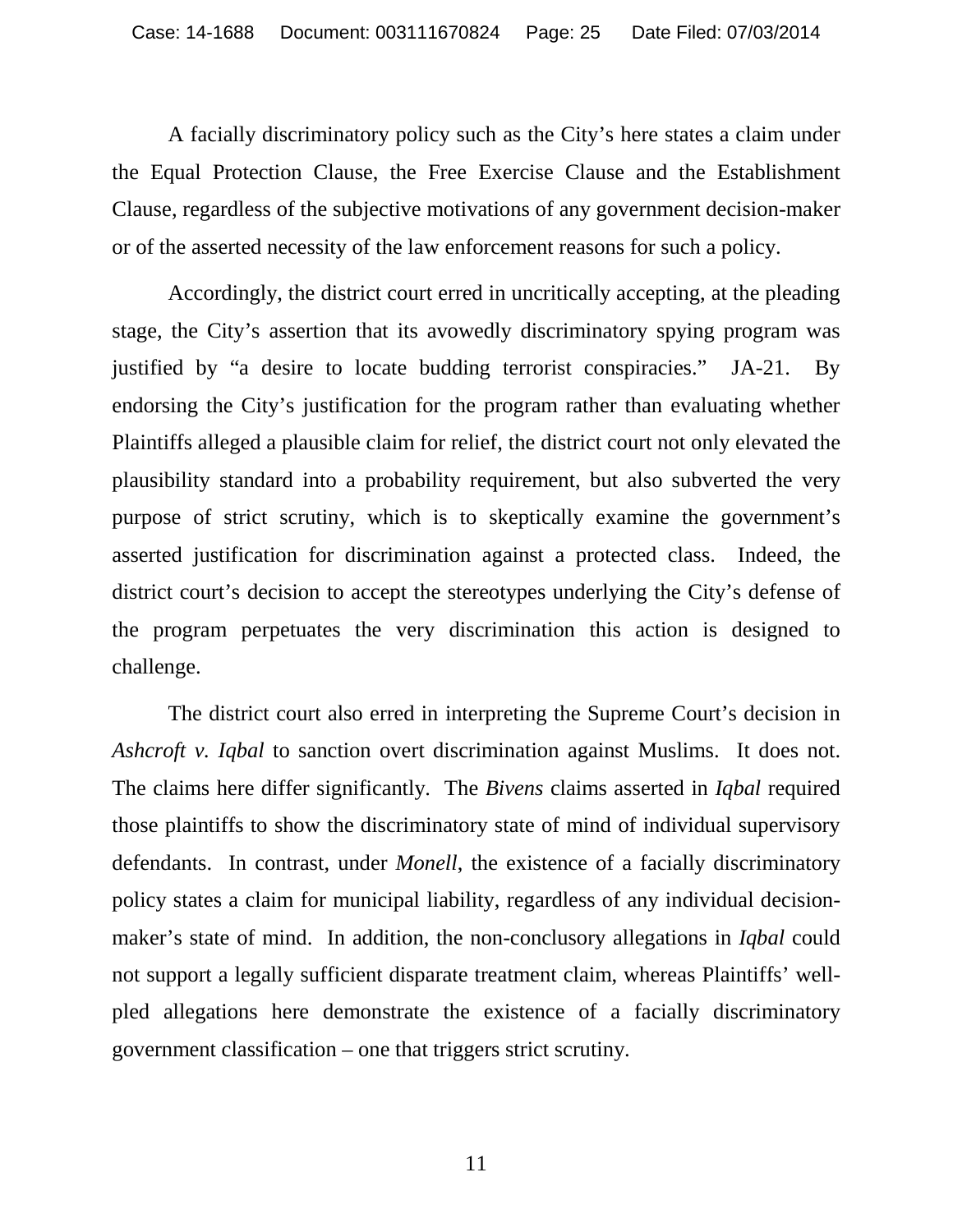#### **ARGUMENT**

#### **I. PLAINTIFFS HAVE STANDING TO PURSUE THEIR CONSTITUTIONAL CLAIMS**

To establish the "constitutional minimum of standing," a party must allege that: (1) it has suffered an "injury in fact" that is "concrete and particularized, and also "actual or imminent;" (2) the injury is "fairly . . . trace[able] to the challenged action of the defendant;" and (3) it is "likely," as opposed to merely "speculative," that the injury will be "redressed by a favorable decision." *Lujan v. Defenders of Wildlife*, 504 U.S. 555, 560-61 (1992) (internal citations omitted) (alterations in original). Because standing "turns on the nature and source of the claim asserted," *id.*, the proper inquiry here is whether Plaintiffs have alleged concrete and particularized injuries cognizable under the Equal Protection Clause of the Fourteenth Amendment and the Free Exercise and Establishment Clauses of the First Amendment.

Plaintiffs have asserted no fewer than five concrete injuries that have long been cognizable. The district court failed to acknowledge – let alone analyze – these distinct injuries under governing standing law. Instead, the district court summarily concluded that the all of Plaintiffs' injuries "mirror" those of the plaintiffs in *Laird v. Tatum*, 408 U.S. 1 (1972). But unlike the "subjective chill" allegations in *Laird*, Plaintiffs here allege that they are the *actual* targets of an acknowledged government surveillance program. The district court's further conclusion that the Associated Press's revelations of the City's illegal activity – not the illegal activity itself – caused Plaintiffs' injuries is contrary to controlling law, logic and the record.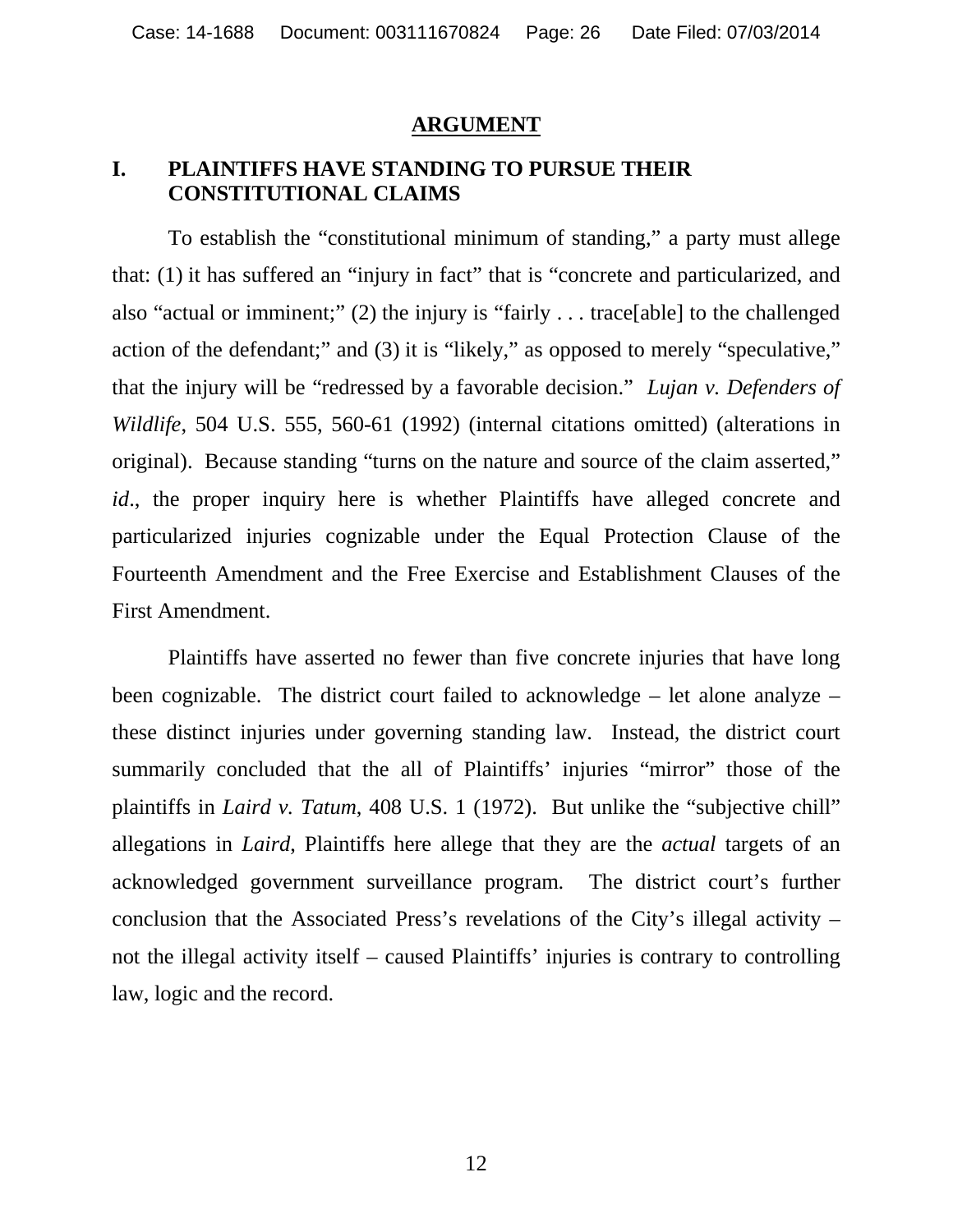# **A. Plaintiffs Have Alleged Numerous Injuries Sufficient to Confer Standing on their Equal Protection and First Amendment Claims.**

Plaintiffs' burden of alleging injury-in-fact at the pleading stage is low, requiring nothing more than "an identifiable trifle" of harm. *Joint Stock Soc'y v. UDV N. Am., Inc.*, 266 F.3d 164, 177 (3d Cir. 2001). In this case, Plaintiffs have suffered numerous harms that are well beyond a "trifle," ones that are routinely recognized under the Equal Protection Clause and First Amendment as injuries-infact. *First*, Plaintiffs were subject to a discriminatory government classification, which itself confers standing to challenge that discrimination. *Second*, the City's discrimination stigmatized Plaintiffs based on their religion and subjected them to reputational harm. *Third*, the City's interference with certain Plaintiffs' religious practices confers standing. *Fourth*, some Plaintiffs suffered monetary injury as a result of the surveillance program. And *fifth*, certain Plaintiffs are likely to suffer future, concrete harm as a result of having been classified and surveilled by the NYPD.

# **1. The City's Classification and Targeting of Plaintiffs Based on Membership in a Protected Class Is an "Injury in Fact"**

The Complaint plainly alleges – and the City does not contest – that the challenged policy targets Muslims, and only Muslims, on the basis of religious identity, JA-39–40 (¶¶40-44), and that Plaintiffs are in fact targeted and investigated based solely upon their religion. JA-27–29, 29–33, 34, 35–36, 36–37 (¶¶12-15, 17-26, 28-29, 31-32, 34). The very fact that Plaintiffs are subjected to a discriminatory law enforcement classification constitutes an injury-in-fact. *Northeastern Fla. Chapter of Assoc. Gen. Contractors of Am. v. City of Jacksonville*, 508 U.S. 656, 666 (1993) ("The 'injury in fact' in an equal protection case of this variety is the denial of equal treatment."); *Doe v. Lower Merion Sch. Dist*., 665 F.3d 524, 542 (3d Cir. 2011) ("[i]n the equal protection context, an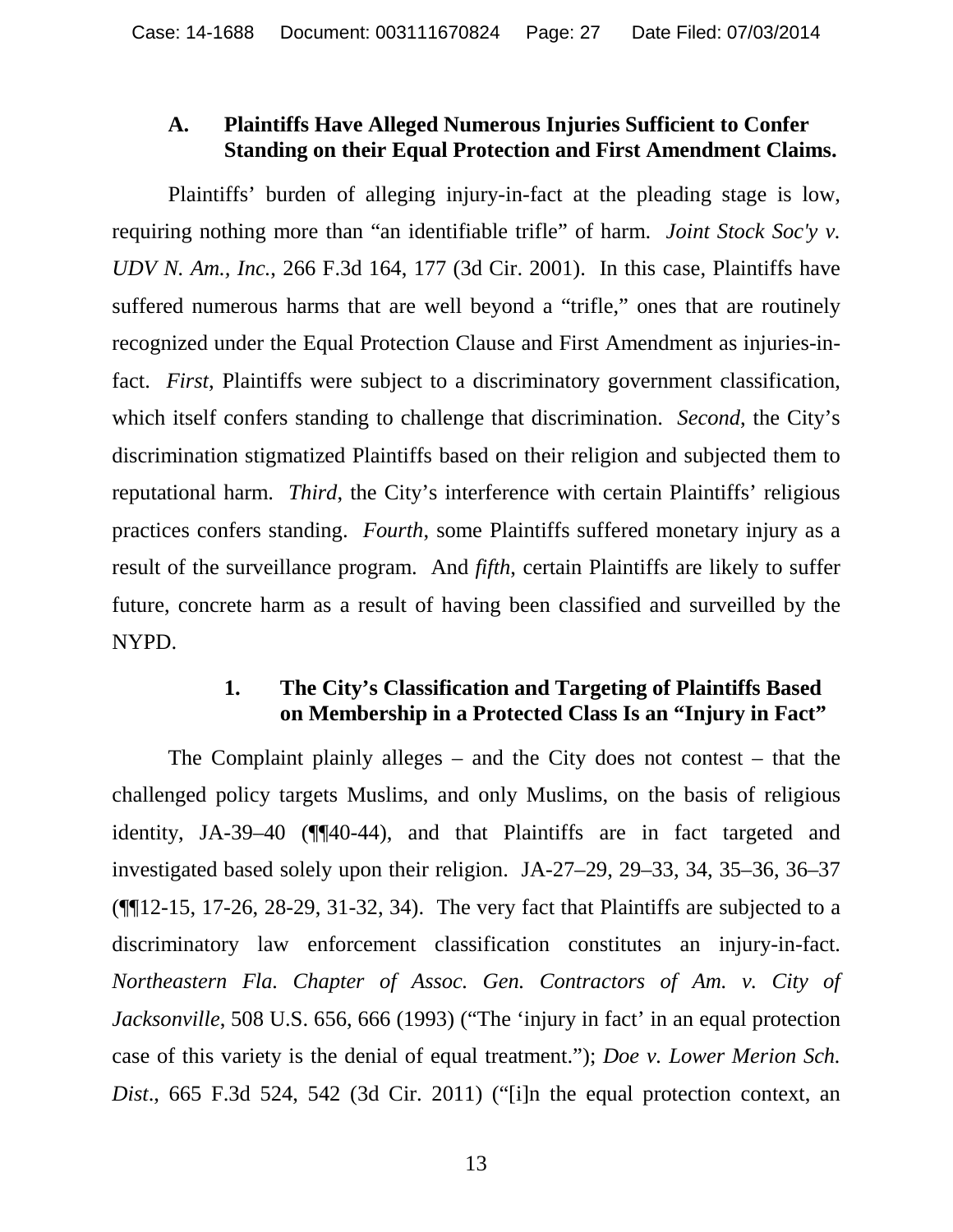injury resulting from governmental racial discrimination accords a basis for standing … to those persons who are personally denied equal treatment by the challenged discriminatory conduct") (citing *United States v. Hays,* 515 U.S. 737, 744-45 (1995)); *accord Allen v. Wright*, 468 U.S. 737, 755 (1984) (internal citation omitted)). Indeed, the injury-in-fact from unequal treatment is sufficient to confer standing regardless of any subsequent or additional harm that may or may not flow from the discrimination. *See Northeastern*, 508 U.S. at 666 (no obligation for Plaintiffs to assert subsequent harm because the injury-in-fact is the denial of equal treatment "*not the ultimate inability to obtain the benefit*") (emphasis added); *Gratz v. Bollinger*, 539 U.S. 244, 262 (2003) (plaintiff-student satisfied the injuryin-fact requirement by alleging that the University's discriminatory admissions policy had "denied him the opportunity to compete for admission on an equal basis," even without proof he could have obtained admission absent the policy); *Shaw v. Reno*, 509 U.S. 630, 641 (1993) (placement in predominantly white election district is a discriminatory classification sufficient to confer standing, even absent any concrete impact on voting rights). On this basis alone, the district court's decision on standing must be reversed and the Complaint reinstated.

# **2. The Targeting of Plaintiffs for Surveillance and Investigation Based on Religion Causes Stigmatic Harm that Establishes Injury in Fact**

Independent of the harm attributable to unequal treatment by the City, the stigma that inevitably flows from a facially discriminatory classification of a disfavored group is also a well-recognized injury that confers standing. As the Supreme Court explained in *Shaw v. Reno*: "Classifications of citizens solely on the basis of race 'are by their very nature odious to a free people whose institutions are founded upon the doctrine of equality'" because they "threaten to stigmatize individuals by reason of their membership in a racial group and to incite racial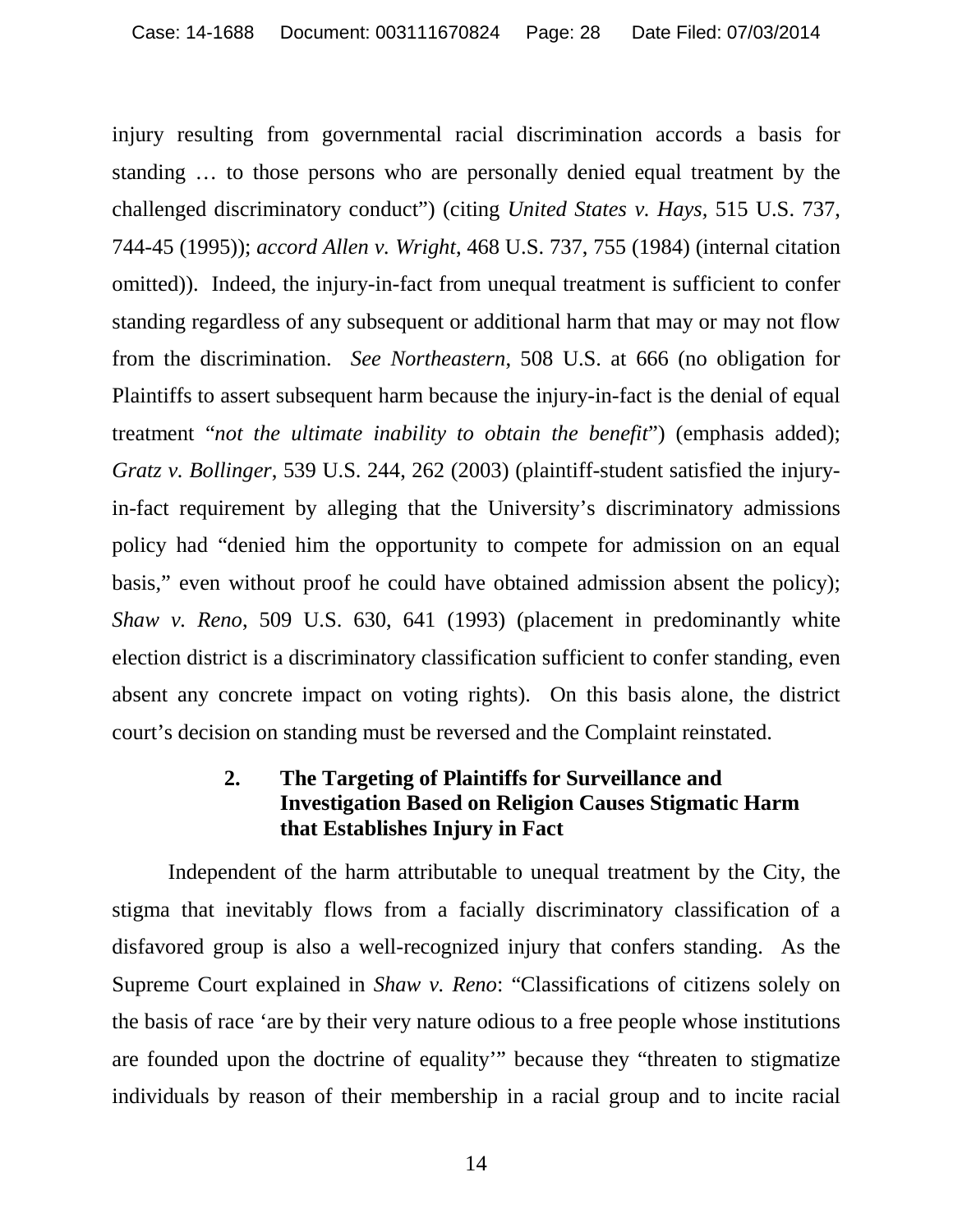hostility." 509 U.S. at 643 (quoting *Hirabayashi v. United States*, 320 U.S. 81, 100 (1943)). Accordingly, the Equal Protection Clause authorizes challenges to discriminatory classifications that "perpetuat[e] archaic and stereotypic notions" or "stigmatiz[e] members of the disfavored group as innately inferior and therefore as less worthy participants in the political community." *Heckler v. Mathews*, 465 U.S. 728, 739-40 (1984) (internal quotation omitted); *see also Allen v. Wright*, 468 U.S. 737, 755 (1984) (stigmatic injury associated with invidious official conduct is cognizable for standing purposes if the plaintiff is directly affected).

The City's surveillance program is explicitly based upon, and accordingly perpetuates, a malignant stereotype: that Muslims are a danger to society appropriately kept under constant monitoring. *See* JA-47, 48, (¶¶61, 65) (describing City officials defending the surveillance of Muslims by arguing that the surveillance program was focused on "threats" and "terrorists"). This is precisely the sort of official stereotyping that violates both the Equal Protection Clause, *see Allen*, 468 U.S. at 755, and the Religion Clauses of the First Amendment. *See Church of Scientology Flag Service Organization, Inc. v. City of Clearwater*, 2 F.3d 1514, 1525 (11th Cir. 1993) ("Religious groups and their members that are singled out for discriminatory government treatment . . . have standing to seek redress in federal courts" under the Free Exercise Clause); *Church of Scientology v. Cazares*, 638 F.2d 1272, 1279-80 (5th Cir. 1981) (same); *Awad v. Ziriax*, 670 F.3d 1111, 1123 (10th Cir. 2012) (allegation that "proposed state amendment *expressly* condemns [plaintiff's] religion and exposes him and other Muslims in Oklahoma to disfavored treatment – suffices to establish the kind of direct injuryin-fact necessary to create Establishment Clause standing") (original emphasis).

In addition, unconstitutional government action that diminishes a group's reputation in the community – even short of an invidious classification – has long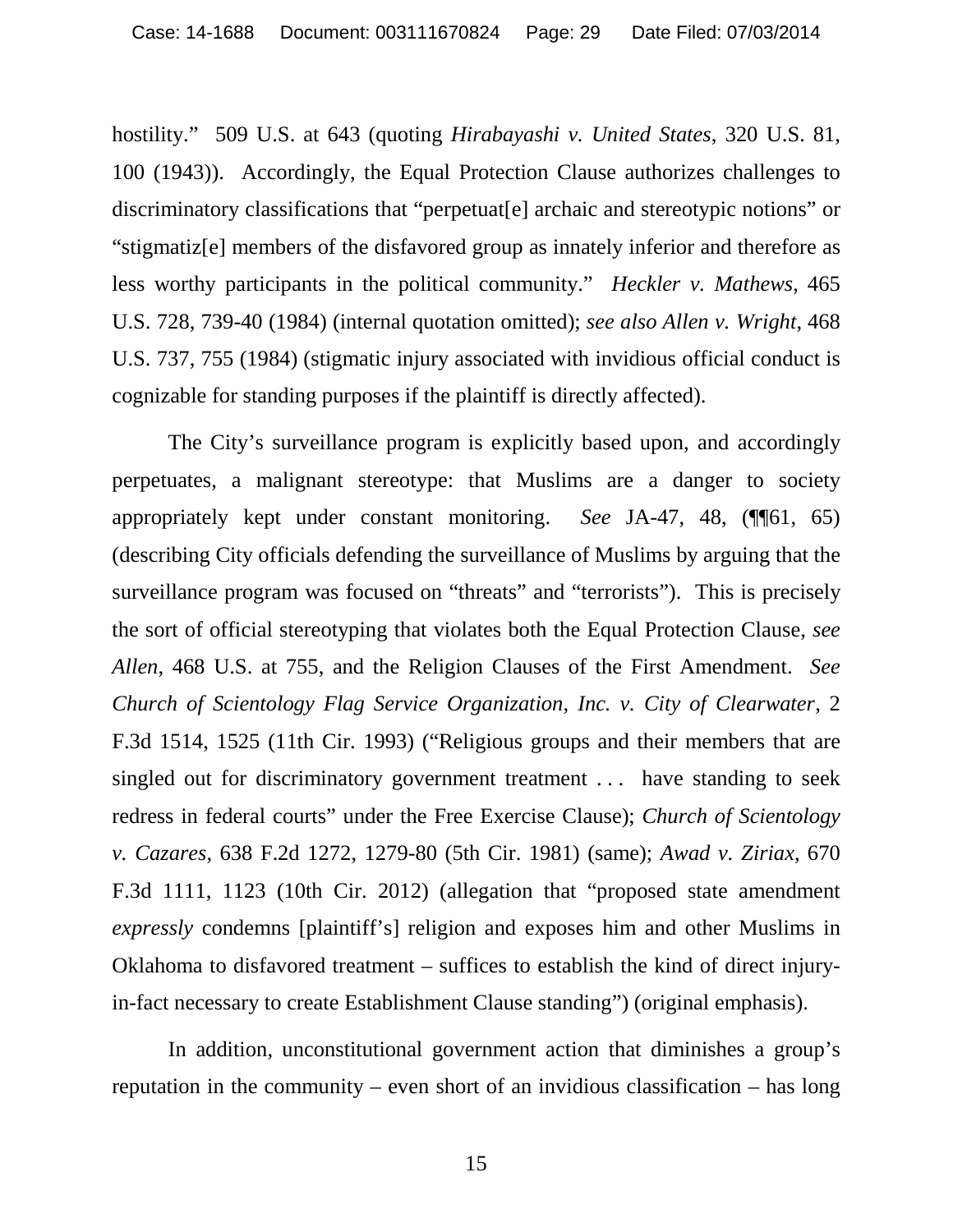been a basis for standing. In *Joint Anti–Fascist Refugee Committee v. McGrath,* 341 U.S. 123 (1951) (plurality opinion), for example, the Supreme Court found that the effect of designating the plaintiff organizations as "Communist" was to "cripple the functioning and damage the reputation of those organizations in their respective communities and in the nation," which is a cognizable injury. *Id.* at 139-40. Similarly, in *Meese v. Keene*, 481 U.S. 465 (1987), the federal government's derogatory designation of plaintiff's films as "political propaganda" allegedly injured plaintiff's reputation and was therefore sufficient to confer standing. *Id*. at 473-74. *See also Turkish Coalition of America, Inc. v. Bruininks*, 678 F.3d 617, 622-23 (8th Cir. 2012) ("a non-profit organization that alleges an injury to reputation through stigmatizing government speech has Article III standing to bring a constitutional claim"); *Riggs v. City of Albuquerque,* 916 F.2d 582, 583–85 (10th Cir. 1990) ("politically active organizations who, it was alleged, have often taken controversial and unpopular positions" pled a cognizable injury where they "allege<sup>[d]</sup> harm to their personal, political, and professional reputations in the community"). Accordingly, the Plaintiffs have standing to challenge the City's denigration of Muslims.

## **3. The City's Interference With Plaintiffs' Religious Practices Constitutes an Injury In Fact.**

In addition to the injury stemming from the City's discriminatory classification described above, *see supra* Section I(A)(1)-(2), Plaintiffs suffer a second form of Religion Clause injury: interference with their ability to engage in collective worship, as their faith compels. The Complaint clearly alleges that many of the Plaintiffs have stopped attending mosques and MSAs, and instead refrain from openly discussing their religious beliefs for fear their statements will be misinterpreted and so invite unwanted attention from law enforcement. JA-27–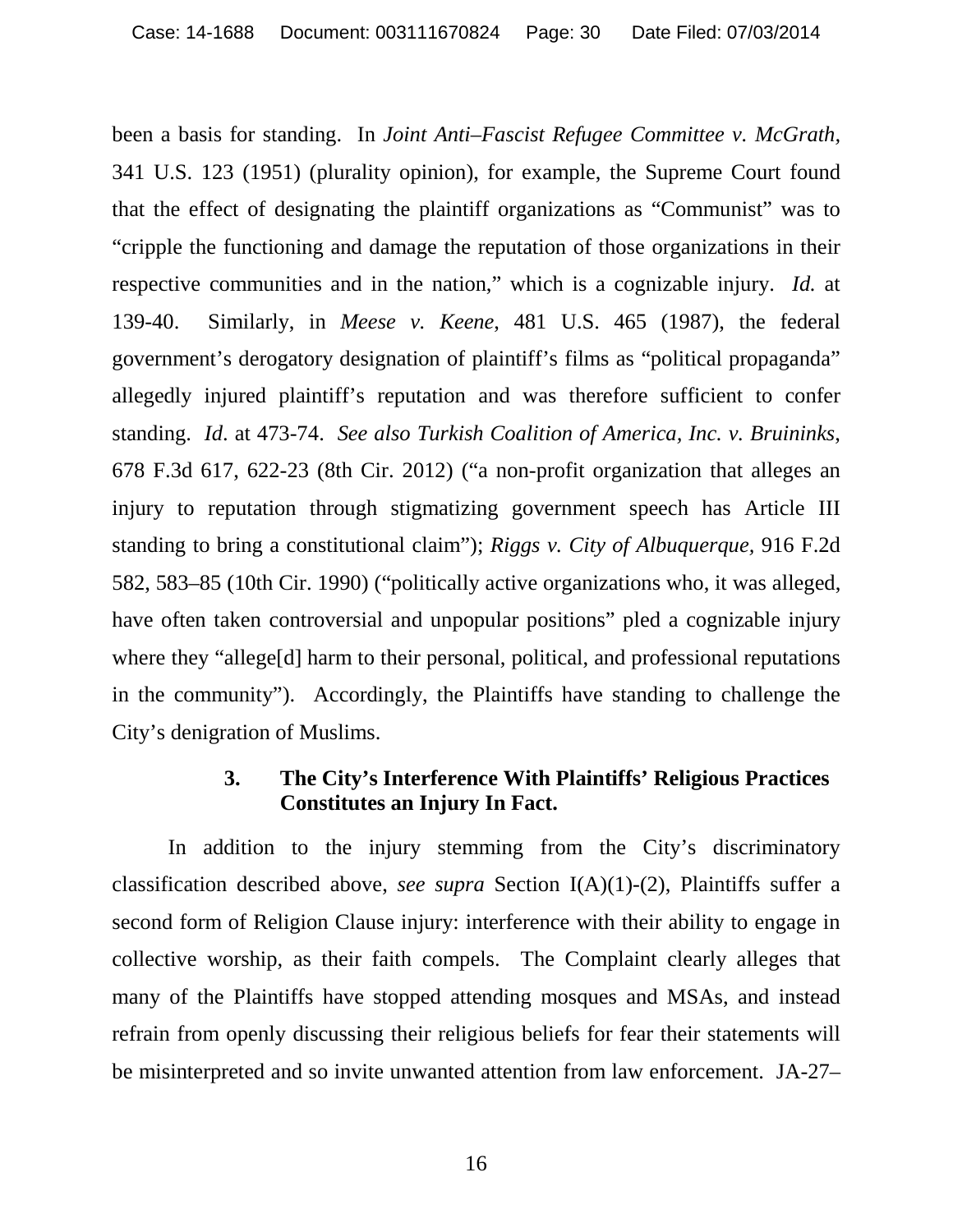28, 29–30, 33, 33–34, 35 (¶¶13, 17, 25, 27, 30). One Plaintiff mosque has even altered its religious services and programming to avoid subjects and speakers that might generate controversy. JA-31–32 (¶23).

For example, Plaintiff Hassan has significantly reduced his attendance at mosques that were targeted by the NYPD surveillance program. Plaintiff MSA has seen its ability to fulfill the spiritual needs of its members in a confidential manner impaired. JA-29–30 (¶17). Plaintiffs Mohammed, Doe, and Tahir, all current and former members of the Rutgers Muslim Student Association have also changed their worship habits to avoid attracting the attention of the NYPD and the university community. JA-33, 33–34, 35 (¶¶25, 27, 30). Each of these instances of compelled self-censorship is a paradigmatic example of the sort of injury the Free Exercise Clause is meant to redress. Each accords standing.

Indeed, it is well established that centers of worship like churches, mosques, and synagogues, "as organizations, suffer a cognizable injury when assertedly illegal government conduct deters their adherents from freely participating in religious activities protected by the First Amendment." *Presbyterian Church (U.S.A.) v. United States*, 870 F.2d 518, 523 (9th Cir. 1989). In considering a challenge to the Immigration and Naturalization Service's practice of sending agents into churches to surreptitiously record services – causing reduction in church attendance and financial support – the Ninth Circuit explained why a religious group suffers a cognizable injury under the Free Exercise Clause:

> When congregants are chilled from participating in worship activities, when they refuse to attend church services because they fear the government is spying on them and taping their every utterance, all as alleged in the complaint, we think a church suffers organizational injury because its ability to carry out its ministries has been impaired. . . . The alleged effect on the churches is

17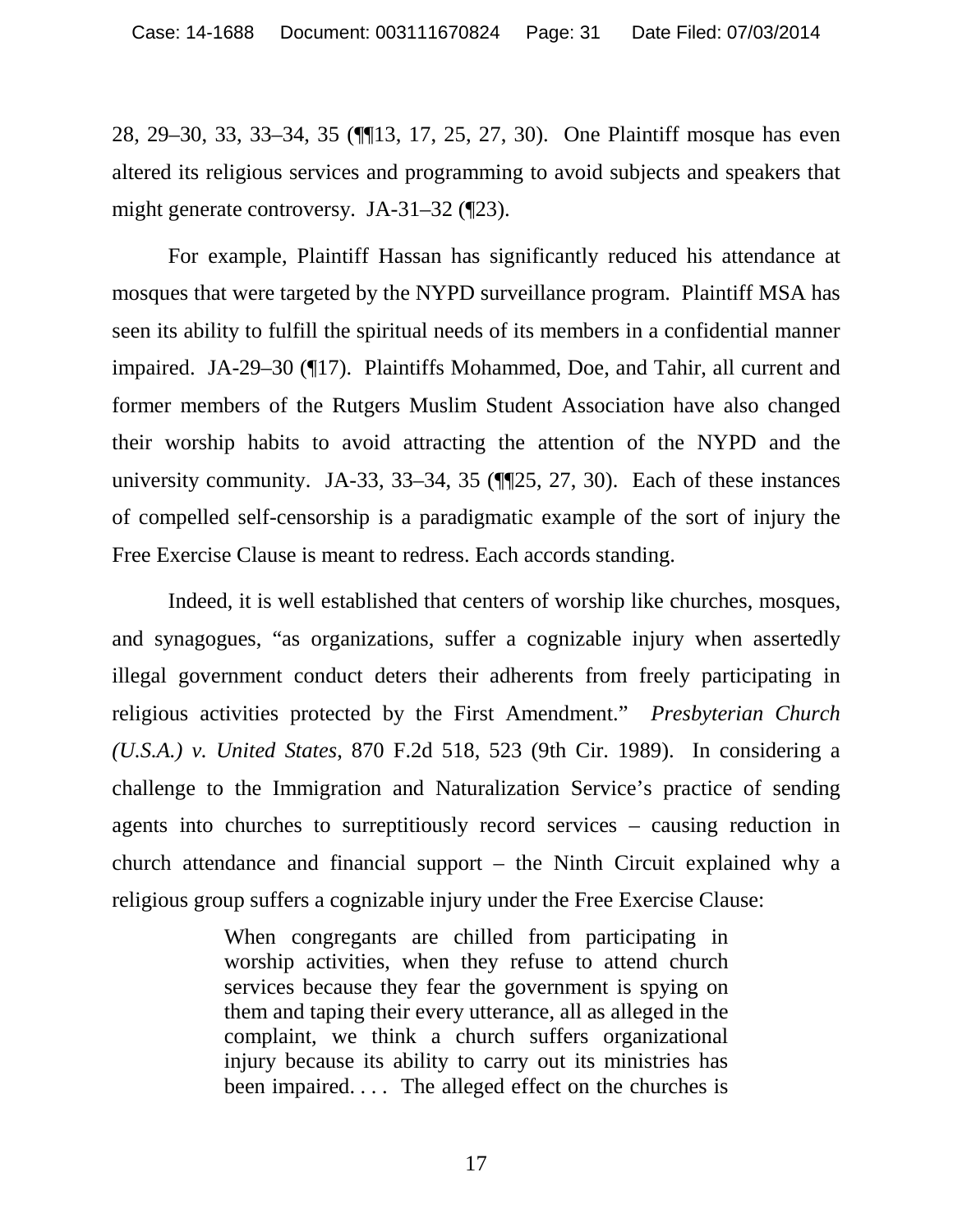not a mere subjective chill on their worship activities; it is a concrete, demonstrable decrease in attendance at those worship activities. The injury to the churches is "distinct and palpable."

*Id*. at 522 (citing *Allen v. Wright,* 468 U.S. 737, 751 (1984) (emphasis removed); *accord Muslim Community Ass'n of Ann Arbor v. Ashcroft*, 459 F.Supp.2d 592, 598 (E.D. Mich. 2006) (finding standing where "members are afraid to attend mosque, practice their religion, and express their opinions on religion and political issues"); *cf. Philadelphia Yearly Meeting of the Religious Society of Friends v. Tate,* 519 F.2d 1335, 1338 (3d Cir. 1975) (finding standing when "mere anticipation of the practical consequences of joining or remaining with plaintiff organizations [subject to police surveillance] may well dissuade some individuals from becoming members").

In sum, houses of worship and those who practice religion in a communal setting cannot function properly with undercover law enforcement officers and informants in their midst, tracking their sermons and conversations, and filming and photographing their activities. They have standing to challenge the surveillance at issue here, and the district court's opinion denying them access to the federal court on standing grounds should be reversed.

#### **4. Plaintiffs' Monetary Damages Are an Injury in Fact**

A number of Plaintiffs allege monetary damages – allegations the district court effectively ignored. Two mosques that are members of Plaintiff Council of Imams in New Jersey<sup>1</sup> – Masjid al-Haqq and Masjid Ali K. Muslim – allege a

<sup>1</sup> Plaintiffs Council of Imams in New Jersey and MSA National also assert associational standing under *Hunt v. Wash. State Apple Adver. Comm'n*, 432 U.S. 333, 343 (1977). *See* JA 28-30 (¶¶14-17). Suits brought by an association on behalf of members are appropriate where, as here, "the association seeks a declaration, injunction, or some other form of prospective relief [that] can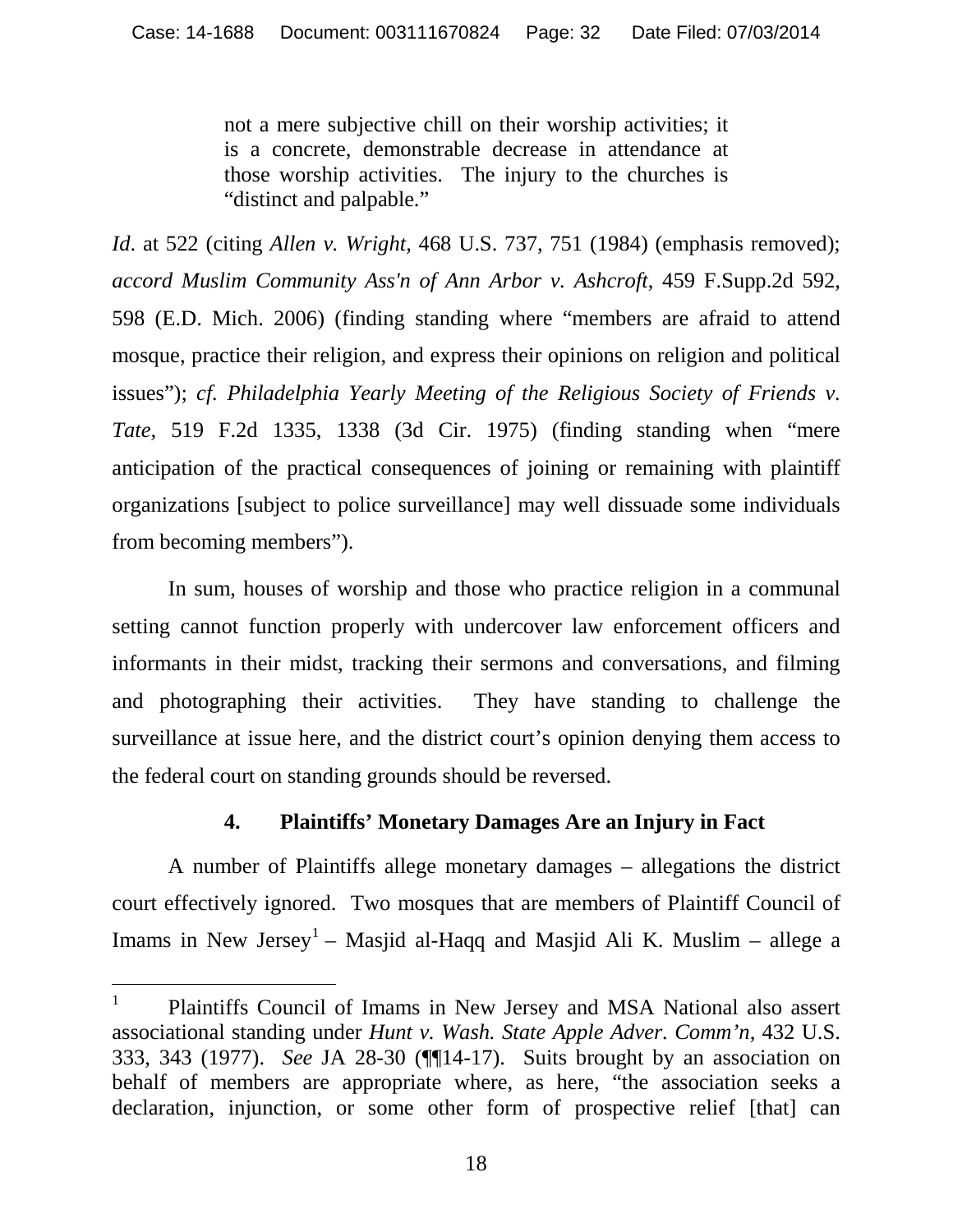decrease in contributions as a result of the NYPD's surveillance program. JA-28– 29 (¶15). Plaintiff businesses All Body Shop Inside & Outside and Unity Beef Sausage Company allege a decrease in customers caused by the program. JA-30, 31 (¶¶19, 21). Plaintiffs Abdur-Rahim and Abdullah claim compensatory damages due to the loss of value to their home, as a result of it being pictured in the NYPD's Newark report. JA-35–37 (¶¶31-34).

There can be no doubt that such financial harm constitutes injury-in-fact. *Danvers Motor Co., Inc. v. Ford Motor Co*., 432 F.3d 286, 292 (3d Cir. 2005). Indeed, it is the classic form of injury-in-fact that confers standing. *Id*. at 293 (citing *Adams v. Watson*, 10 F.3d 915, 920–25 & n. 13 (1st Cir. 1993) (collecting cases)); *see also Baugh Constr. Co. v. Mission Ins. Co*., 836 F.2d 1164, 1171 (9th Cir. 1988) (diminution in value based upon negative publicity constitutes injury).

#### **5. Likelihood of Future Harm Caused By NYPD Surveillance**

Certain Plaintiffs face the likelihood that the NYPD's collection and retention of surveillance records will harm their future education and employment prospects. Plaintiff Hassan is a soldier in the U.S. Army Reserve who has worked in military intelligence. JA-27 (¶11). Any blemish in his background jeopardizes his security clearance and thus his career. JA-27–28 (¶13). Hassan is also concerned that his fellow soldiers, including his superiors, will have diminished trust in him – thereby harming his career prospects – if they learn he is a congregant at mosques under NYPD surveillance. *Id*. Plaintiff Abdur-Rahim is a teacher at Al Hidaayah Academy, a school included in the NYPD's Newark report; from 2002 through 2010, she was the principal of Al Muslimaat Academy, a school for fifth- to twelfth-grade girls on which the NYPD spied, as documented in

reasonably be supposed . . . will inure to the benefit of those members of the association actually injured." *Warth v. Seldin,* 422 U.S. 490, 516 (1975).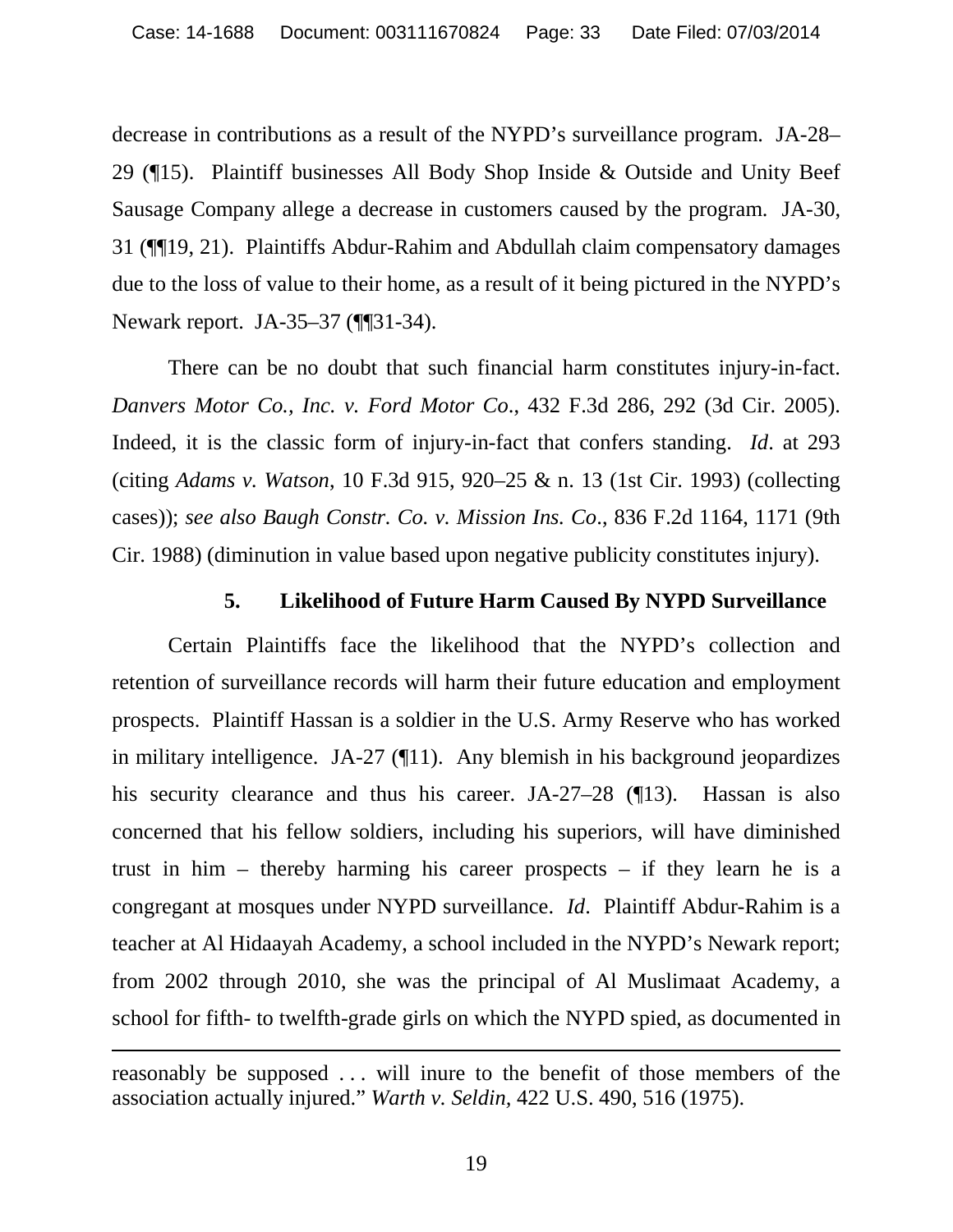its Newark report. JA-35 (¶31). She reasonably fears that her future employment prospects are diminished by working at two schools under surveillance by law enforcement. JA-36 (¶32). Finally, the three Plaintiffs who are a current student and recent graduates of Rutgers – Mohammed, Doe and Tahir – have their future education and career prospects encumbered by their membership in the University's Muslim Student Association, which the NYPD unlawfully monitored and made records about solely because its membership is Muslim. JA-34 (¶29).

Each of these is a cognizable injury. In this Court's decision in *Philadelphia Yearly*, the plaintiffs alleged that information collected during an investigation conducted by Philadelphia police would be available to other individuals, governmental agencies, and the media. *Philadelphia Yearly*, 519 F.2d at 1338. These allegations, the Third Circuit held, afforded plaintiffs standing because the "general availability of such materials and lists could interfere with the job opportunities, careers or travel rights of the individual plaintiffs." *Id*. In this case, the widespread availability  $2$  of the City's surveillance records implicating Plaintiffs, combined with City officials' public statements indicating that those records focused on "threats" and attempted to document the "likely whereabouts of terrorists" thus confer standing upon Plaintiffs just as in *Philadelphia Yearly*. Indeed, this Court reached an identical conclusion in *Paton v. La Prade*, 524 F.2d 862 (3d Cir. 1975), which held that a student plaintiff suffered a cognizable injury and had standing to seek expungement of FBI records where that agency surveilled her and maintained an investigative file, because that file "possibly could endanger

<sup>2</sup> It cannot matter for standing purposes that in *Philadelphia Yearly*, the police intentionally publicized its surveillance system and disclosed certain information regarding the plaintiffs, 519 F.2d at 1337, while in this case the disclosures were originally publicized by an unauthorized leak. The actual harm suffered by the victims of the surveillance is the same in both cases.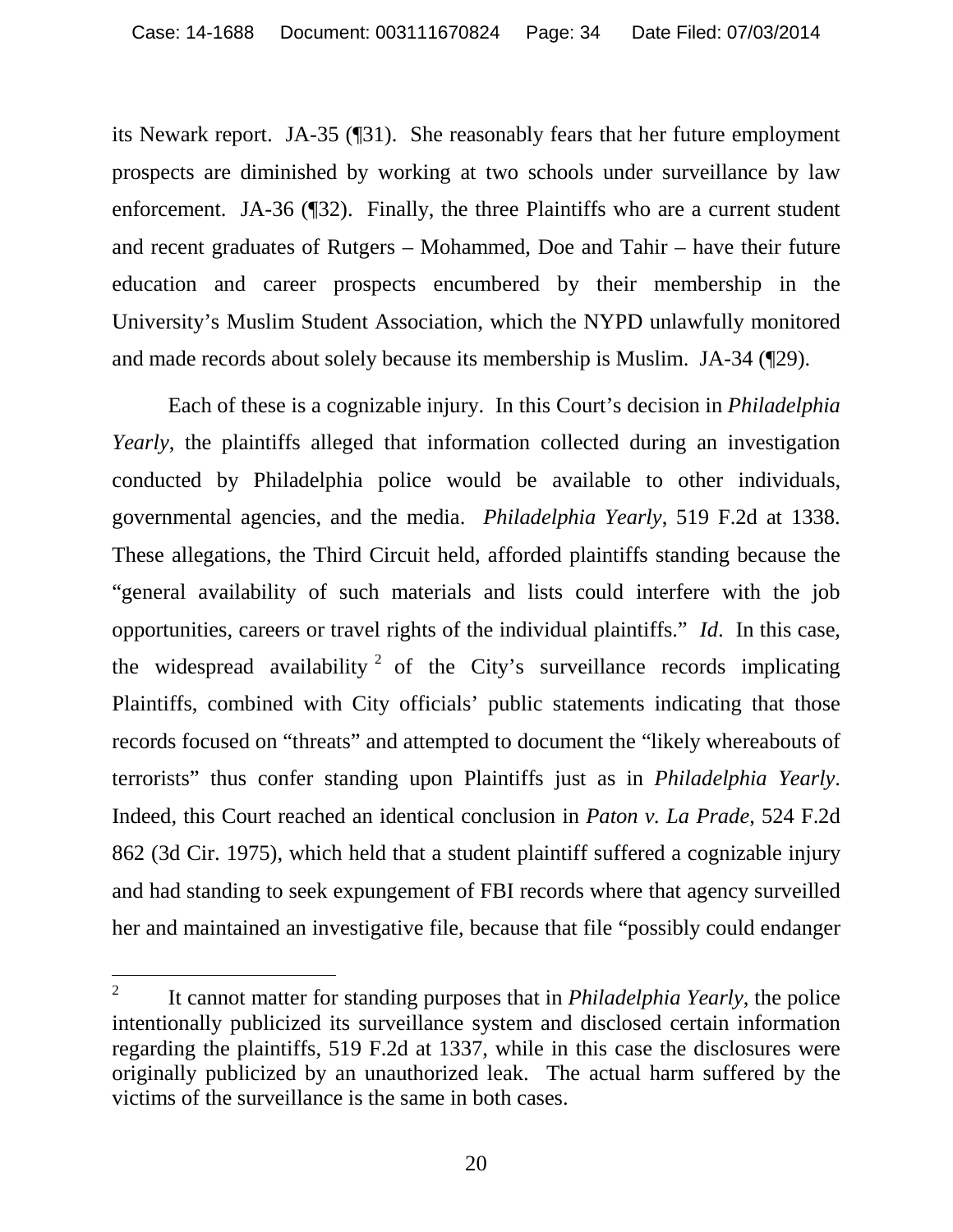her future educational and employment opportunities." *Id.* at 868. *See also Meese v. Keene*, 481 U.S. at 473-74.

#### **B. Because Plaintiffs Are Actual Targets of the City's Surveillance, Their Injury is "Concrete and Particularized," Not "Speculative."**

The district court did not analyze each of the above independent bases for standing. Instead, the court summarily concluded that Plaintiffs' assertion of standing "mirror" those in *Laird v. Tatum*, 408 U.S. 1 (1972). This is a fundamentally flawed comparison. In *Laird*, the plaintiffs feared the *possibility* that a government surveillance program might ensnare them, and claimed that such a possibility inhibited their political activity. This mere "subjective chill," the Supreme Court held, was insufficient to confer standing. *See Laird*, 408 U.S. at 11. But in obvious contrast to the *Laird* plaintiffs, Plaintiffs here allege that they have been direct targets of a well-documented Muslim surveillance program. *See* Laird, 408 U.S. at 9 (Plaintiffs "complain of no specific action of the Army against them"). Indeed, every single Plaintiff in this case is either specifically named in an NYPD spying report or is a member of at least one mosque or other association named in such a report. JA-27–29, 29–33, 34, 35–36, 36–37 (¶¶12-15, 17-26, 28- 29, 31-32, 34).

This Court, like many others, has long held that when plaintiffs are the subject of law enforcement surveillance based upon constitutionally protected activities, they have standing to challenge the propriety of that surveillance. In *Anderson v. Davila*, 125 F.3d 148 (3d Cir. 1997), for example, this Court, distinguishing *Laird*, concluded that a plaintiff who was spied on by police, allegedly in retaliation for advancing a discrimination claim, had standing to challenge such surveillance.. *Id*. at 160. Likewise, in *Riggs v. City of Albuquerque*, 916 F.2d 582 (10th Cir. 1990), the plaintiffs alleged, as do Plaintiffs here, "that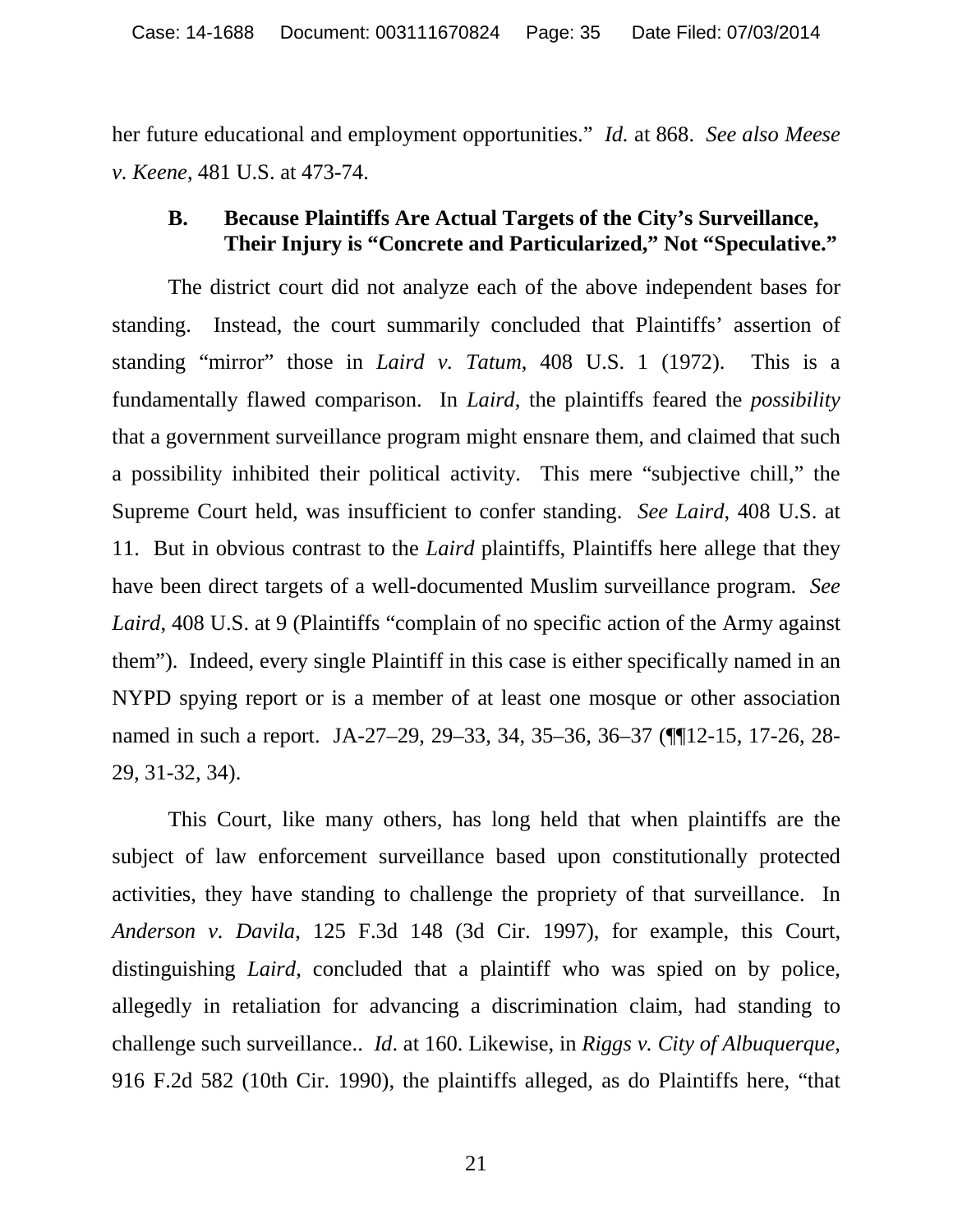they were the actual targets of the illegal investigations." *Id*. at 585. This allegation rendered *Laird* "easily distinguishable because there the plaintiffs alleged only that they experienced a generalized chilling effect by their mere knowledge of the existence of the Army's data-gathering system without alleging any specific Army action against them." *Id*. at 586-87.

Similarly, several district courts, although reaching different conclusions about the merits of plaintiffs' claims, have found that plaintiffs who alleged they were actually surveilled by the National Security Agency ("NSA") have standing to challenge the legality of the surveillance. *See Klayman v. Obama*, 957 F.Supp.2d 1, 9 (D.D.C. 2013) ("plaintiffs have standing to challenge the constitutionality of the Government's bulk collection and querying of phone record metadata"), *appeal docketed*, No. 14-5004 (D.C. Cir. Jan. 9, 2014); *Am. Civil Liberties Union v. Clapper*, 959 F. Supp. 2d 724, 738 (S.D.N.Y. 2013) ("[T]here is no dispute the Government collected telephony metadata related to the ACLU's telephone calls. Thus, the standing requirement is satisfied."), *appeal docketed*, No. 14-42 (2d Cir. Jan. 2, 2014); *Hepting v. AT & T Corp.*, 439 F.Supp. 2d 974, 1000 (N.D. Cal. 2006) (standing found where plaintiffs alleged that defendant provided the government access to their phone records).

In these NSA cases, as in Plaintiffs' case, the allegations of actual surveillance could not be dismissed as merely "speculative." *See Clapper v. Amnesty Int'l*, 133 S. Ct. 1138, 1154 (2013) (rejecting claim of standing where plaintiffs "present no concrete evidence to substantiate their fears, but instead rest on mere conjecture about possible governmental actions."); *id*. at 1148 (plaintiffs "have no actual knowledge of the Government's . . . targeting practices"). Indeed, in *Clapper*, the Supreme Court makes clear that non-speculative allegations of actual surveillance would confer standing. *See id.* at 1153 (explaining that *Clapper*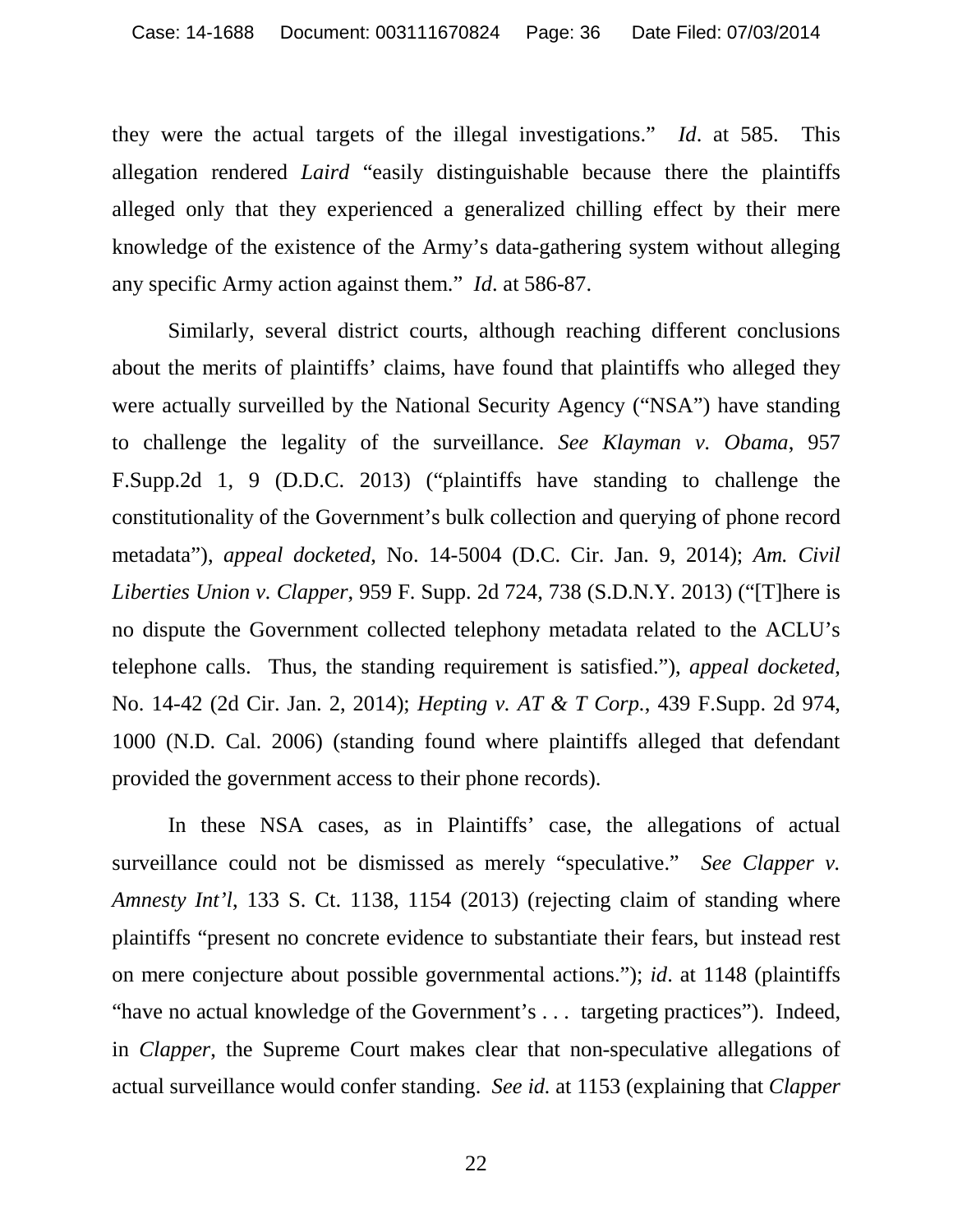would resemble cases in which the Court found standing if it were undisputed that the government had acquired the plaintiffs' communications and the only question in the case was the reasonableness of the plaintiffs' actions to avoid such acquisition).

Accordingly, by alleging that the City has targeted them directly for surveillance based upon their exercise of a constitutionally protected right to practice their religion and/or their membership in a protected class, Plaintiffs have alleged a concrete and particularized injury-in fact-that confers standing to assert claims under the Equal Protection Clause and First Amendment.

# **C. The District Court Erred in Finding That Plaintiffs' Injuries Were Not "Fairly Traceable" to the NYPD's Unconstitutional Surveillance Practices**

In evaluating the second prong of the standing requirement, the district court erred in finding that Plaintiffs failed to demonstrate that their injuries were caused by Defendant's unconstitutional conduct. The court attributed all of Plaintiffs' harms to the revelation of the NYPD's surveillance program, and none to the NYPD's unlawful conduct that was revealed. In particular, the court reasoned that because "[n]one of Plaintiffs' injuries arose until after the Associated Press released unredacted, confidential NYPD documents and articles expressing its own interpretation of those documents," Plaintiffs' injuries were "fairly traceable" not to the City's surveillance practices, but to the Associated Press's reporting which exposed those practices. JA-18–19. That finding is factually and legally incorrect.

# **1. Because the Discriminatory Surveillance Program Is the But-For Cause of Plaintiffs' Injuries, the Injuries are Fairly Traceable to the City.**

To begin, the district court incorrectly assumed that all of the injuries alleged by Plaintiffs were triggered only by the public reporting of the NYPD surveillance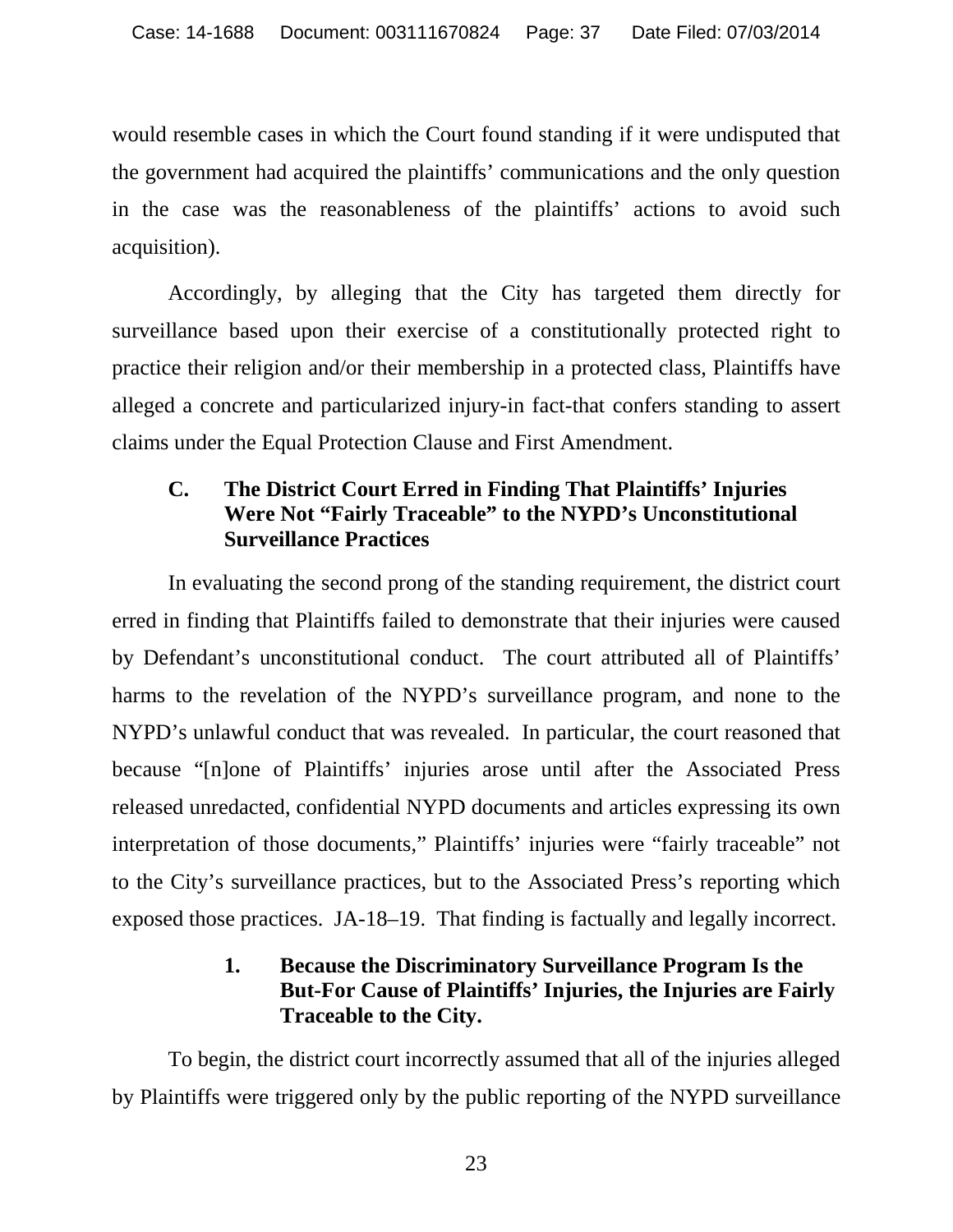practices. As described in Section I(A)(1) *supra*, however, the mere occurrence of a discriminatory classification – independent of its disclosure – constitutes an injury-in-fact. Accordingly, the adoption of the discriminatory policy in this case, precedent to the Associated Press's revelations, caused Plaintiffs harm by classifying them in violation of the constitution.

Second, even if the Associated Press reports were the immediate cause of Plaintiffs' injuries (and as a factual matter they were not, as explained below) that would not defeat standing. At the pleading stage, plaintiffs' "burden . . . of alleging that their injury is 'fairly traceable'" to the challenged act is "relatively modest." *Bennett v. Spear,* 520 U.S. 154, 171 (1997). To meet this "modest" burden, a plaintiff need only show that the defendant's actions were a "but for" cause of the injury. *Edmonson v. Lincoln Nat'l Life Ins. Co.*, 725 F.3d 406, 418 (3d Cir. 2013). Once the plaintiff makes that showing, the "traceability requirement [will be deemed to be] met even where the conduct in question might not have been a proximate cause of the harm, due to intervening events." *Id.* Put another way, it is well established that the presence of a third party does not break the causal chain for standing purposes. *See Bennett*, 520 U.S. at 168-69 (it is "wrong[]" to "equate[] injury 'fairly traceable' to the defendant with injury as to which the defendant's actions are the very last step in the chain of causation."); *see also Focus on the Family v. Pinellas Suncoast Transit Auth.*, 344 F.3d 1263, 1273 (11th Cir. 2003) ("[N]o authority even remotely suggests that proximate causation applies to the doctrine of [Article III] standing") (internal quotation omitted).

In tort law, proximate cause requires a showing that the defendant's conduct was "a substantial factor in the sequence of responsible causation," and that the resulting "injury was reasonably foreseeable or anticipated as a natural consequence," *Rothstein v. UBS AG*, 708 F.3d 82, 91-92 (2d Cir. 2013) (internal

24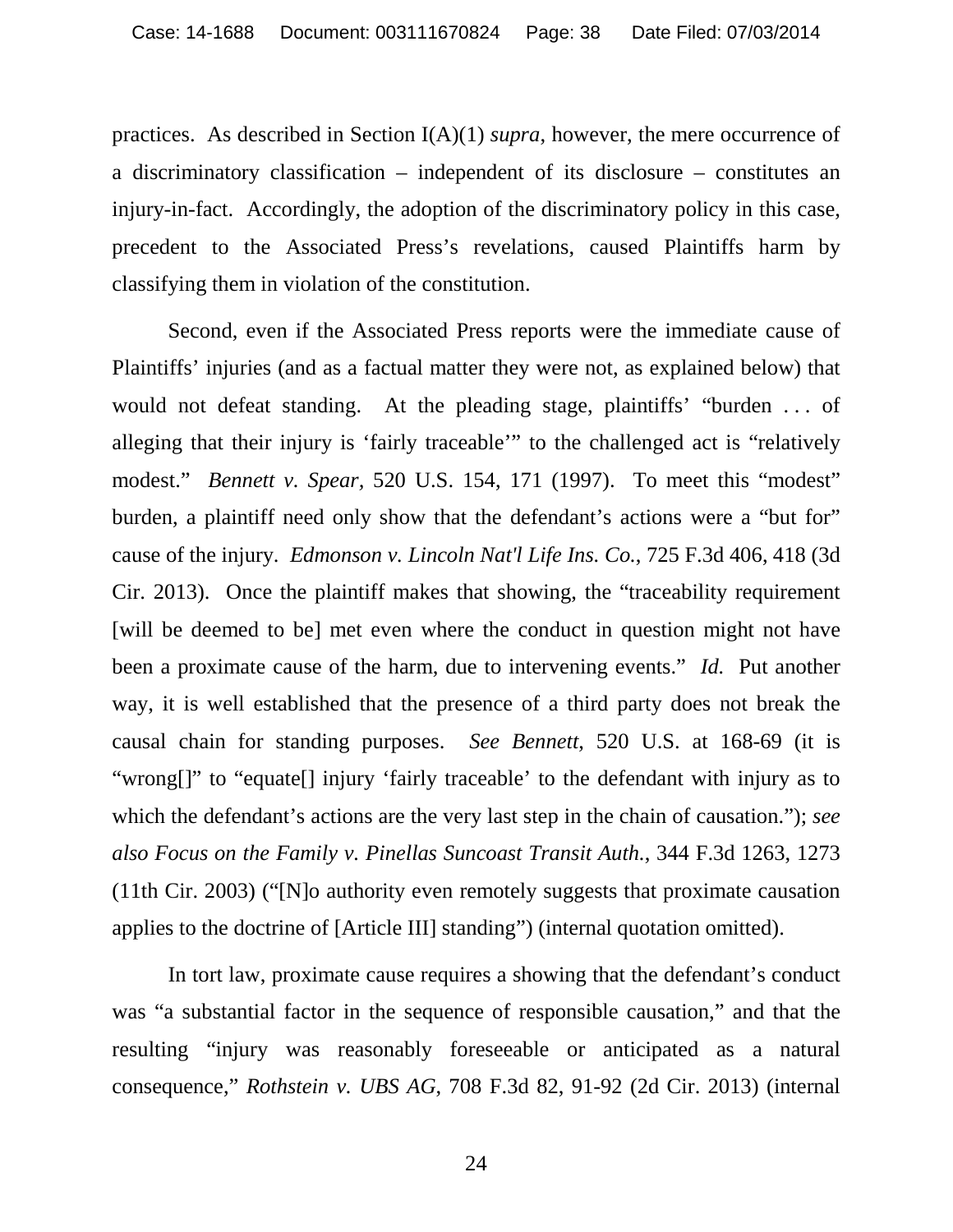quotation marks omitted). In contrast, "but for" causation only "requires proof that the harmful result would not have come about but for the conduct of the defendant." *Robertson v. Allied Signal, Inc.*, 914 F.2d 360, 366 (3d Cir. 1990). Courts have routinely found standing even where, as the district court assumed, a third party and not the defendant proximately caused the injury. Thus, for example, in *Meese v. Keene*, 481 U.S. 465 (1987), the Court found that a plaintiff who wished to show films that the government had labeled "political propaganda" had standing to challenge the label even though the proximate cause of the injury was the public's possibly hostile response to anyone who exhibited such material. *Id.* at 472-74. *See also Pitt News v. Fisher*, 215 F.3d 354, 360-61 (3d Cir. 2000) (traceability requirement met where regulation restricting advertisements was cause-in-fact of newspaper's lost revenue, even though the proximate cause was third parties' decision to stop buying advertisements); *Schurr v. Resorts Int'l Hotel, Inc.*, 196 F.3d 486, 493-94 (3d Cir. 1999) (plaintiff not hired by employer had standing to challenge government regulations that encouraged affirmative action, even though adverse employment decision was actually made by private employer and not specifically mandated by the challenged regulations).<sup>3</sup>

Here, the NYPD's discriminatory surveillance practices are plainly a "but for" cause of Plaintiffs' injuries: Absent those practices, there would have been nothing for the Associated Press to investigate and expose. That obvious fact resolves the "fairly traceable" inquiry and establishes standing.

 $\mathfrak{Z}$ <sup>3</sup> *See also McKay v. Horn*, 529 F. Supp. 847, 854-55 (D.N.J. 1981) (injury was fairly traceable to federal statute even though injury was directly caused by New Jersey legislature's decision to enact a state statute in response to federal statute); *Camden v. Plotkin*, 466 F. Supp. 44, 48-50 (D.N.J. 1978) (plaintiffs had standing to challenge methodology used by Census Bureau because undercounting of minorities might result in reduced federal aid, even though third-party agency was responsible for making such cuts).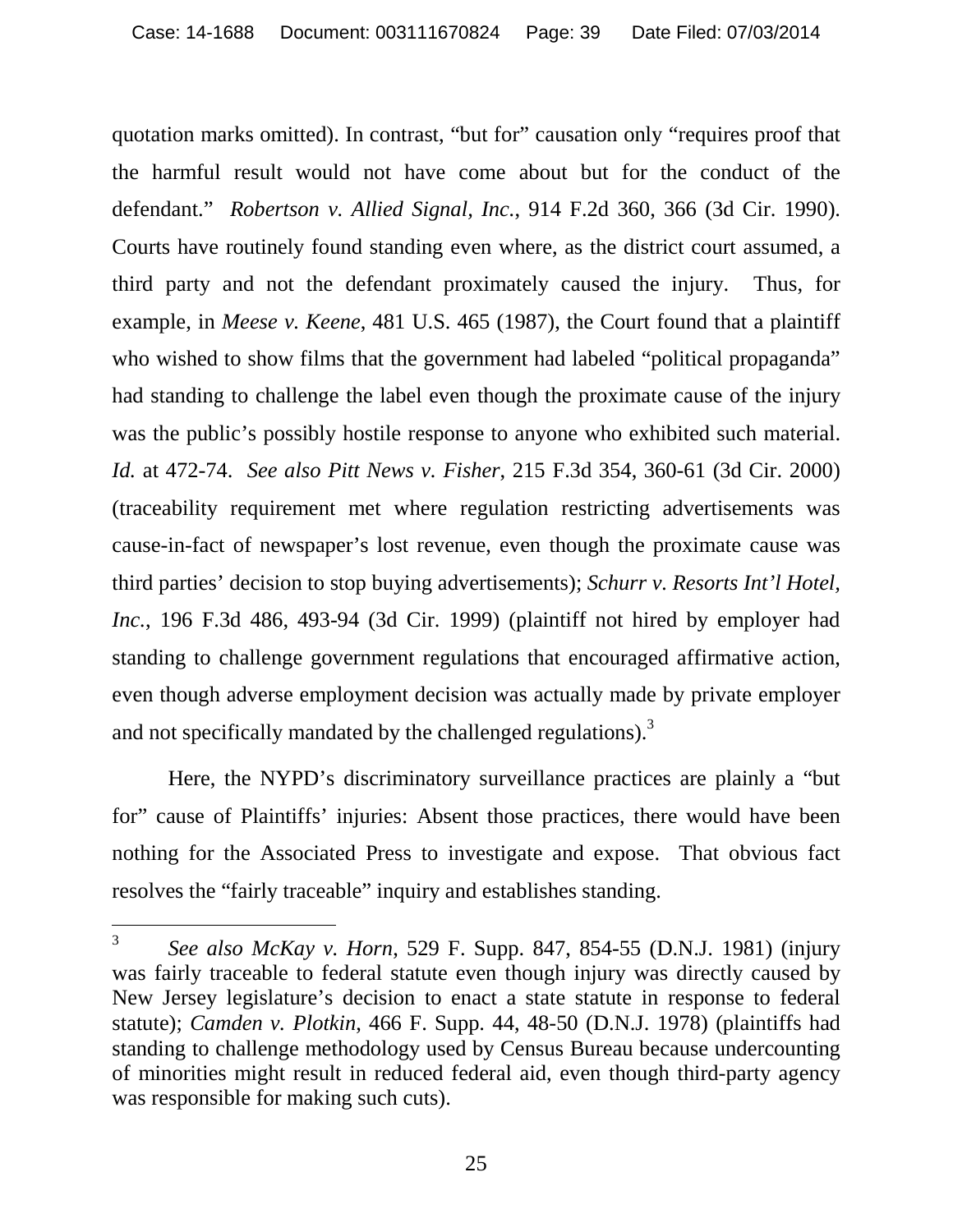Even under the proximate cause standard that the district court erroneously incorporated into the "fairly traceable" inquiry, Plaintiffs' injuries could be readily traced to the NYPD's surveillance practices. That is because, as this Court has made clear, "[a]n intervening cause which is foreseeable or a normal incident of the risk created by a tortfeasor's action does not relieve the tortfeasor of liability." *Thabault v. Chait*, 541 F.3d 512, 526 (3d Cir. 2008). Here, it was of course entirely foreseeable that a massive, discriminatory surveillance operation, employing countless undercover officers and informants across four states, would attract the attention of investigative reporters and the public.<sup>4</sup> Indeed, the very purpose of the press in our democracy –the reason it secures strong First Amendment protections – is that it informs the people about governmental policies and enables the public to challenge official misconduct. *See, e.g., Branzburg v. Hayes*, 408 U.S. 665, 727 (1972) (the press "has been a mighty catalyst in awakening public interest in governmental affairs, exposing corruption among public officers and employees and generally informing the citizenry of public events and occurrences . . . .") (internal citation omitted). Tellingly, neither the City nor the court below cited a single case for the proposition that the predictable (and salutary) involvement of the press undermines standing with regard to a lawsuit against the actors whom the press was covering.

<sup>4</sup> After all, the scope of this program was staggering. *See, e.g.*, JA-41–43 (¶47) (describing the NYPD's seeking to put an informant inside every mosque within a 250-mile radius of New York City, using mosque crawlers to monitor thousands of prayer services, and deploying undercover officers to surveil bookstores, bars, cafes, and nightclubs in neighborhoods believed to be frequented by Muslims).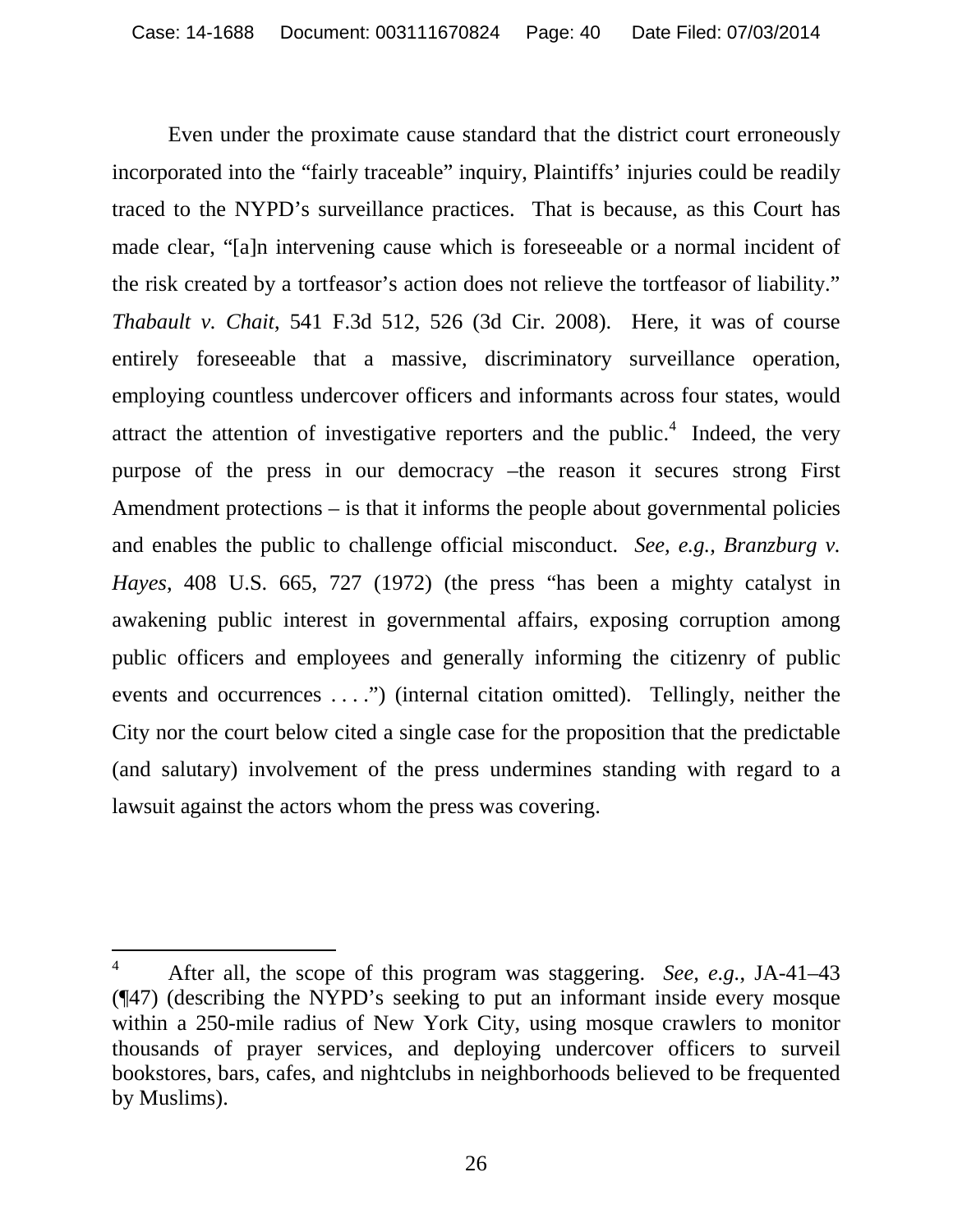#### **2. The Undisputed Existence of a Redressable Harm Proves Causation as a Matter of Law.**

It is uncontested that a favorable ruling enjoining the NYPD's unconstitutional surveillance practices would redress Plaintiffs' harms. That fact conclusively demonstrates that those injuries are "fairly traceable" to the NYPD's actions. While "traceability" and "redressability" are traditionally listed as two separate requirements of standing, "the 'fairly traceable' and 'redressability' components for standing overlap and are 'two facets of a single causation requirement.'" *Wash. Envtl. Council v. Bellon*, 732 F.3d 1131, 1146 (9th Cir. 2013) (quoting *Allen v. Wright*, 468 U.S. 737, 753 n.19 (1984)); *accord Allen,* 468 U.S. at 759 n.24 (Where "[t]he relief requested by the plaintiffs [is] simply the cessation of the allegedly illegal conduct . . . the 'redressability' analysis is identical to the 'fairly traceable' analysis."); *Dynalantic Corp. v. Dep't of Def.*, 115 F.3d 1012, 1017 (D.C. Cir. 1997) (calling the two standing requirements "two sides of a causation coin"); *Pub. Interest Research Grp. v. Powell Duffryn Terminals*, 913 F.2d 64, 73 (3d Cir. 1990). *Cf. Duquesne Light Co. v. U.S. Env't Prot. Agency*, 166 F.3d 609, 613 (3d Cir. 1999) (Having failed to establish that the injury was fairly traceable to defendants' conduct, plaintiff necessarily failed to satisfy the redressability prong as well); *Lac Du Flambeau Band v. Norton*, 422 F.3d 490, 501 (7th Cir. 2005) (same). Plaintiffs have encountered no case suggesting otherwise.

Defendant has never disputed that a judicial order declaring the NYPD's surveillance practices unconstitutional would redress Plaintiffs' injuries in their entirety. This demonstrates as a matter of logic and law that the surveillance practice caused Plaintiffs harm. By contrast, no judicial order directed at the Associated Press could accomplish that result: even if somehow constitutional, a gag order barring the Associated Press from further reporting on the NYPD's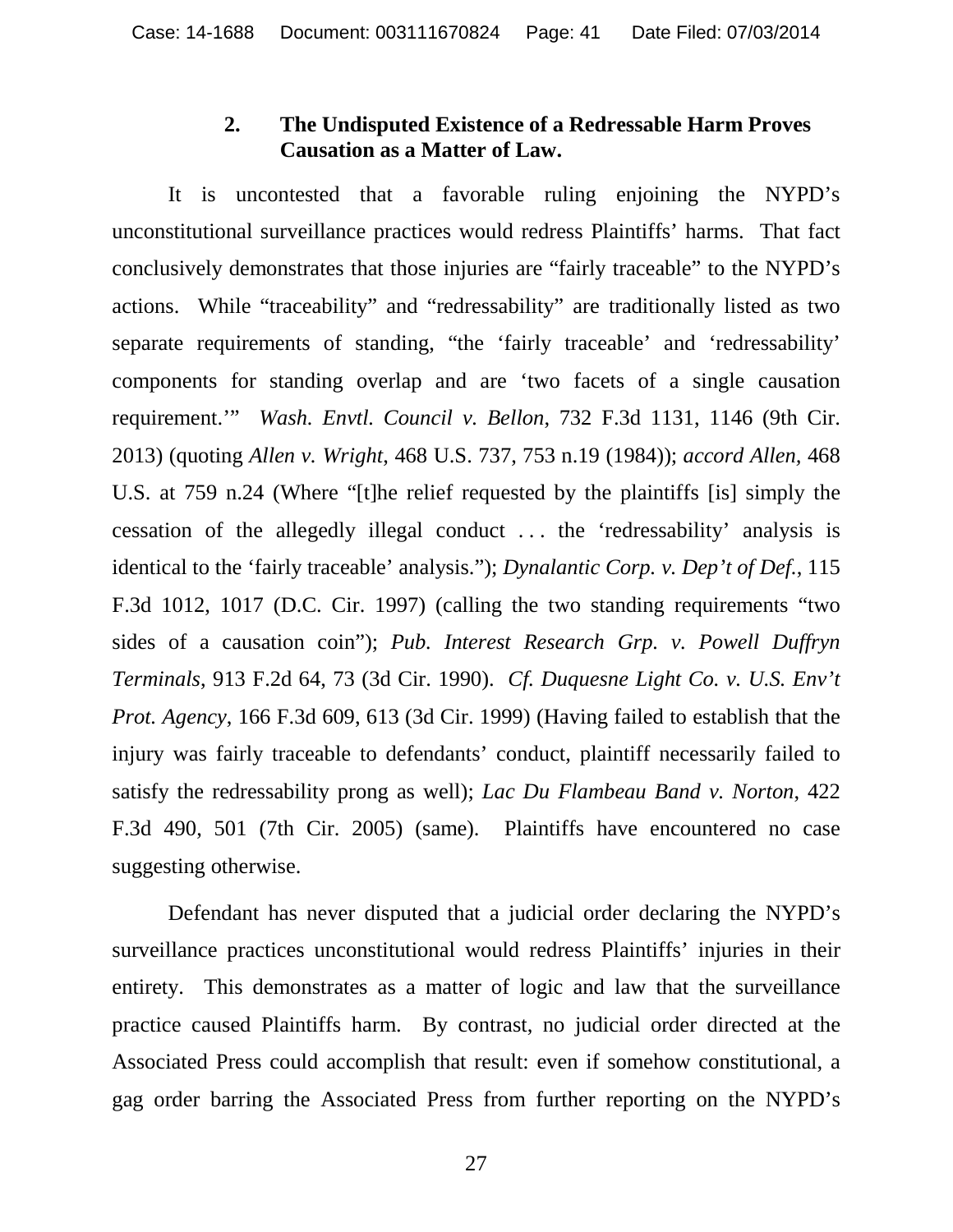surveillance conduct could not reverse the facially discriminatory policy, expunge from the public memory the existence of those programs, or erase the harms that have flowed from the NYPD's actions.

The sole case on which the district court relied, *Duquesne Light Co. v. U.S. Env't Prot. Agency, supra, does not remotely support its conclusion that Plaintiffs'* injuries are not fairly traceable to the City's conduct. In *Duquesne Light*, the plaintiffs challenged the Environmental Protection Agency's approval of a state regulatory plan that reduced the plaintiffs' emission reduction credits. However, the EPA lacked authority to disallow the state plan because that plan was more stringent than what federal law required. *Id.* at 613. Accordingly, the Court found that the injury was traceable not to the EPA (which had no choice but to approve the plan and played a purely ministerial role), but rather to the state agency that enacted the plan. *Id.* Here, by contrast, the NYPD's conduct was plainly a but-for cause of the Plaintiffs' injuries: the Associated Press could not have exposed a surveillance policy that did not exist, and only an order enjoining the NYPD's practices would provide full relief.

# **3. The District Court Ignored Allegations Demonstrating The City's Public Ratification of the Discriminatory Program Even After the Associated Press Disclosures.**

Finally, the district court's conclusion suffers from a glaring factual flaw: the court inexplicably ignored the role that City officials played in broadcasting the existence of the surveillance program. As the record reveals, *see* JA-53–58, after the Associated Press published its initial expose, the City did not deny or even refuse to comment upon the articles. To the contrary, Mayor Bloomberg and Police Commissioner Kelly offered a full-throated defense of those practices, confirming that the NYPD surveilled Muslim communities even absent allegations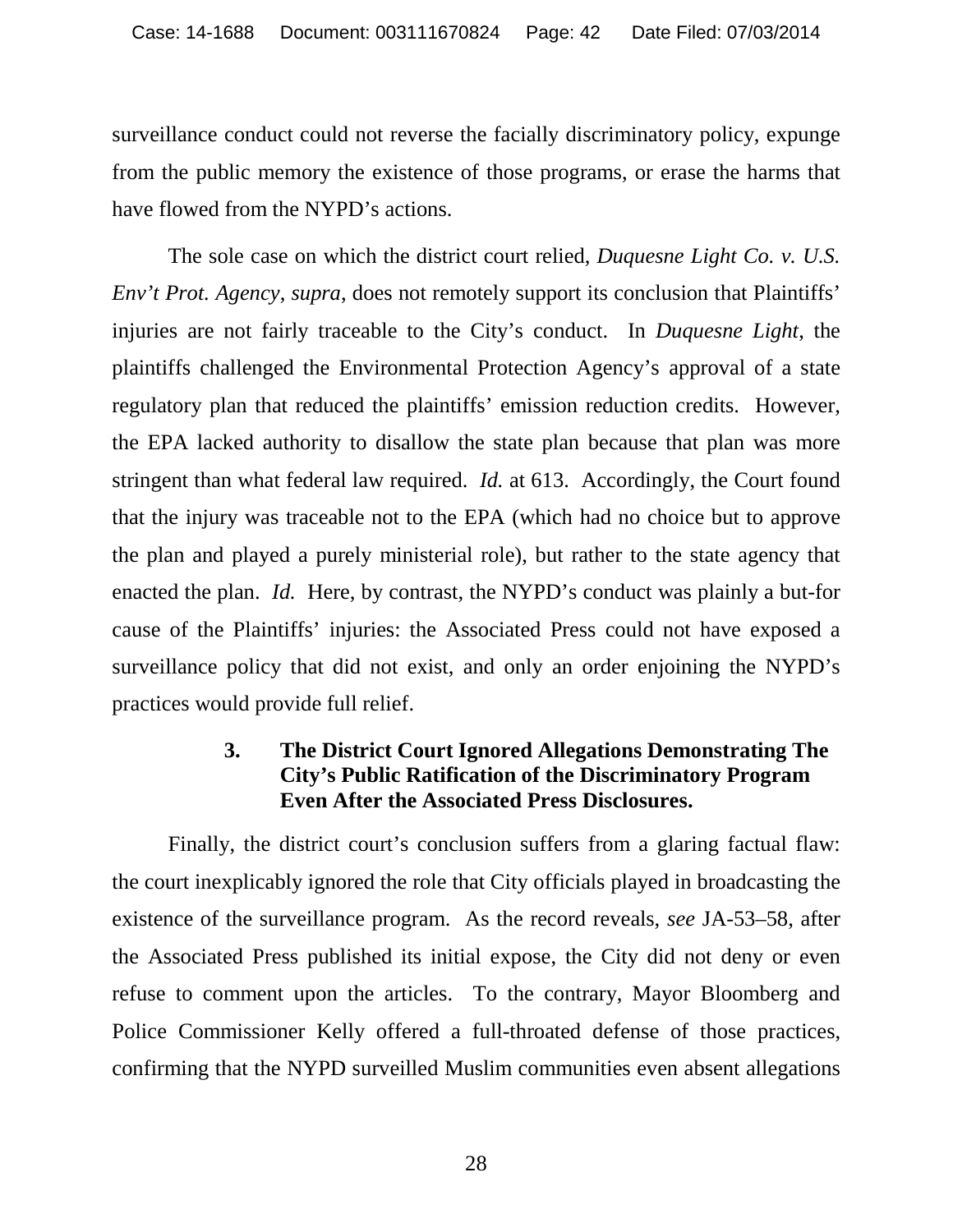of wrongdoing, JA-59–62, that such surveillance extended across state boundaries, JA-63–69, and that the NYPD undertook a "demographic study" of Muslims in Newark, JA-54–56. Other police officials confirmed that the NYPD targeted individuals from predominantly Muslim "ancestries of interest" and "countries of concern," and that the NYPD surveilled mosques and commercial establishments to discover where "Islamics radicalized toward violence would hide." JA-70–202. In so doing, the City reaffirmed the deeply stigmatizing and unconstitutional premise of the program that was the principal source of Plaintiffs' injuries – namely, that Muslims such as Plaintiffs are properly objects of suspicion simply on account of their religion, and are properly singled out by law enforcement on that basis. *See supra* Section I(A)(2).

# **II. THE COMPLAINT'S NON-CONCLUSORY ALLEGATIONS THAT THE NYPD HAS ENGAGED IN A FACIALLY DISCRIMINATORY POLICY OF SUSPICIONLESS SURVEILLANCE OF MUSLIMS IN NEW JERSEY STATES A PLAUSIBLE CLAIM OF RELIGIOUS DISCRIMINATION UNDER THE EQUAL PROTECTION CLAUSE AND THE FIRST AMENDMENT.**

Plaintiffs set forth ample, non-conclusory allegations demonstrating that the NYPD adopted a facially discriminatory policy to surveil Muslims on the basis of their religion, which plainly state claims for relief under the Equal Protection Clause and the First Amendment. In summarily dismissing these substantial constitutional claims pursuant to Fed. R. Civ. P. 12(b)(6), the district court erred in three ways.

*First*, the court failed to examine the Complaint's well-pled allegations to assess whether they create the reasonable inference that the City is liable for maintaining a discriminatory policy, as the court was required to do under this Court's interpretation of *Ashcroft v. Iqbal*, 556 U.S. 662 (2009) and *Bell Atlantic*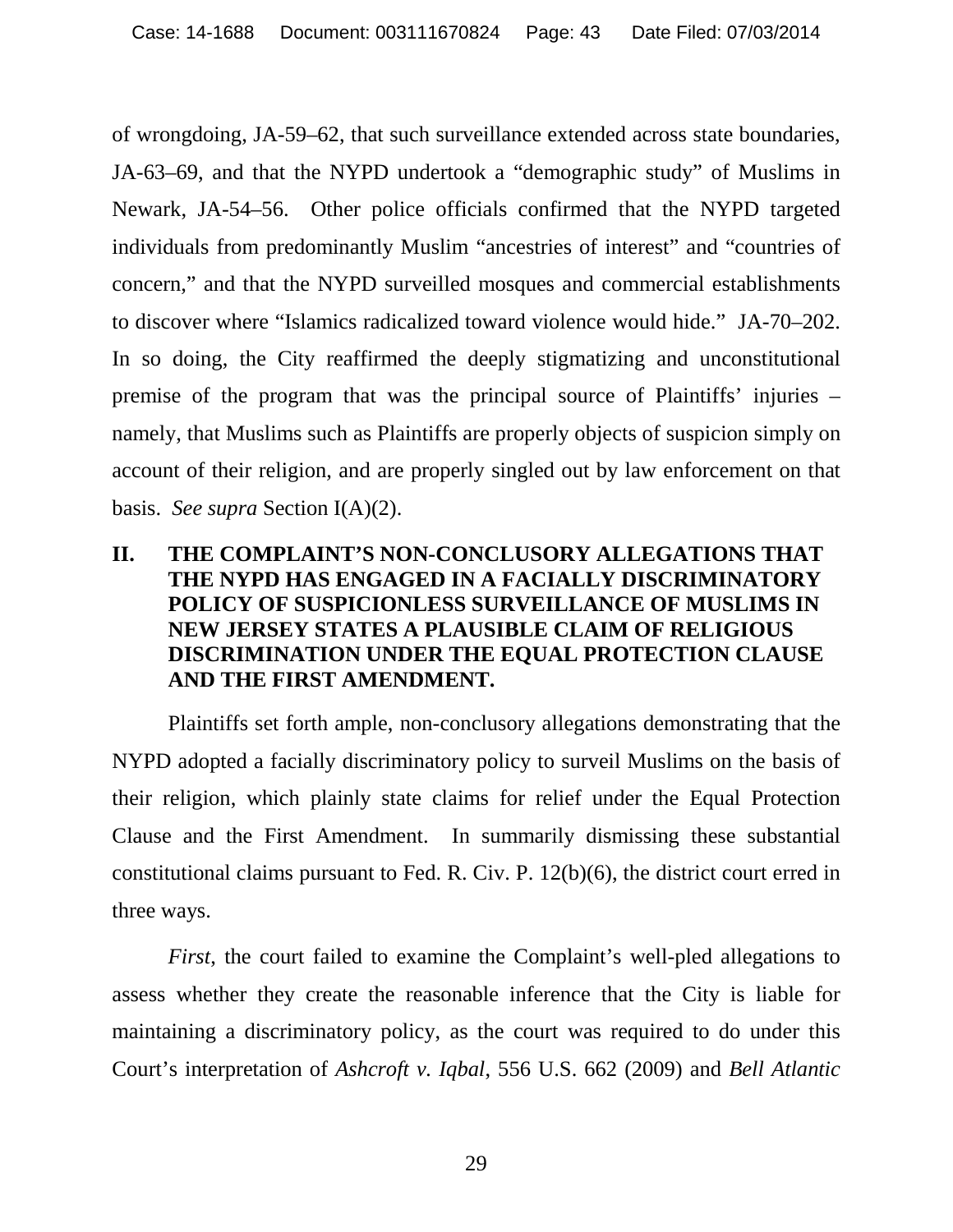*Corp. v. Twombly*, 550 U.S. 544 (2007). Instead, the district court simply adopted the City's explanation for its discrimination, contravening elementary pleading standards and short-circuiting the mandatory strict-scrutiny inquiry that governs facially discriminatory classifications like this one.

*Second*, contrary to the district court's perspective, this is unlike a *Bivens*  suit against individual supervisory defendants that requires proof of an individualized discriminatory intent, as in *Iqbal*; rather, it is a suit against a city under *Monell v. City of New York Dep't. of Social Services*, 436 U.S. 658 (1978), which imposes liability for a municipality's discriminatory policy and custom, regardless of any decision-maker's state of mind.

And *third*, the district court erroneously applied *Iqbal*'s analysis of challenges to facially neutral policies with disparate impacts to this challenge to a facially discriminatory policy. Neither *Iqbal* nor the law of disparate impact generally has any bearing on Plaintiffs' challenge to a policy that expressly discriminates against a protected class, and is thus presumptively unconstitutional. As a result of these errors, the district court ratified express religious discrimination in contravention of decades of Equal Protection and Religion Clause jurisprudence.

# **A. The Complaint's Non-Conclusory Allegations State A Plausible Claim For Discriminatory Treatment Under The Equal Protection Clause And The First Amendment**

In evaluating a motion to dismiss under Fed. R. Civ. P. 12(b)(6*), Iqbal* requires the court to determine whether a complaint has "sufficient factual matter, accepted as true to 'state a claim for relief that is plausible on its face.'" *Iqbal,* 556 U.S. at 677 (2009) (quoting *Twombly*, 550 U.S. at 570 (2007)). This Court

30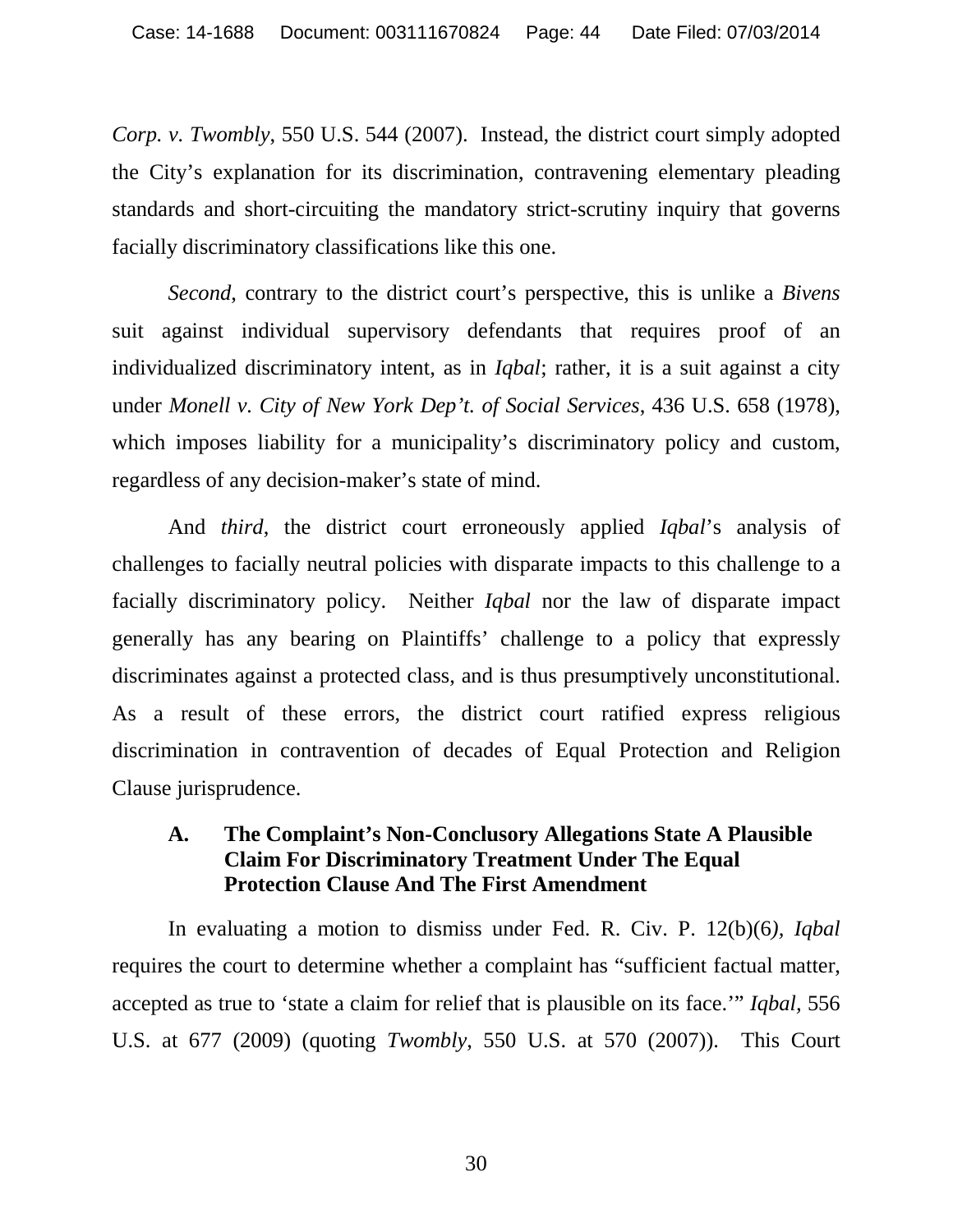mandates a three-step process for evaluating the sufficiency of a complaint in light of these precedents:

> [1] [O]utline the elements a plaintiff must plead to state a claim for relief. [2] [P]eel away those allegations that are no more than conclusions and thus not entitled to the assumption of truth. [3] [L]ook for well-pled factual allegations, assume their veracity, and then 'determine whether they plausibly give rise to an entitlement to relief.'

*Bistrian v. Levi*, 696 F.3d 352, 365 (3d Cir. 2012) (quoting *Iqbal*, 556 U.S. at 679); *see also Argueta v. U.S. Immigration & Customs Enforcement*, 643 F.3d 60, 73 (3d Cir. 2011). In the third step, the court must determine whether, "under any reasonable reading of the complaint," the court is able to "'draw the reasonable inference that the defendant is liable for the misconduct alleged.'" *Fowler v. UMPC Shadyside*, 578 F.3d 203, 210 (3d Cir. 2009) (quoting *Iqbal*, 556 U.S. at 678). *See also Badger v. City of Phila. Office of Prop. Assessment*, No. 13-4637, 2014 U.S. App. LEXIS 6983 at \*4-5 (3d Cir. April 15, 2014). Of course, pleading "plausibility" does not require demonstrating that a claim is probable. *Twombly*, 550 U.S. at 556; *Iqbal*, 556 U.S. at 678.

#### **1. A Facially Discriminatory Government Classification Violates the Equal Protection Clause Regardless of a Defendant's Animus or Antipathy.**

The complaint's gravamen is that the City of New York adopted a facially discriminatory policy that triggers municipal liability under *Monell*. Expressly discriminatory classifications state a claim under the Equal Protection Clause and trigger strict scrutiny. *Hunt v. Cromartie*, 526 U.S. 541, 547 (1999); *Loving v. Virginia*, 388 U.S. 1, 11 (1967). Further, "[a] showing of discriminatory intent is not necessary when the equal protection claim is based on an overtly discriminatory classification." *Wayte v. United States*, 470 U.S. 598, 608 n.10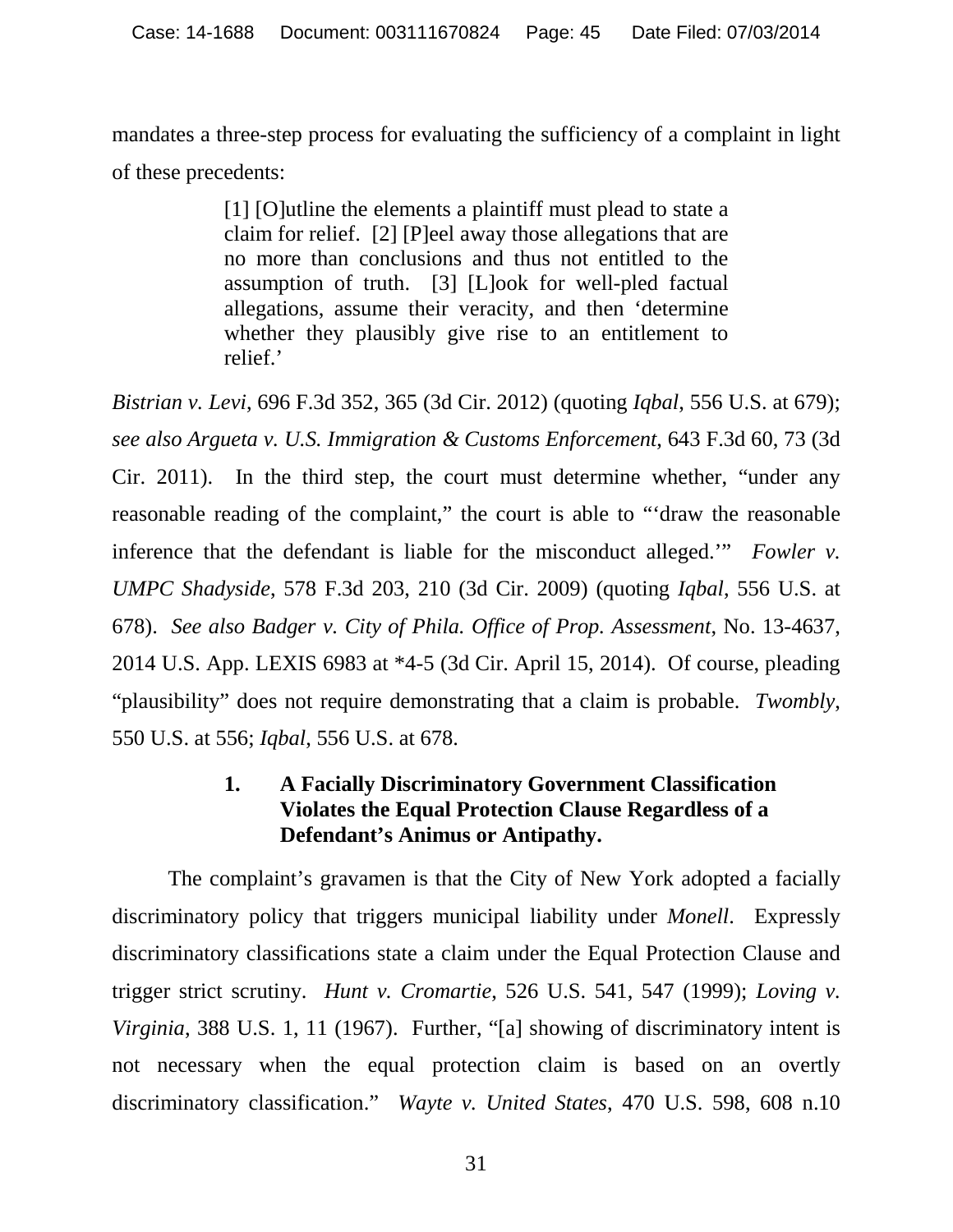(1985) (citing *Strauder v. West Virginia*, 100 U.S. 303 (1880).<sup>5</sup> In challenges to affirmative action and racial gerrymanders, for example, it is well understood that facially discriminatory policies can and will be invalidated even absent evidence of bad intent. *See Fisher v. University of Texas*, 133 S. Ct. 2411, 2419 (2013) ("Any official action that treats a person differently on account of his race or ethnic origin is inherently suspect."); *Shaw v. Reno*, 509 U.S. 630, 642 (1993) ("No inquiry into legislative purpose is necessary when the racial classification appears on the face of the statute. Express racial classifications are immediately suspect.") (internal citations omitted).

There is no doubt here that Plaintiffs are members of a protected class based upon their religion. *See, e.g., City of New Orleans v. Dukes*, 427 U.S. 297, 303 (1976) (listing distinctions based on religion, like those based on race or alienage, as "inherently suspect"); *Tolchin v. Supreme Court*, 111 F.3d 1099, 1114 (3d Cir. 1997) (identifying "suspect distinctions such as race, religion or alienage"); *Vineyard Christian Fellowship of Evanston, Inc. v. City of Evanston*, 250 F.Supp.

<sup>5</sup> The Supreme Court has explained that an Equal Protection claim requires a showing of purposeful government discrimination, *Washington v. Davis*, 426 U.S. 229, 240  $(1976) - i.e.,$  that the challenged actions occurred "because of", and not merely 'in spite of,'" a protected characteristic. *Pers. Adm'r of Mass. v. Feeney*, 442 U.S. 256, 279 (1979). Yet unlike cases which merely allege a discriminatory impact and therefore require a more elaborate inquiry to assess whether discriminatory purpose was "a motivating factor" for the government action, *Village of Arlington Heights v. Metro. Hous. Dev. Corp*., 429 U.S. 252, 265 (1977), cases involving facially discriminatory classifications categorically demonstrate discriminatory purpose as a matter of law; *Miller v. Johnson*, 515 U.S. 900, 904-905 (1995); *see also Antonelli v. New Jersey*, 419 F.3d 267, 274 (3d Cir. 2005) ("Intentional discrimination can be shown when… a law or policy explicitly classifies citizens on the basis of [a protected characteristic]" ) (citing *Hunt v. Cromartie*, 526 U.S. 541 (1999)).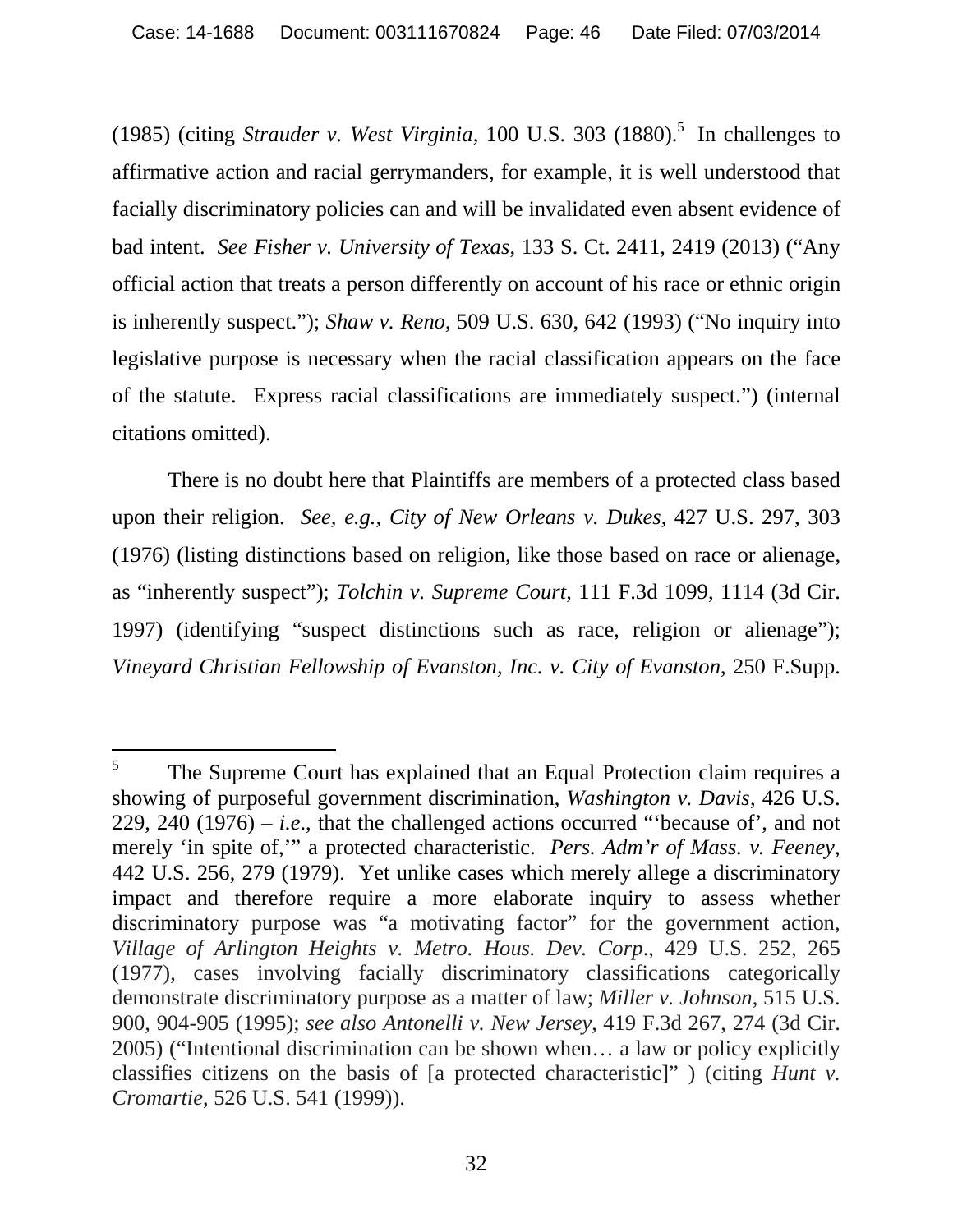2d 961, 976 (N.D. Ill. 2003) (striking down zoning ordinance on equal protection grounds because it "classifie[d] on the basis of religion").

The court's inquiry should have focused on whether Plaintiffs sufficiently alleged that Defendant's policy classified them "differently from similarly situated members of an unprotected class." *Bradley v. United States*, 299 F.3d 197, 206 (3d Cir. 2002). Such facially discriminatory policies are presumptively unconstitutional regardless of the decision-maker's subjective motivations for adopting the challenged policy, as an invidious classification itself causes "stigma or dishonor" and "contravenes equal protection principles." *Powers v. Ohio*, 499 U.S. 400, 410 (1991). Even benign justifications for racial classifications are "constitutionally suspect." *Adarand Constructors, Inc., v. Pena*, 515 U.S. 200, 223 (1995) (internal citation omitted); *Grutter v. Bollinger*, 539 U.S. 306, 326 (2003) (classification based on "benign" purpose subject to strict scrutiny); *see also Ferrill v. Parker Group, Inc*., 168 F.3d 468, 473 n.7 (11th Cir. 1999) ("[I]ll will, enmity, or hostility are not prerequisites of intentional discrimination").

Nor do discriminatory classifications escape strict scrutiny merely because the government asserts a law-enforcement justification. *See Johnson v. California*, 543 U.S. 499, 505-06 (2005) (racial classifications for penological purposes, such as controlling gang activity in prison, subject to strict scrutiny); *United States v. Brignoni-Ponce*, 422 U.S. 873, 885-87 (1975) (Law enforcement need "does not justify stopping all Mexican-Americans to ask if they are aliens"). Targeting individuals for investigation based on a protected characteristic is, like any other discriminatory law enforcement activity, presumptively unconstitutional and subject to strict scrutiny. As this Court has explained:

> Although it may be assumed that the state may arrange for photographing all suspicious persons entering the bank, it does not follow that its criterion for selection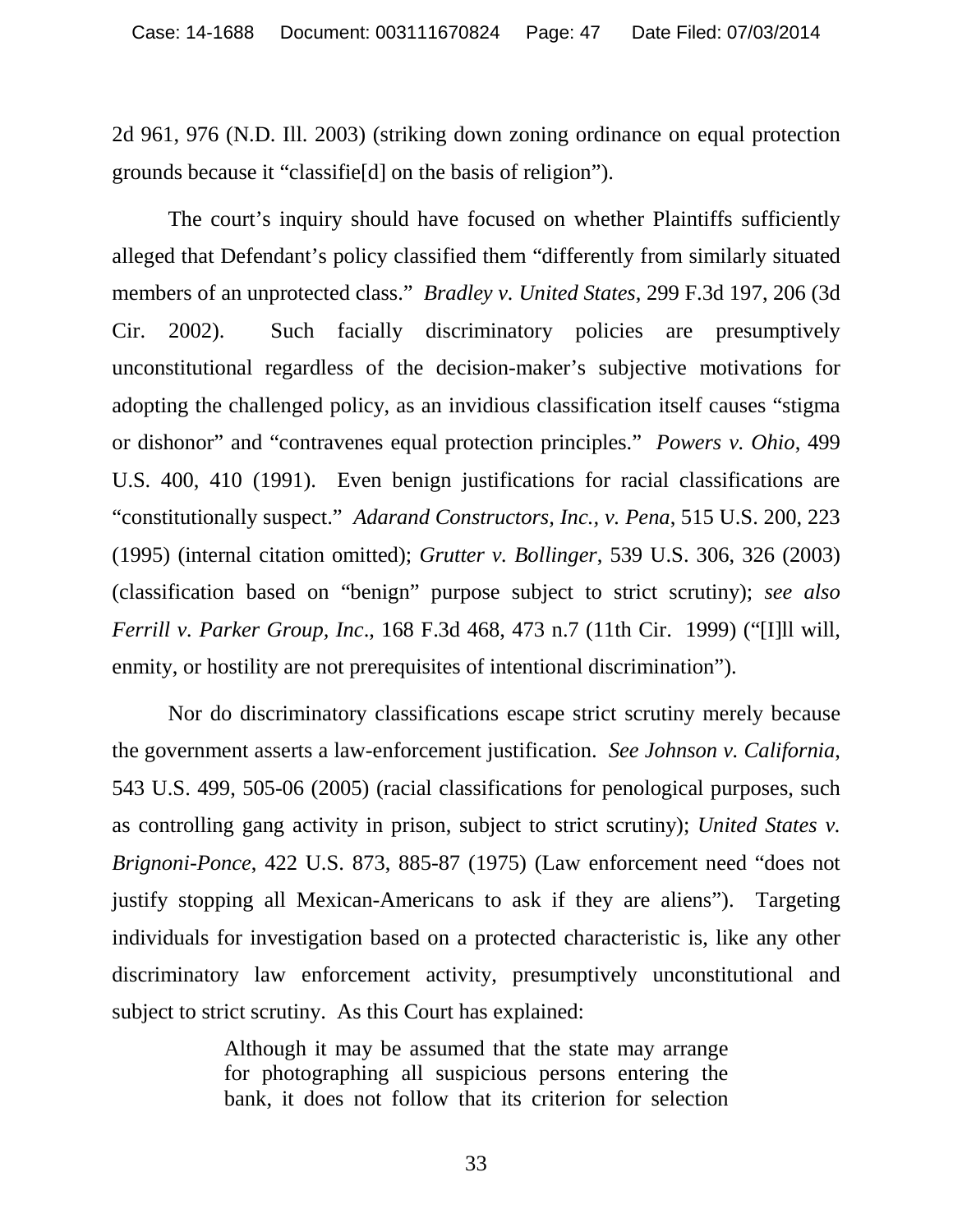may be racially based, in the absence of a proven compelling state interest.

*Hall v. Pa. State Police*, 570 F.2d 86, 91 (3d Cir. 1978) (internal citation omitted).

Once a government policy that classifies individuals based on a protected characteristic is identified, strict scrutiny follows. Strict scrutiny will ultimately require – *after* discovery – that the City justify its presumptively unlawful policy by demonstrating that the policy is "narrowly tailored to serve a compelling government interest." *Johnson*, 543 U.S. at 505. But strict scrutiny does not permit the district court to hypothesize or even entertain justifications at the pleading stage. Rather, at this threshold stage, the district court is only to ascertain whether the complaint alleged "'enough facts to raise a reasonable expectation that discovery will reveal evidence of' the necessary elements'" of a claim for relief. *Phillips v. County of Allegheny*, 515 F.3d 224, 234 (3d Cir. 2008) (quoting *Twombly*, 550 U.S. at 556). If courts were permitted to accept a defendant's hypothesized justification for misconduct at the pleading stage, no case would survive a motion to dismiss.

## **2. A Government Policy that Purposefully Discriminates on the Basis of Religion or Signals Disapproval of a Particular Religion Violates the Free Exercise and Establishment Clauses of the First Amendment.**

Plaintiffs assert violations of both the Establishment Clause of the First Amendment, which provides that governments shall "make no law respecting an establishment of religion," and the Free Exercise Clause, "prohibiting the free exercise thereof." U.S. Const. Amend. I. To state a Free Exercise claim, a plaintiff must show that a government policy or practice discriminates "against some or all religious beliefs." *Church of Lukumi Babalu Aye, Inc. v. City of Hialeah*, 508 U.S. 520, 532, 542 (1993). "If the law is not neutral (*i.e.*, if it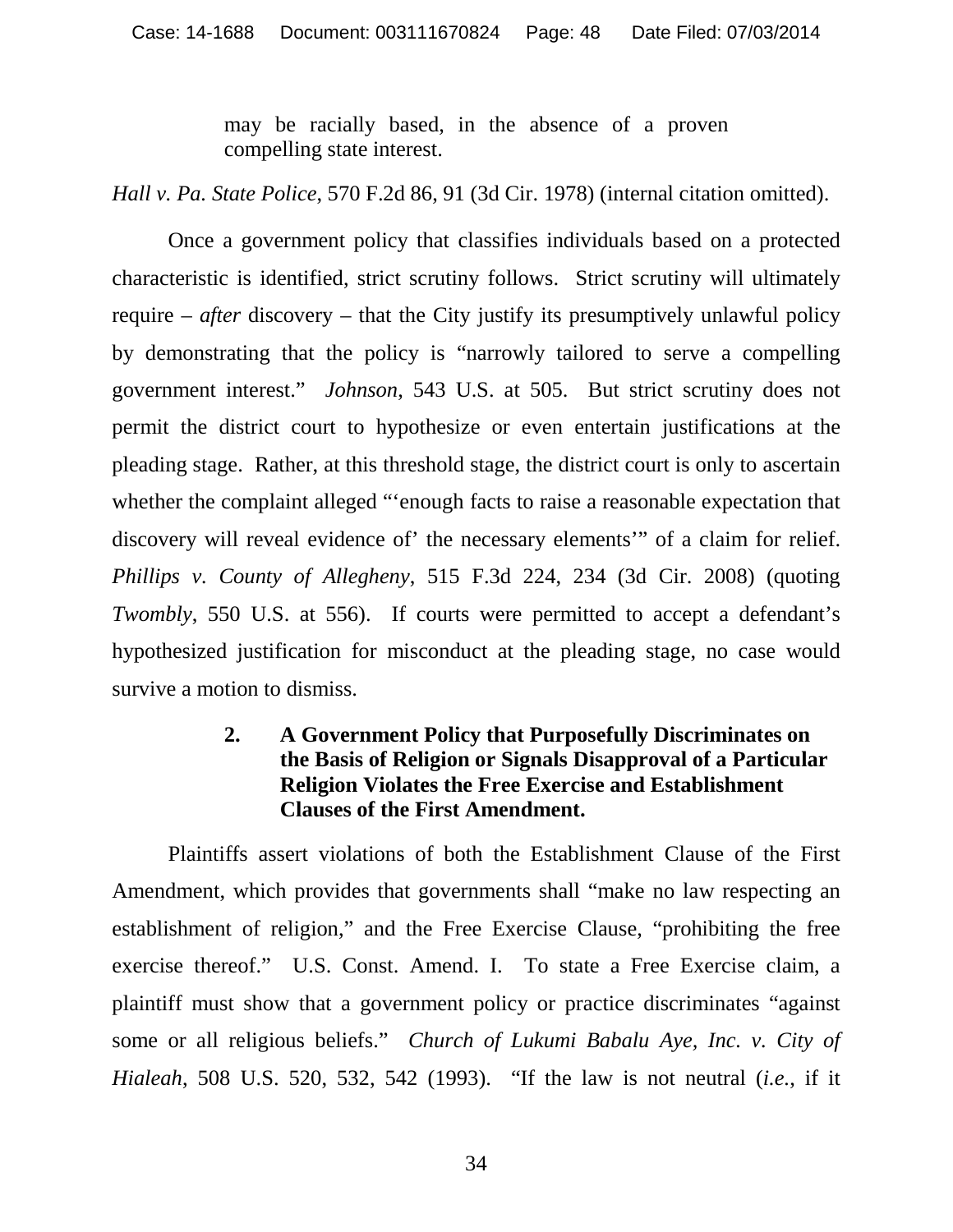discriminates against religiously motivated conduct) or is not generally applicable (*i.e.*, if it proscribes particular conduct only or primarily when religiously motivated), strict scrutiny applies and the burden on religious conduct violates the Free Exercise Clause unless it is narrowly tailored to advance a compelling government interest." *Tenafly Eruv Ass'n Inc. v. Borough of Tenafly*, 309 F.3d 144, 165 (3d Cir. 2002). The NYPD's express policy of targeting Muslims based upon their faith alone both targets religiously motivated conduct – such as attending mosques and operating religious schools – and applies to those activities that are religiously motivated – such as participating in Muslim-affiliated student groups. JA-37–44 (¶¶36-52). Plaintiffs' complaint thus plainly states a claim under the Free Exercise clause compels strict judicial scrutiny.

The Establishment Clause, barring government approval or disfavor of a particular religion, also demands government "neutrality." *Tenafly Eruv*, 309 F.3d at 175 n.39. Thus, a plaintiff may state a claim under the Establishment Clause by showing that the challenged government policy or practice signals disapproval, symbolically or otherwise, of a particular religion. *Doe v. Indian River Sch. Dist.*, 653 F.3d 256, 284 (3d Cir. 2011) (citing *Busch v. Marple Newtown Sch. Dist.,* 567 F.3d 89, 100 (3d. Cir. 2009)). Government policies that grant "a denominational preference" or deny equal treatment to "small, new or unpopular denominations," are subject to strict scrutiny. *Larson v. Valente,* 456 U.S. 228, 245 (1982). Here, the NYPD's program classified and stigmatized all members of New Jersey's Muslim community as potential threats, and the City publicly defends its sweeping policy as documenting "the likely whereabouts of terrorists," JA-45–47 (¶¶57-62). Its express policy to deny equal treatment to Muslims boldly trumpets government disfavor of Islam. Hence, Plaintiffs' allegations easily demonstrated a claim under the Establishment Clause.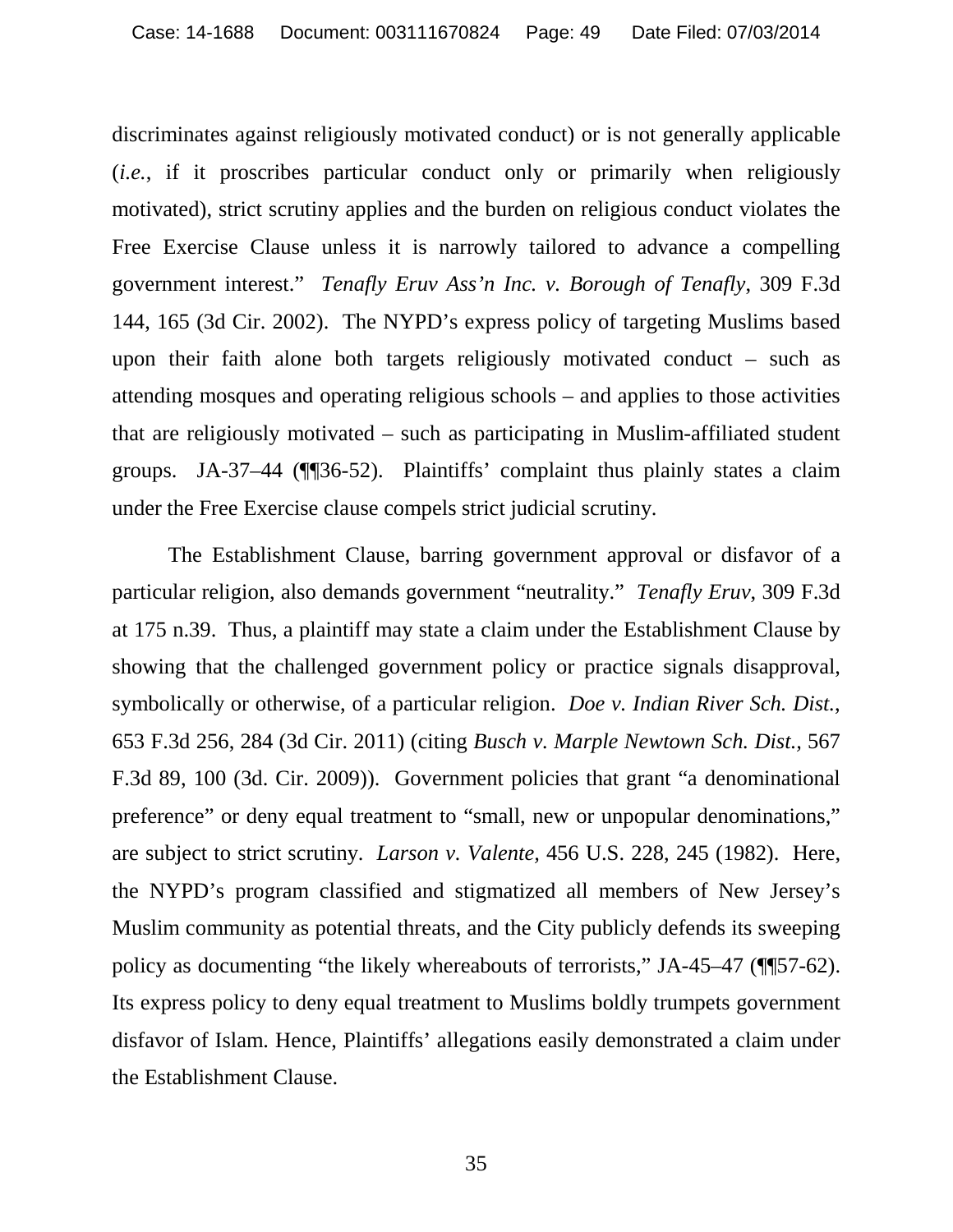As with the Equal Protection Clause, plaintiffs alleging violations of the Free Exercise or Establishment Clause need not show that the government policy was motivated by ill will or animus. *Indian River Sch.*, 653 F.3d at 284 (Under Establishment Clause, "'*regardless of its purpose*,'" the government practice "'cannot symbolically endorse or disapprove of religion.'") (internal citation omitted and emphasis added); *Shrum v. City of Coweta, Oklahoma*, 449 F.3d 1132, 1145 (10th Cir. 2006) ("[T]he Free Exercise Clause is not confined to actions based on animus"). As in Equal Protection jurisprudence, constitutional injury flows from the classification itself. *Bd. of Ed. of Kiryas Joel Village Sch. Dist. v. Grumet*, 512 U.S. 687, 728 (1994) (Kennedy, J., concurring) ("Just as the government may not segregate people on account of their race, so too it may not segregate on the basis of religion. The danger of stigma and stirred animosities is no less for religious line-drawing than for racial."). Thus, the City's defense of its discriminatory policy at this stage of the proceedings – that it is justified by wellintentioned law-enforcement imperatives – cannot displace the constitutional requirement of closely examining the policy for whether it is narrowly tailored to meet a compelling government interest.

# **3. Because the Complaint's Non-Conclusory Allegations Plausibly State Discriminatory Treatment Claims, the District Court Erred in Accepting Any Explanation for the City's Discriminatory Policy at the Pleading Stage.**

The Complaint sets forth numerous, non-conclusory allegations demonstrating that the NYPD maintains an explicit, formalized policy and practice of targeting Muslims in New Jersey and elsewhere for surveillance and investigation based upon their faith, and absent any individualized suspicion of criminal activity. *See* JA-37–48 (¶¶36-65). The district court simply failed to

36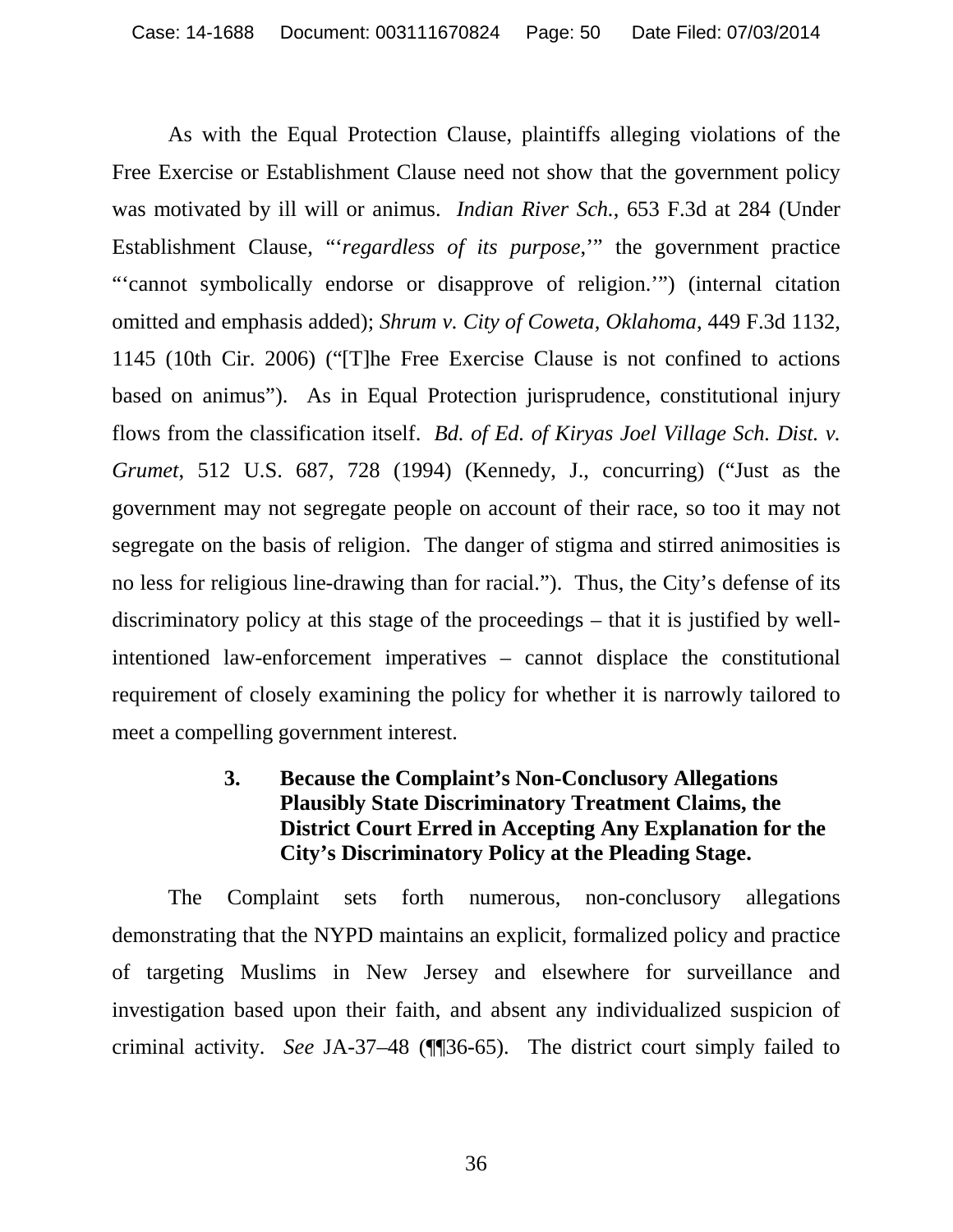evaluate these allegations against the relevant Equal Protection and First Amendment law. *See Bistrian*, 696 F.3d at 365.

Specifically, the Complaint asserts – relying on the NYPD's own, publicly disclosed documents – that the NYPD's surveillance program in New Jersey on its face targets Muslim, and only Muslim, businesses, residents, organizations, mosques, and schools. JA-38, 39–40 (¶¶38, 42-44). It focuses solely on hubs of Muslim life in Newark and Central New Jersey. JA-38, 44 (¶¶38, 51). And Defendant's policy is to conduct surveillance based entirely on a target's status as a Muslim, not because of any criminal suspicion. JA-24 ( $\P$  $[2, 3)$ .

The Complaint also alleges that Defendant excludes ethnic communities of Egyptian Coptic Christians, Syrian Jews, and Catholic and Orthodox Christian Albanians from the surveillance program in order to focus exclusively on their Muslim segments. JA-39-40 (¶¶42-44). As such, the Complaint states that Plaintiffs are treated differently not merely from members of unprotected classes, but also differently from similarly situated members of other *protected* classes. The Complaint further alleges that individual and organizational Plaintiffs alike are targeted based solely on their faith. JA-26–27 (¶12) (targeting of Plaintiff Hassan's mosques); JA-31–33, 13 (¶¶23-26, 30) (targeting of Rutgers University MSA chapters); JA-35–37 (¶¶31-34) (targeting and photographing private grade school run by Plaintiff Abdur-Rahim).<sup>6</sup>

<sup>6</sup> The Complaint also thoroughly describes the methods the NYPD uses to target Muslim individuals and associations. For example, the NYPD takes photos and videos of mosques, congregants, and congregants' license plates. JA-38–39, 41 (¶¶39, 41, 46). It uses undercover "rakers" to surveil locations such as bookstores and cafes in communities the NYPD has identified to be predominantly Muslim, JA-41-43 (¶47), and deploys informants it calls "mosque crawlers" to monitor sermons and conversations in mosques and report back to the NYPD. *Id.* The NYPD prepares reports and maps of Muslim communities. JA-25, 27, 38, 41–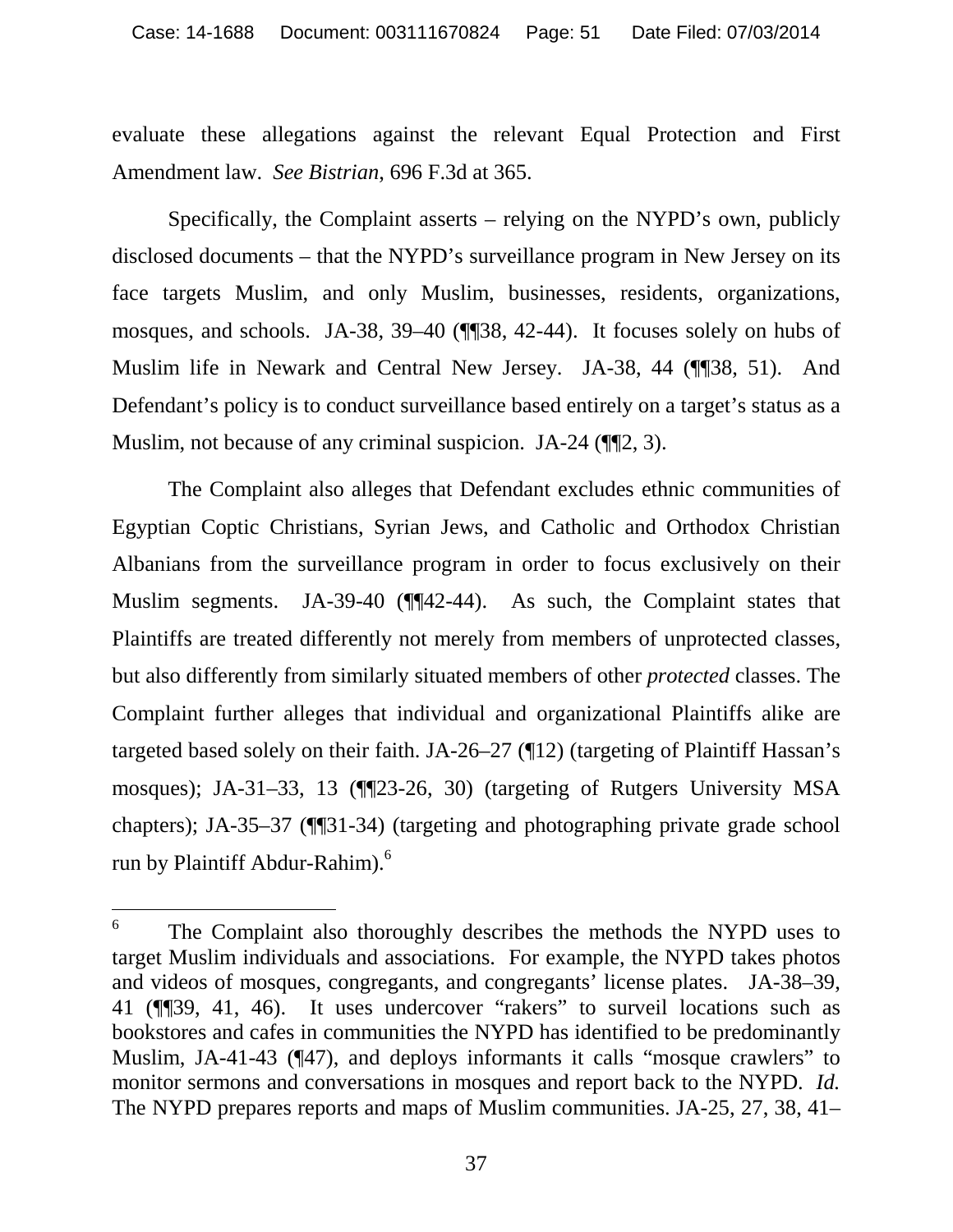These well-pled allegations, all presumed to be true at the motion to dismiss stage, *Bistrian*, 695 F.3d at 365, more than suffice to "draw the reasonable inference that the defendant is liable," *Fowler*, 578 F.3d at 210, under both the Equal Protection Clause and the First Amendment. Indeed, the district court's decision itself appears to acknowledge that the motive for the NYPD's surveillance policy was at least in part discriminatory toward Muslims: "the motive for the Program was not *solely* to discriminate against Muslims." JA-22 (emphasis added). But express discrimination – even if only a part of the City's motivation – established, as a matter of law, that Plaintiffs stated a claim. *See Arlington Heights*, 429 U.S. at 2465-66 (discriminatory purpose need only be "a motivating factor" not the "dominant" or "primary" one).

Rather than assessing Plaintiffs' allegations to see whether they plausibly supported the claim of purposeful discrimination, the district court instead copied, nearly verbatim, the City's self-serving explanation for its facially discriminatory conduct. *Compare* Dkt. 15-1 at 7 ("Plaintiffs allege that the Program was initiated soon after the September 11th terrorist attack. Thus, the initiation of the program was more likely in response to the terrorist threat.") *with* JA-21("The more likely explanation for the surveillance was a desire to locate budding terrorist conspiracies. The most obvious reason for so concluding is that surveillance program began just after the attacks of September 11, 2001."). Thus, the court implicitly found that the City's explanation for its religious classification, which by definition requires the application of strict scrutiny, satisfied that heavy burden at the pleading stage. And it did so without any opportunity for the Plaintiffs to show

<sup>43, 44, 45–46 (¶¶5, 12, 37, 47, 53, 58).</sup> And it deploys officers to pose as students to monitor how often MSA members pray. JA-43 (¶50).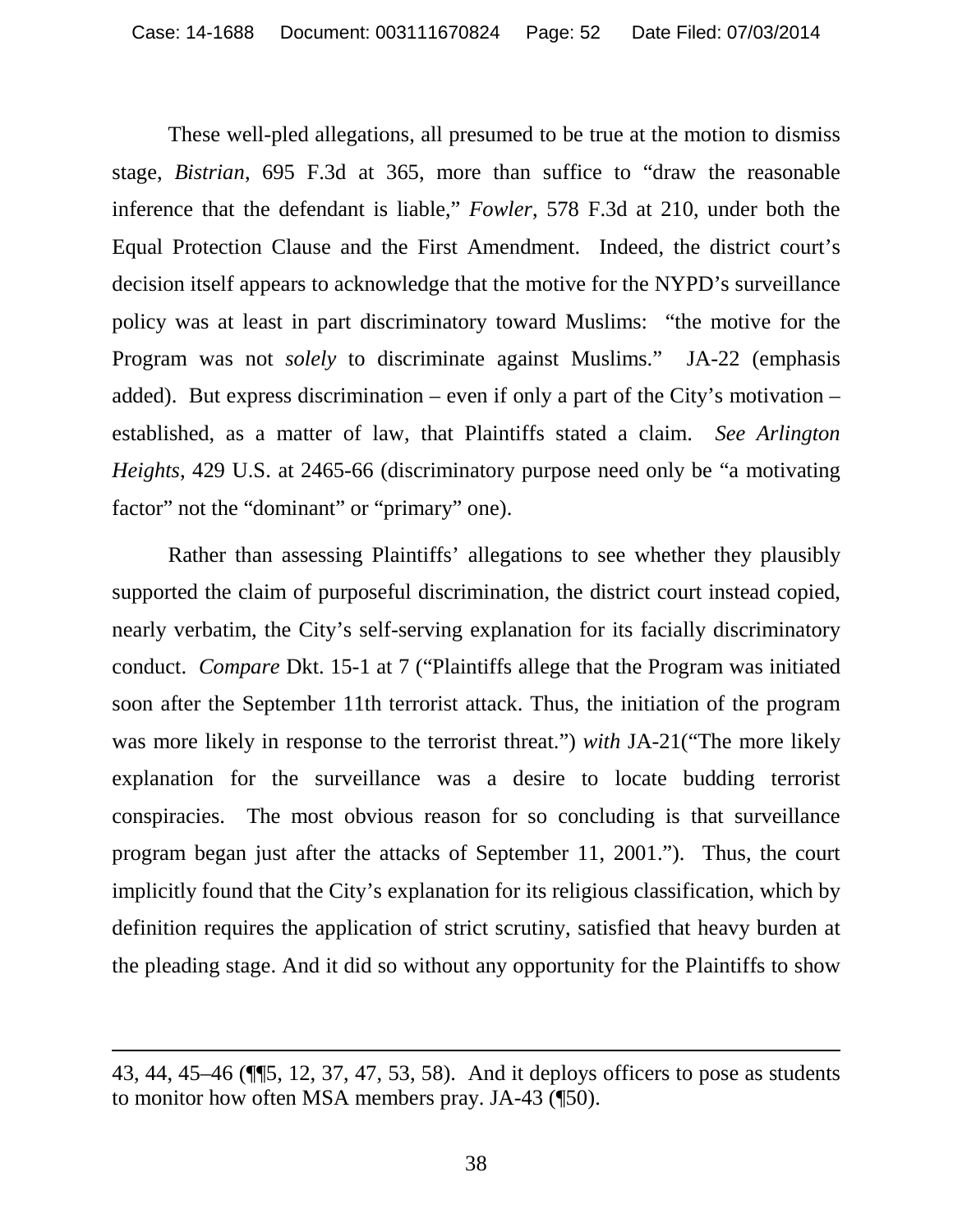that, in fact, the surveillance program was not narrowly tailored to serve a compelling governmental interest.7

This finding stands in direct contravention of repeated admonitions by the Supreme Court that courts must not accept justifications for discriminatory classifications at the pleading stage because, "absent searching judicial inquiry into the justification for such race-based measures, there is simply no way of determining what classifications are "benign" or "remedial" and what classifications are in fact motivated by illegitimate notions of racial inferiority or simple racial politics. Indeed, the purpose of strict scrutiny is to 'smoke out' illegitimate uses of race." *Richmond v. J.A. Croson*, 488 U.S. 469, 493; *see also Fisher*, 133 S. Ct. at 2421 ("Strict scrutiny does not permit a court to accept a [defendant's] assertion that it<sup>[]</sup>... uses race in a permissible way without a court giving close analysis to the evidence of how the process works in practice.") (internal quotation omitted).

 $\overline{a}$ 7 In effect, the court erroneously applied rational basis scrutiny to Equal Protection and First Amendment claims. While the "exacting standard [of strict scrutiny] has proven automatically fatal in almost every case," *Fisher*, 133 S.Ct. at 2422 (internal quotation omitted), rational basis scrutiny requires far less. "[I]f a law neither burdens a fundamental right nor targets a suspect class, we will uphold the legislative classification so long as it bears a rational relation to some legitimate end." *Romer v. Evans*, 517 U.S. 620, 631 (1996) (striking down Colorado state law nullifying and banning protections for gays and lesbians). But even if rationality review applied here – which of course it does not – the City's justification for its policy would fail, because the NYPD's policy, like Colorado's, has the "peculiar property of imposing a broad and undifferentiated disability on a single named group." 517 U.S. at 632. Further, "its sheer breadth is so discontinuous with the reasons offered for it that the amendment seems inexplicable by anything but animus toward the class it affects; it lacks a rational relationship to legitimate state interests." *Id*.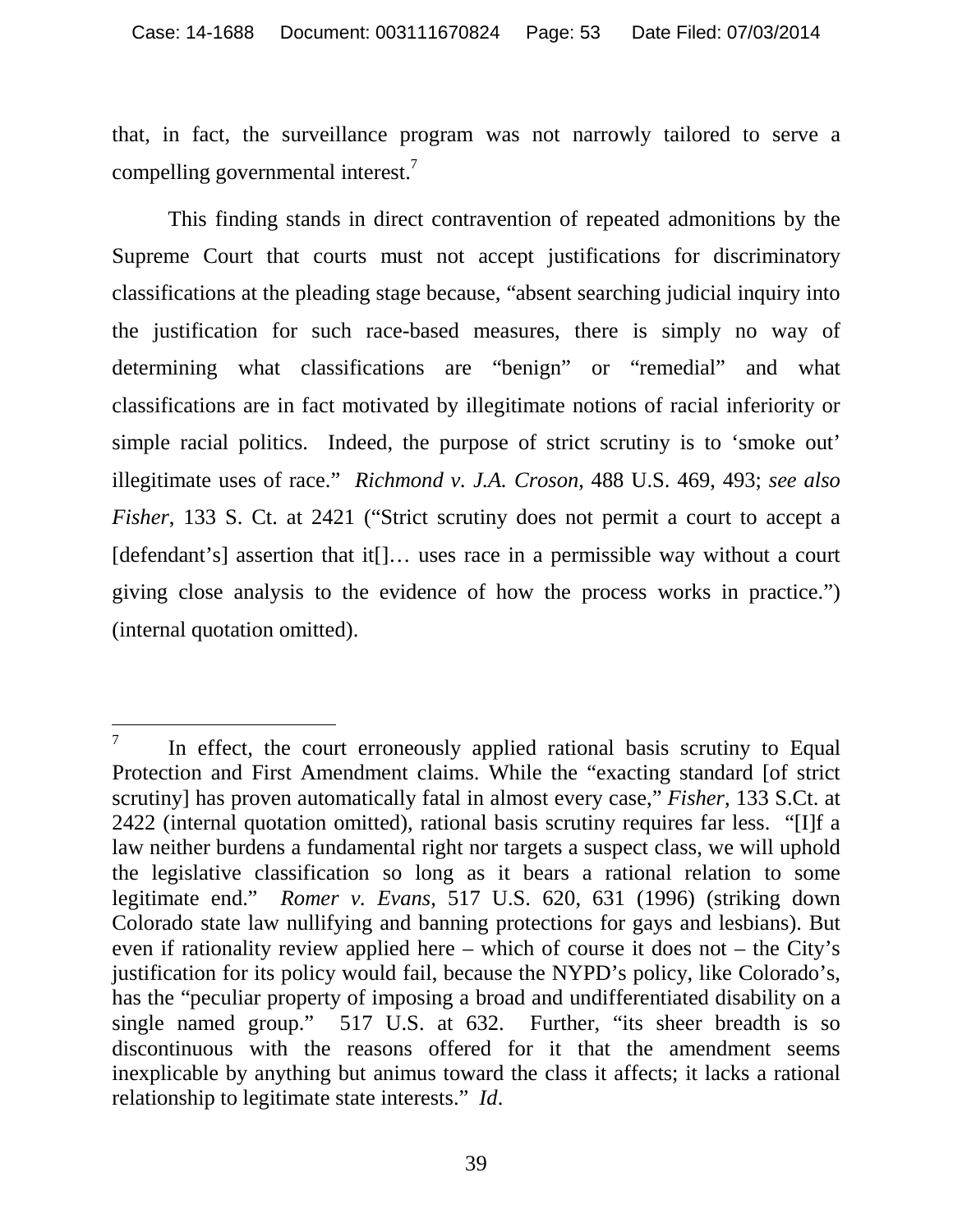The City will have an opportunity at trial, based on a yet-to-be developed evidentiary record, to show that its facially discriminatory policy satisfies strict scrutiny. Yet by summarily resolving that dispute in the City's favor (and ultimately based on invidious stereotypes, *see infra* II(C)), the district court disregarded the principle that all factual averments must be taken as true and the requirement that complaints be viewed in the light most favorable to the plaintiff. *See Mandel v. M&Q Packaging Corp.*, 706 F.3d 157, 263 (3d Cir. 2013). The choice to accept the City's justification for its policy as "more likely" than Plaintiffs' well-pled allegations demonstrating the existence of a law enforcement program that singled out Muslims, likewise runs afoul of the Supreme Court's admonition that "[t]he plausibility standard is not akin to a 'probability requirement.'" *Iqbal*, 556 U.S. at 678 (quoting *Twombly*, 550 U.S. at 555); *Braden v. Wal-Mart Stores Inc.*, 588 F.3d 585, 596 (8th Cir. 2009) ("[r]equiring a plaintiff to rule out every possible lawful explanation for the conduct he challenges . . . would impose the sort of 'probability requirement' at the pleading stage which *Iqbal* and *Twombly* explicitly reject." (internal citations omitted). *See also Watson Carpet & Floor Covering, Inc. v. Mohawk Indus*., 648 F.3d 452, 458 (6th Cir. 2011) ("Ferreting out the most likely reason for the defendants' actions is not appropriate at the pleadings stage."). This, too, is a reversible error.

# **B.** *Iqbal***'s Holding Regarding Individual Supervisory Liability Under** *Bivens* **Is Inapposite to Plaintiffs' Claims of Municipal Liability Based on a Facially Discriminatory Policy.**

The district court rested its brief analysis of Plaintiffs' substantive claims for relief on an analogy to the Supreme Court's decision in *Iqbal*. Believing that this case and *Iqbal* "grow out of the same tensions between security and the treatment of Muslims" arising after September 11, 2001, the district concluded that *Iqbal* is "particularly instructive" in assessing Plaintiffs' entitlement to relief. JA-21. But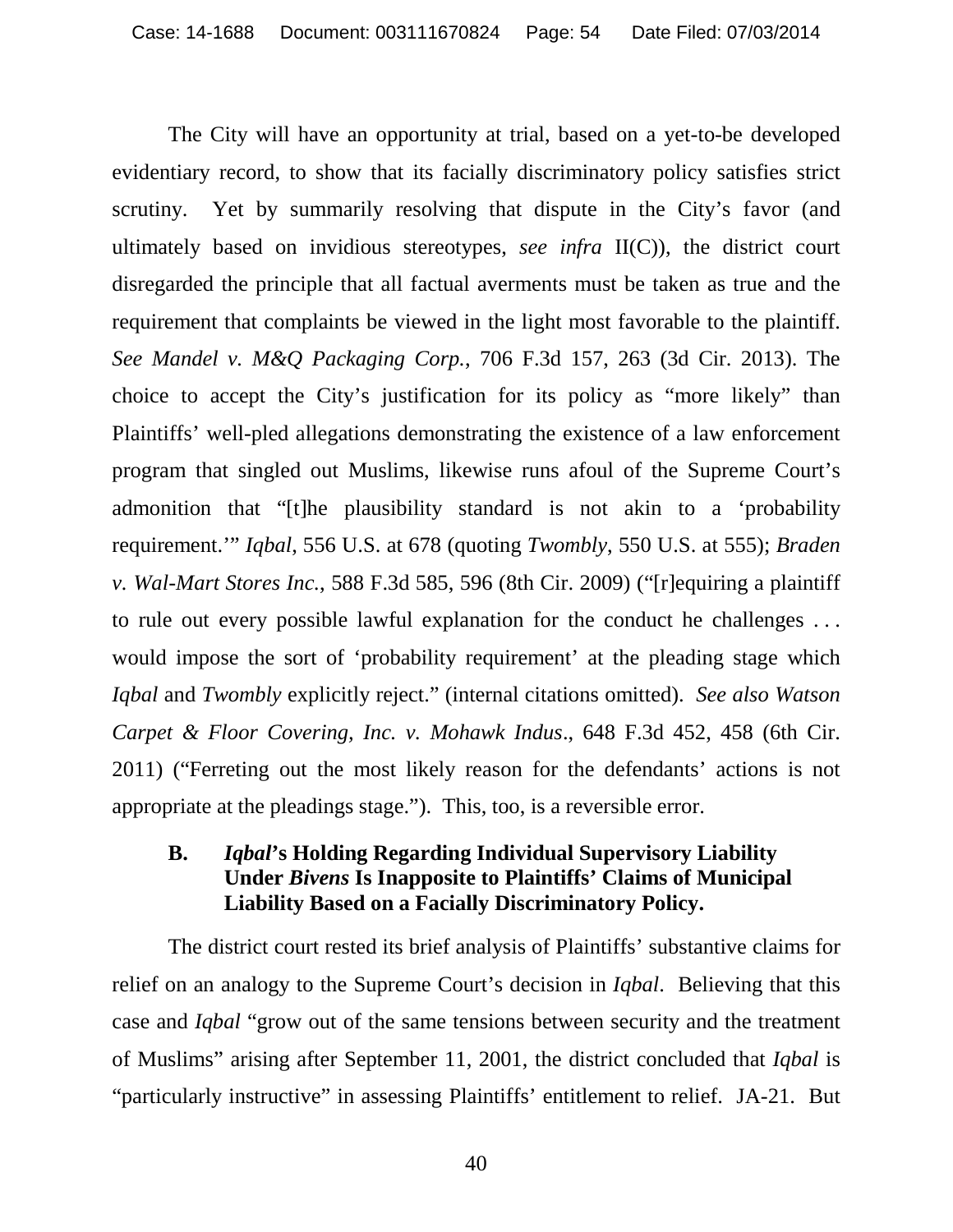the comparison to *Iqbal* is inapt. *Iqbal*'s analysis is instructive only insofar as it is fundamentally distinguishable from the substantive discrimination claims Plaintiffs present here. Nothing in that decision – including its references to the attacks of September 11th – justifies the overt discrimination against Muslims as a class that is at issue here.

# **1.** *Iqbal***'s Dismissal of Claims Against Individual** *Bivens* **Defendants for Failure to Plausibly Plead their Discriminatory State of Mind is Inapposite to Plaintiffs'**  *Monell* **Claims.**

Plaintiffs allege that the City of New York is liable for the adoption of an unconstitutional "policy or custom" under 42 U.S.C. § 1983 and *Monell*, *supra*. Under *Monell*, if a municipality's policy or custom has an unlawful purpose and effect, the municipality is liable without regard to the intent of individual decisionmakers; *mens rea* is irrelevant. *Monell*, 436 U.S. at 694 ("it is when execution of a government's policy or custom … inflicts the injury that the government as an entity is responsible under § 1983"). Framed another way, "[t]he formulation of policies is generally regarded as an intentional act" that obviates the need to show an additional or separate "intentional course of conduct" by individual policymakers. *Simmons v. City of Philadelphia*, 947 F.2d 1042, 1089 (3d Cir. 1991) (Sloviter, J. concurring).

The district court neither mentioned *Monell*, nor analyzed Plaintiffs' claims under its well-established framework. Instead, it reasoned that because Mr. Iqbal's discrimination claims against high-level officials were not plausible, neither were Plaintiffs' against the City. In doing so, it ignored fundamental differences between the claims alleged in the two cases. For the individual defendants in *Iqbal*  to be liable under *Bivens* for the implementation of a facially neutral policy, the Supreme Court held that the plaintiff had to plausibly allege that they *personally*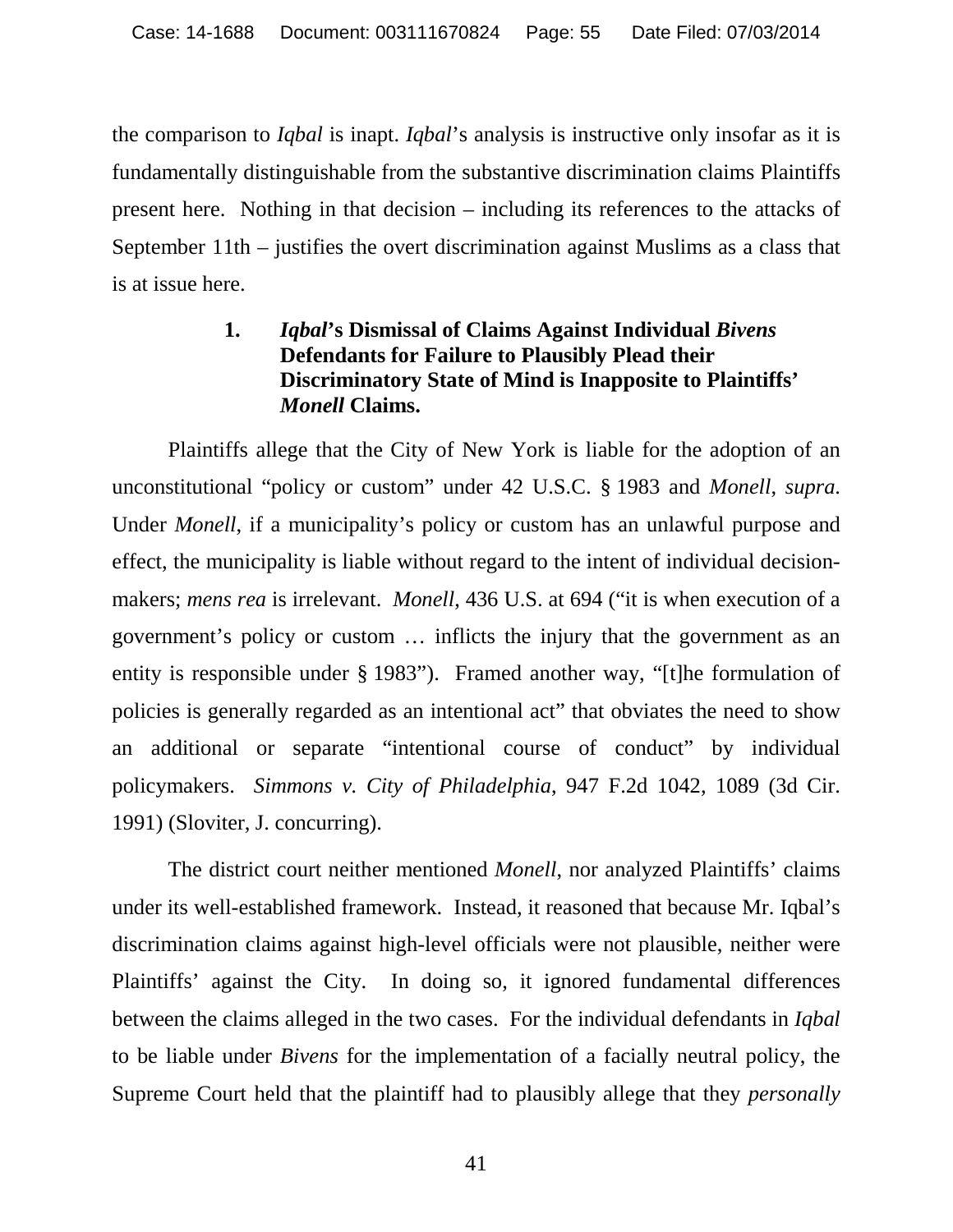harbored discriminatory intent. *Iqbal*, 556 U.S. at 676. The Court upheld the dismissal of the plaintiff's claim precisely because the complaint failed to allege facts plausibly establishing the supervisory defendants' discriminatory state of mind. *Id*. at 684.

Of course, had Plaintiffs here sought damages pursuant to § 1983 against then-Mayor Michael Bloomberg or Police Commissioner Raymond Kelly in their individual capacities, *Iqbal* would be instructive. But Plaintiffs did not bring such claims, and the City of New York has no "state of mind" or subjective intent for the court to evaluate. Uniform precedent  $-$  ignored by the district court  $$ demonstrates that the existence of a discriminatory policy is itself sufficient to establish municipal liability. *See Olivieri v. Country of Bucks*, 502 Fed. Appx. 184, 189 (3d Cir. 2012), *Beck v. City of Pittsburgh*, 89 F.3d 966, 971 (3d Cir. 1996), *Nykiel v. Borough of Sharpsburg Police Dep't*, 778 F. Supp. 2d 573, 586 (W.D. Pa. 2011). Plaintiffs' claims should have been allowed to proceed.

# **2.** *Iqbal***'s Dismissal of a Disparate Impact Claim Arising From a Facially Neutral Policy in No Way Supports Dismissal of Plaintiffs' Unlawful Treatment Claims Arising from a Facially Discriminatory Policy.**

*Iqbal* likewise provides no support for the district court's conclusion that the events of September 11th justify an overtly discriminatory classification of Muslims. *Iqbal* considered the effects of a *specific* investigation into a *particular* terrorist attack. As the Court took pains to point out, the defendants had not targeted Muslims as a group, but only individuals who were illegally present in the United States and who had been classified as "high interest" with "potential connections to those who committed terrorist acts," *Iqbal*, 556 U.S. at 682 – a status shared by none of the Plaintiffs here.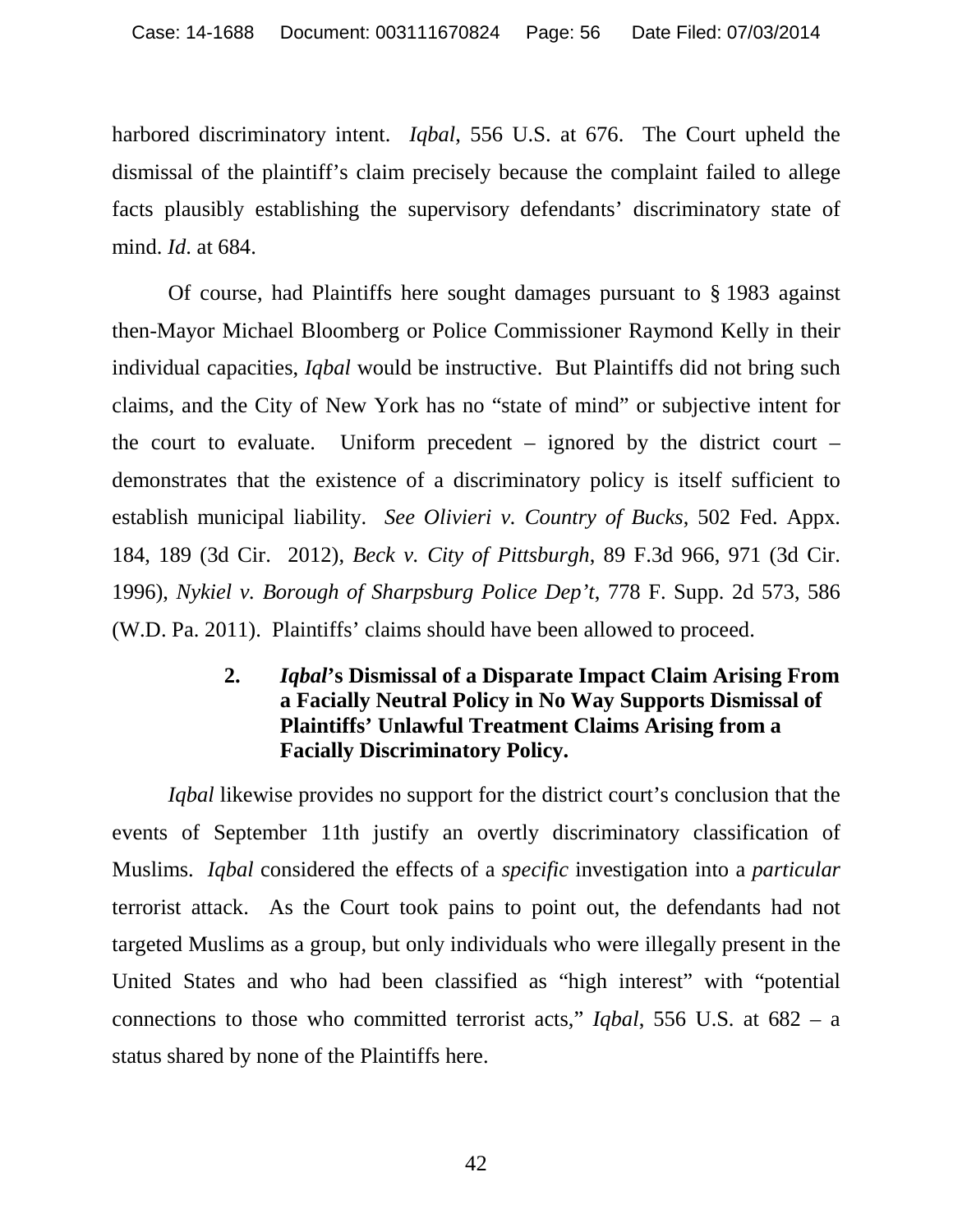Against the backdrop of a *bona fide*, neutral criminal investigation, Mr. Iqbal's allegations of defendants Ashcroft and Mueller's discriminatory purpose were "threadbare" and "formulaic." *Iqbal*, 556 U.S. at 663. The *Iqbal* complaint did "not show, or even intimate that [Ashcroft and Mueller] purposefully housed detainees in [harsh conditions]" or that they had "labeled [Iqbal] as a person 'of high interest' for impermissible reasons." *Id.* at 683. In the wake of September 11th, the Court found it "no surprise that a legitimate policy directing lawenforcement to arrest and detain individuals because of their suspected links to the attacks would produce a disparate, incidental impact on Arab Muslims, even though the purpose of the policy was to target neither Arabs nor Muslims." *Id.* at 682. In *Iqbal*'s particular context, the unfolding of a lawful criminal investigation with a discriminatory impact on Muslims was a more "obvious alternative" explanation" for plaintiffs' arrest than an otherwise unsubstantiated inference of individual purposeful discrimination. *Id*.

Here, in obvious contrast, the NYPD surveillance program does not even purport to be connected to a specific criminal investigation. Its express policy is to target Muslims alone, without even the barest suspicion of criminality. Discriminatory purpose is the very essence of the City's policy and is thus actionable without an inquiry into discriminatory intentions, which are selfevident. *See Wayte v. United States*, 470 U.S. at 609 n.10; *see supra* Section II(A).

# **C. The District Court's Uncritical Acceptance of the City's Justification for Discrimination at the Pleading Stage Undermines Elementary Civil Rights Protections.**

The City attempted to justify the NYPD's discriminatory policy at the motion-to-dismiss stage by a bare assertion: because one specific group of Muslims executed the tragic September 11th attacks, then the undifferentiated

43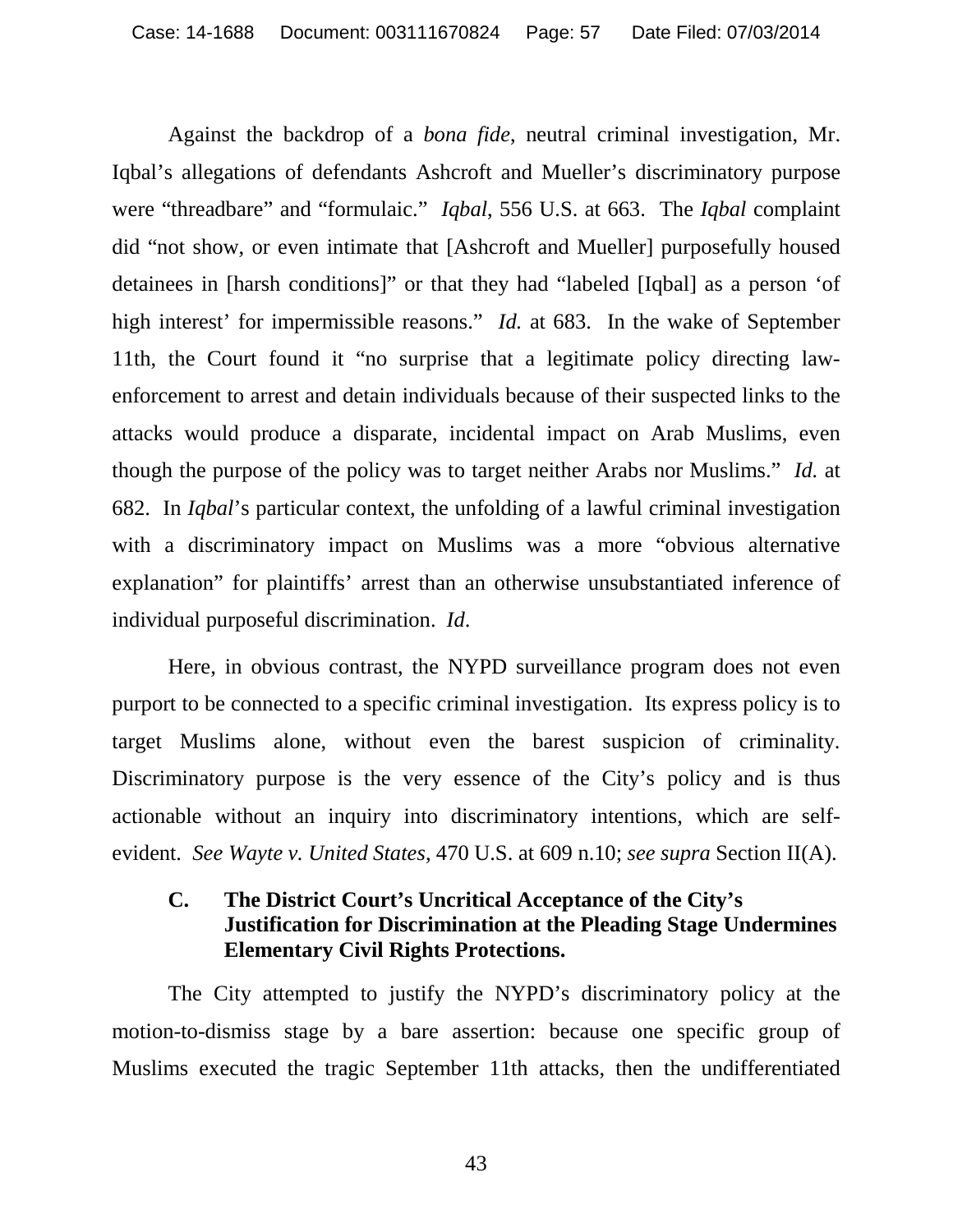surveillance of Plaintiffs and all other Muslims is constitutionally permissible. *See*  Dkt. 15-1 at 7. The district court's uncritical acceptance of this assertion at the pleading stage is not only procedural error, *see supra* at I(A)(3), but it perpetuates the very invidious stereotypes – and resulting discrimination – that Plaintiffs seek to challenge in this case.

The City's justification for wholesale discrimination appears ultimately premised on an ugly, yet all-too-common, stereotype about Muslims: that they have a propensity toward terrorism.<sup>8</sup> This is a discredited and illegitimate law enforcement framework. As the New Jersey Attorney General's office explained,

 $\overline{a}$ 8 This connection, no better than a presumption that blacks have a propensity to commit more crime, is both impermissible and empirically false, as a trial would reveal. There is "overwhelming [empirical] support for two propositions: 1) There is no profile of the type of person who becomes a terrorist; . . . and 2) . . . Islam itself does not drive terrorism." Faiza Patel, Brennan Center For Justice, *Rethinking Radicalization* 8 (2011). For example, a 2008 empirical study by the British national security service (MI5) found that "[f]ar from being religious zealots, a large number of those involved in terrorism do not practise their faith regularly. Many lack religious literacy and could actually be regarded as religious novices." *See* Alan Travis, *MI5 Report Challenges Views on Terrorism in Britain*, Guardian, Aug. 20, 2008. Former CIA case officer and psychologist, Marc Sageman, came to similar conclusions in his review of 500 terrorism cases, Marc Sageman, *Leaderless Jihad: Terror Networks in the Twenty-First Century* 31 (2008), as did the RAND Corporation, when it found that attraction to terrorist groups "appears to have had more to do with participating in action than with religious [motivation]," Brian Michael Jenkins, RAND Corp., *Would-Be Warriors: Incidents of Jihadist Terrorist Radicalization in the United States since September 11, 2001* 3 (2010), *available at*  http://www.rand.org/content/dam/rand/pubs/occasional\_papers/2010/RAND\_OP29 2.pdf. Moreover, the RAND Corporation study found that "individuals turning toward violence would find little support in the [American] Muslim community." *Id.* at 5. "In fact, the most recent research suggests that a well-developed Muslim identity actually counteracts *jihadism*." Patel, Rethinking Radicalization, *supra* at 10.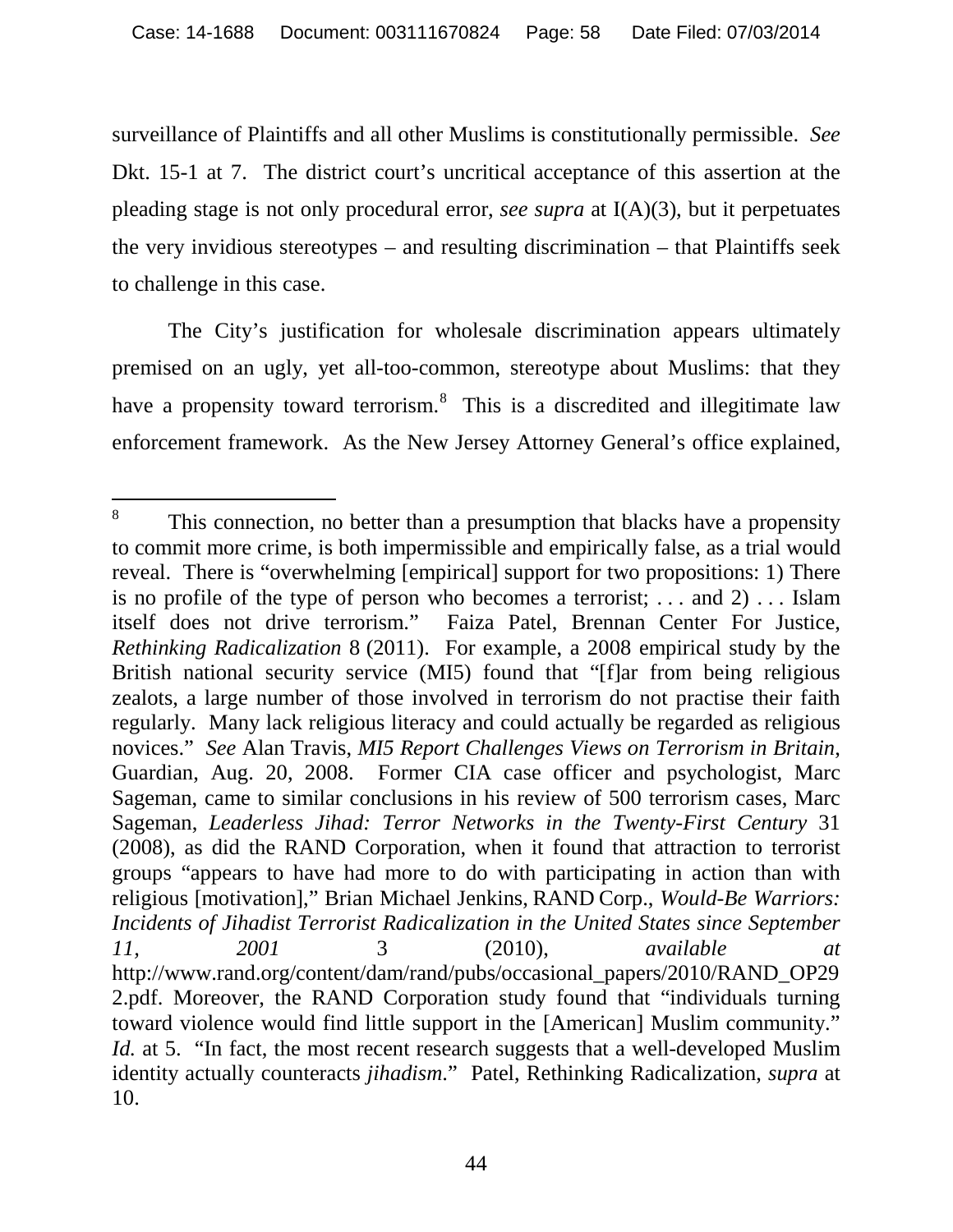after its investigation of unlawful racial profiling on the New Jersey Turnpike, such tautological considerations are impermissible because: "[m]any of the facts that are relied upon to support the relevance of race and ethnicity in crime trend analysis … only demonstrate the flawed logic of racial profiling, which largely reflects *a priori* stereotypes that minority citizens are more likely than whites to be engaged in certain forms of criminal activity." Peter Verniero & Paul H. Zoubek, *Interim Report of the State Police Review Team Regarding Allegations of Racial Profiling* 66 (1999), *available at* http://www.state.nj.us/lps/intm\_419.pdf.9 Reliance on such generalizations, the Attorney General warned, "ha[s] been used to grease the wheels of a vicious cycle — a self-fulfilling prophecy." *Id*. at 68.

The City here relies upon just such *a priori* stereotypes, but these kinds of assumptions have been consistently rejected by courts adjudicating similar claims of expressly discriminatory law enforcement policies. Thus, in ruling that the City's "stop-and-frisk" program was racially discriminatory, the court rejected the City's suggestion that law-abiding members of some "racial groups have a greater tendency to appear suspicious than members of other racial groups." *Floyd v. City of New York*, 959 F. Supp. 2d 540, 587 (S.D.N.Y. 2013). The court astutely observed:

> Rather than being a defense *against* the charge of racial profiling, however, this reasoning is a defense *of* racial profiling. To say that black people in general are somehow more suspicious-looking, or criminal in appearance, than white people is not a race-neutral

 $\overline{9}$ <sup>9</sup> *See also* U.S. Dep't of Justice, Civil Rights Div., *Guidance Regarding the Use of Race by Federal Law Enforcement Agencies* 4 (2003), *available at*  http://www.justice.gov/crt/about/spl/documents/guidance\_on\_race.pdf ("[A]ffirmative use of such generalized notions" regarding race-based discrepancies in crime rates, in law enforcement "tantamount to stereotyping.... This is the core of 'racial profiling' and must not occur.").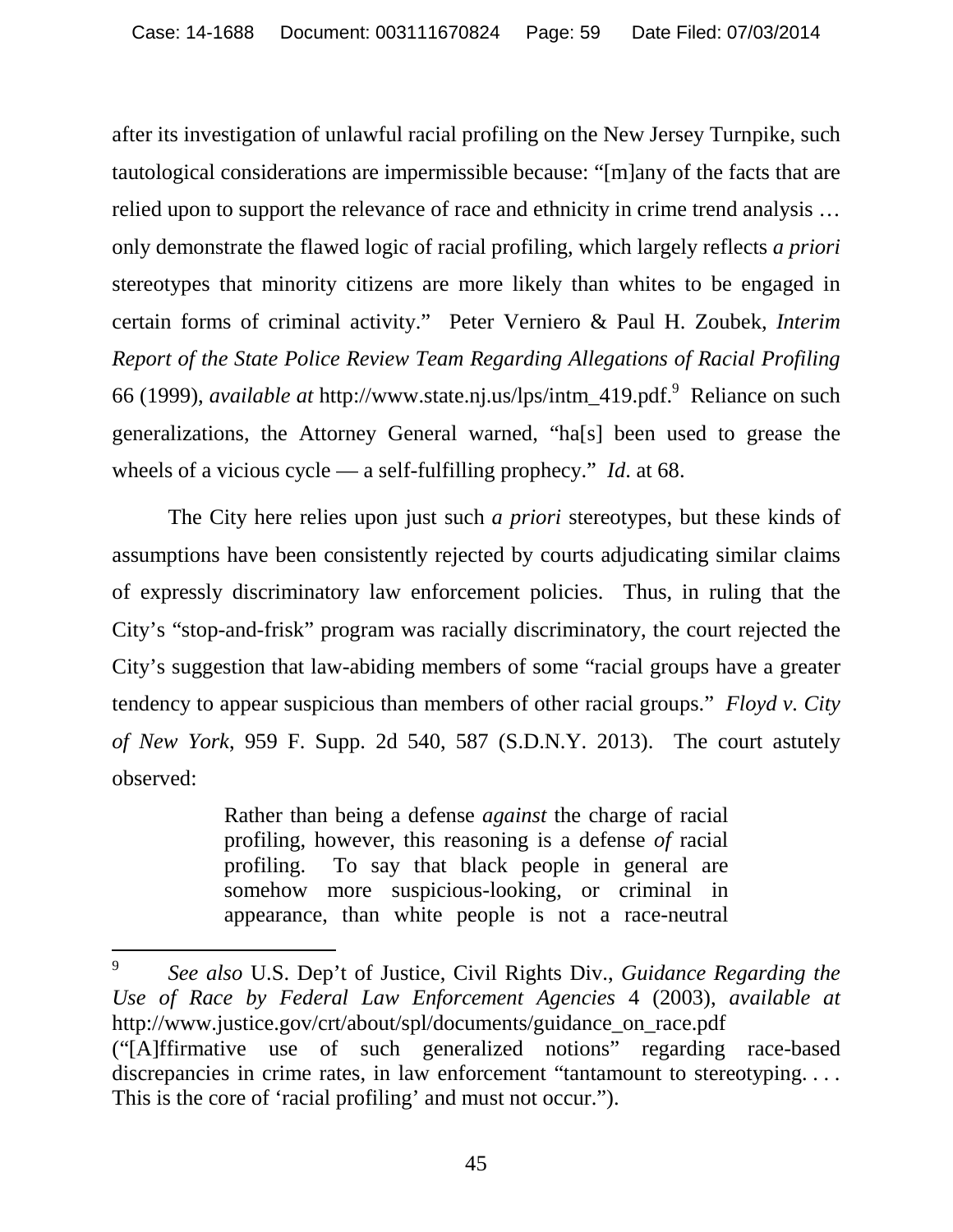explanation for racial disparities in NYPD stops: it is itself a racially biased explanation.

*Id*. (emphasis in original). *See also Melendres* v. *Arpaio*, No. PHX-CV-07-02513- GMS, 2013 U.S. Dist. LEXIS 73869, at \*241 (D. Ariz. May 24, 2013) (striking down policy of focusing on Hispanic persons in immigration enforcement because "there is no legitimate basis for considering a person's race in forming a belief that he or she is more likely to engage in a criminal violation and the requisite 'exact connection between justification and classification,'. . . . is lacking") (quoting *Gratz v. Bollinger*, 539 U.S. 244, 270 (2003)).

Here, by accepting the City's illegitimate justification for its policy of discrimination, the district court impermissibly ratified the very discrimination that Plaintiffs here seek to challenge. *See Palmore v. Sidoti*, 466 U.S. 429, 433 (1984) ("The Constitution cannot control prejudices but neither can it tolerate them. Private biases may be outside the reach of the law, but the law cannot, directly or indirectly give them effect."). Indeed, the district court's reasoning, if left standing, dooms any claim of discrimination on the basis of religion (or another protected characteristic), so long as the defendant offers a rationalization for its conduct in its motion to dismiss that strikes the court as potentially acceptable.

Indeed, the district court's reasoning parallels the long-discredited logic of the infamous *Korematsu* case, in which the Supreme Court uncritically accepted the government's claim of military necessity rather than strictly scrutinizing the factual validity of the government's rationale for its overtly discriminatory policy. *Compare Korematsu v. United States*, 323 U.S. 214, 223 (1944) ("Korematsu was not excluded from the Military Area because of hostility to him or his race. He was excluded because we are at war with the Japanese Empire [and] because the properly constituted military authorities . . . felt constrained to take proper security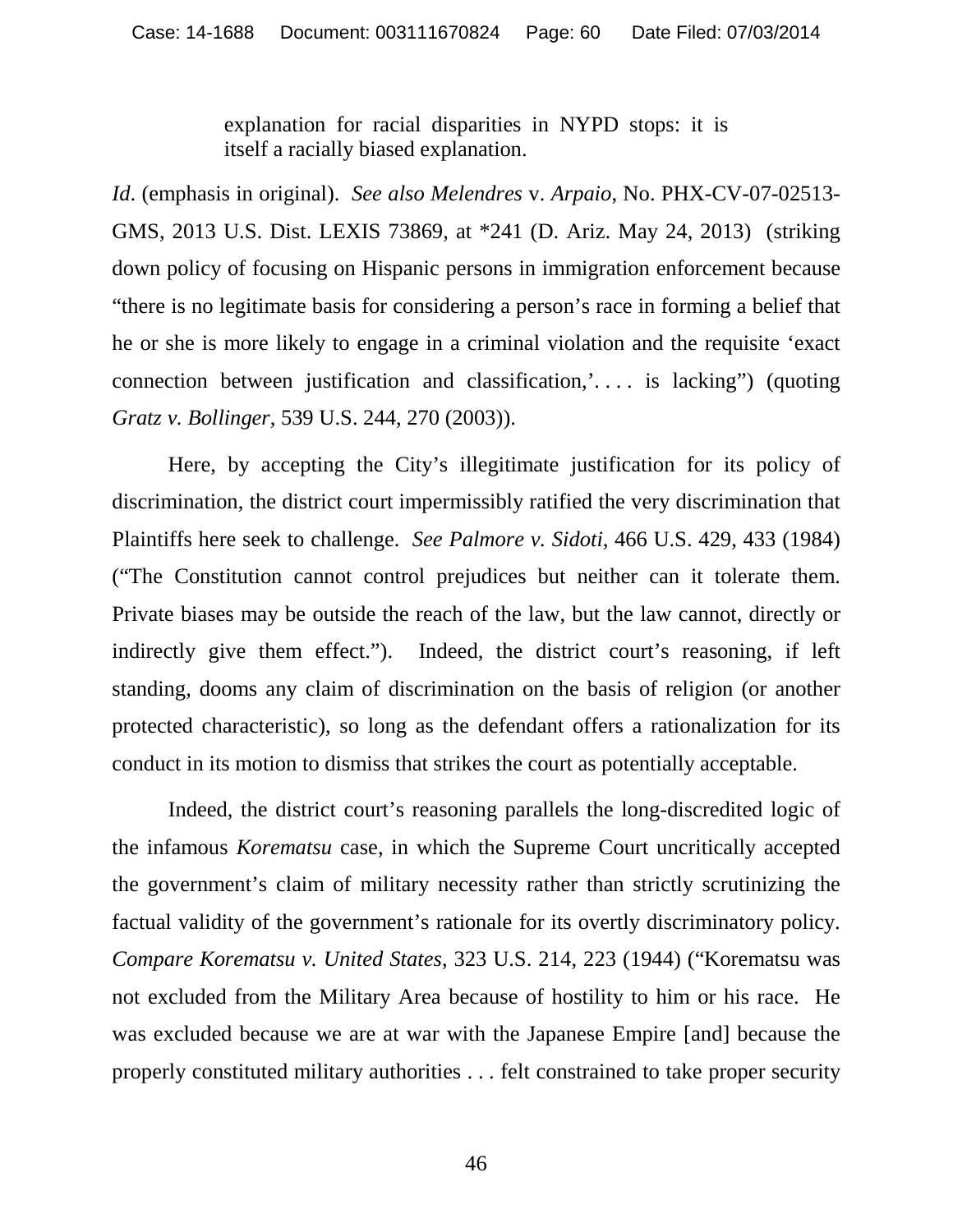measures"); *with* JA-21–22 ("the motive for the Program was not solely to discriminate against Muslims, but rather to find Muslim terrorists hiding among ordinary, law-abiding Muslims."). Neither assertion should be left untested.

This is why *Korematsu* now "stands as a caution that in times of international hostility and antagonism, our institutions, legislative, executive and judicial, must be prepared to exercise their authority to protect all citizens from the petty fears and prejudices that are so easily aroused." *Korematsu v. United States*, 584 F. Supp. 1406, 1420 (N. D. Cal. 1984). It is this Court's role to ensure that government discrimination against disfavored groups – especially when based on invidious stereotypes – cannot endure. These Plaintiffs, like all civil rights plaintiffs that have come before them, and that will come after, deserve no less.

## **CONCLUSION**

For the foregoing reasons, the judgment of the district court should be reversed.

Dated: July 3, 2014 New York, New York

Glenn Katon Farhana Khera Adil Haq MUSLIM ADVOCATES P.O. Box 71080 Oakland, CA 94612

Lawrence S. Lustberg Joseph A. Pace Portia Dolores Pedro GIBBONS P.C. One Gateway Center Newark, NJ 07102

Baher Azmy Ghita Schwarz Omar Farah CENTER FOR CONSTITUTIONAL RIGHTS 666 Broadway,  $7<sup>th</sup>$  Floor New York, NY 10012 212.614.6427 bazmy@ccrjustice.org

By: /s/Baher Azmy

*Attorneys for Plaintiffs-Appellants*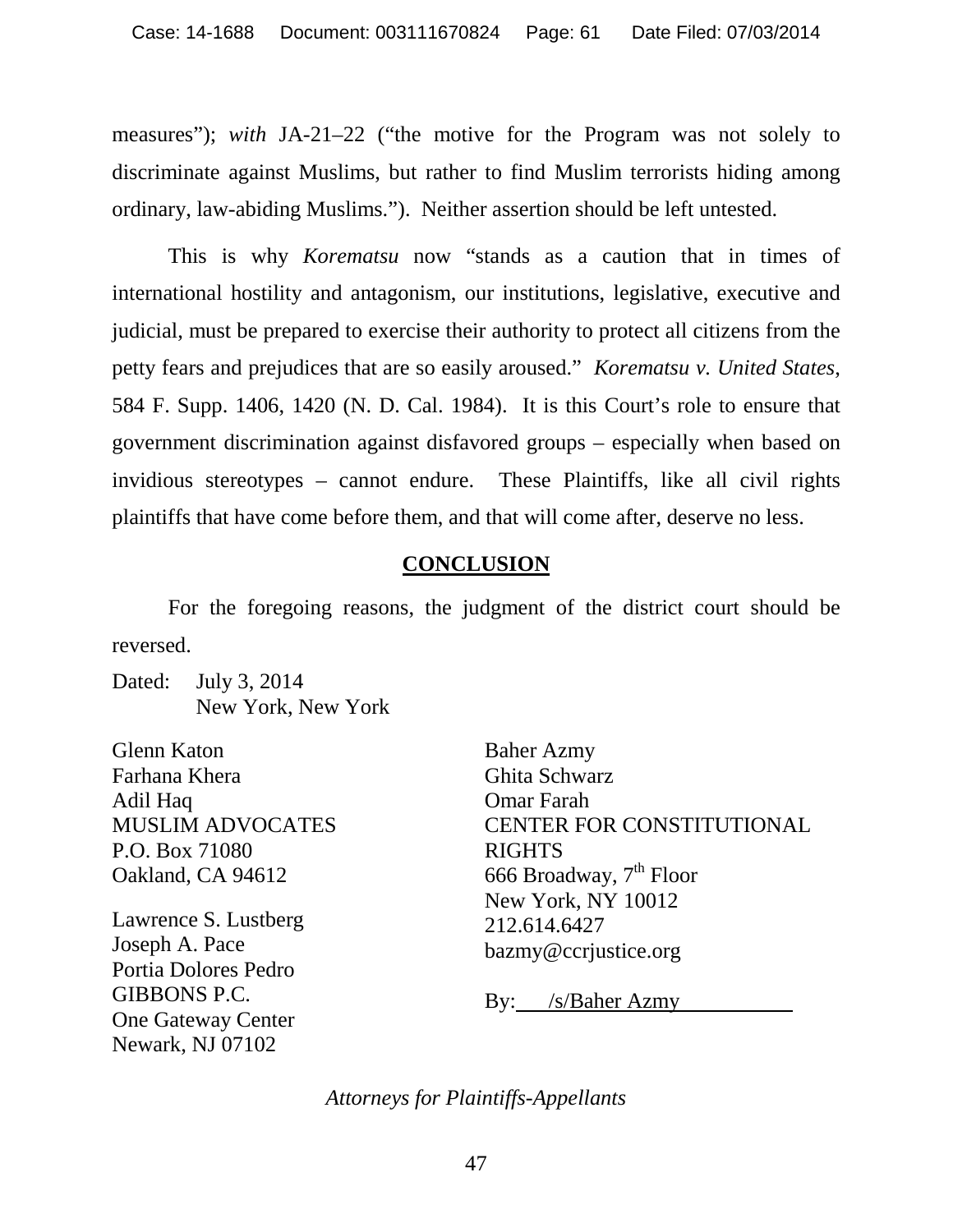#### CERTIFICATE OF BAR MEMBERSHIP

I hereby certify that I am a member in good standing of the Bar of the Court of Appeals for the Third Circuit.

/s/Baher Azmy

Dated: July 3, 2014 New York, New York

# CERTIFICATION OF IDENTICAL COMPLIANCE OF BRIEFS

I hereby certify that the text of the electronic and hard copies of this brief are identical.

/s/Baher Azmy

Dated: July 3, 2014 New York, New York

# CERTIFICATION CONCERNING VIRUS CHECK

I certify that the electronic file of this brief were scanned with Symantec AntiVirus software.

/s/Baher Azmy

Dated: July 3, 2014 New York, New York